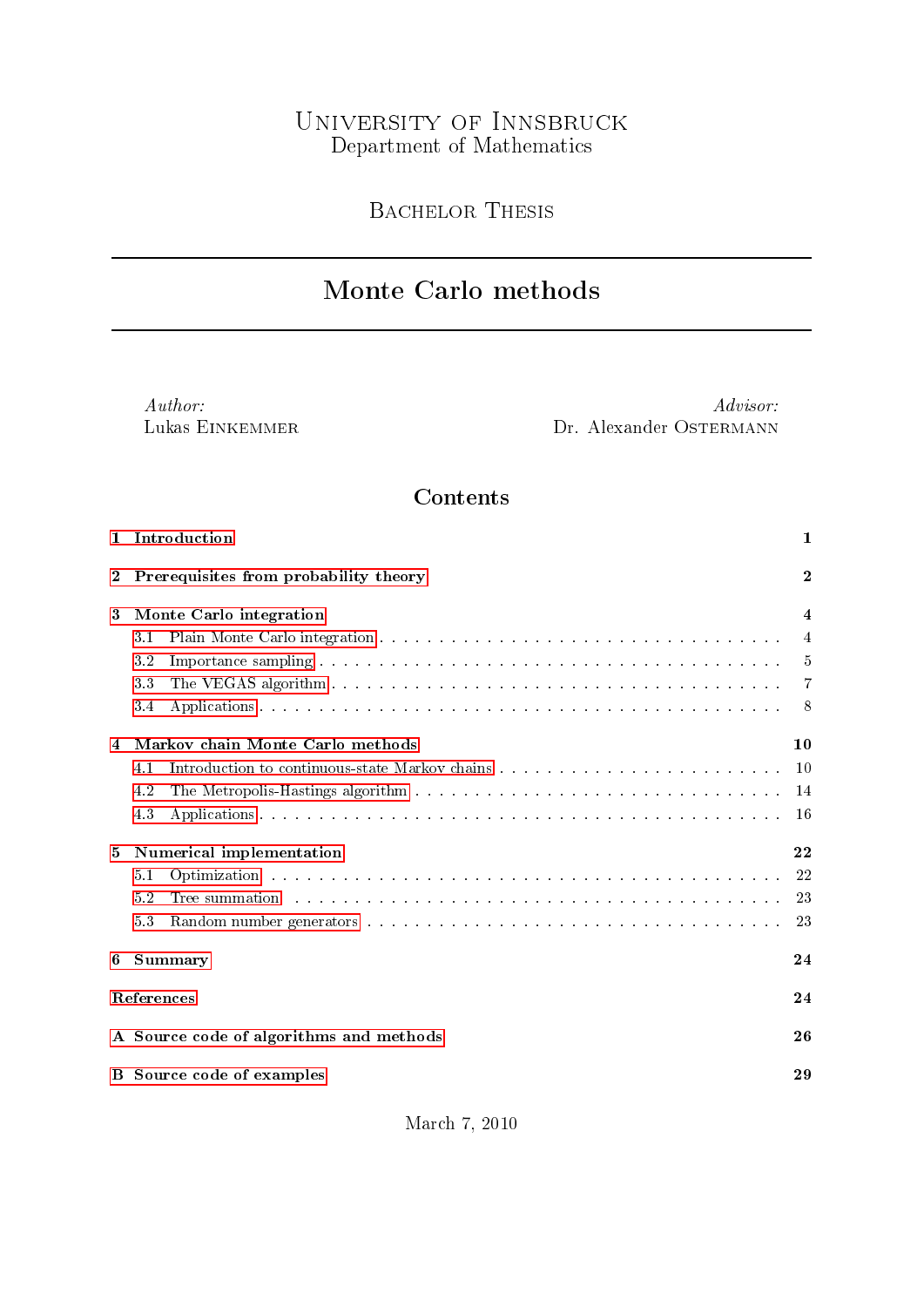## <span id="page-1-0"></span>1 Introduction

In this section we will discuss the shortfalls of classical methods of numerical integration in multidimensional space (usually  $\mathbb{R}^d$ ,  $d \geq 4$ ). Thus, we motivate the introduction of Monte Carlo integration which will be the main focus of this bachelor thesis (and is formally introduced in section [3\)](#page-4-0).

For simplicity we limit ourselves to the composite trapezoidal rule (as a method of classical numerical integration). For our purpose, it contains all the features necessary to demonstrate the need for alternative multidimensional integration techniques, but eliminates a number of technical complications (unequally spaced points, for example). For a twice continuously differentiable function  $f : [a, b] \subset \mathbb{R} \to \mathbb{R}$  the composite trapezoidal rule is given by (see e.g. [\[5,](#page-24-1) p. 428-435])

$$
\int_{a}^{b} f(x) dx = \frac{b - a}{n} \sum_{i=0}^{n} f(x_i) - \frac{(b - a)^{3}}{12n^{2}} f''(\xi)
$$

$$
= \frac{b - a}{n} \sum_{i=0}^{n} f(x_i) + \mathcal{O}(n^{-2}),
$$

for some  $\xi \in (a, b)$  and where  $n + 1$  is the number of function evaluations (with  $n \in \mathbb{N}_{\geq 0}$ ). In addition

$$
x_i = a + \frac{i}{n}(b - a), \qquad 0 \le i \le n
$$

and

$$
\sum_{i=0}^{\stackrel{\star}{n}} f(x_i) := \frac{1}{2} f(x_0) + \sum_{i=1}^{n-1} f(x_i) + \frac{1}{2} f(x_n).
$$

This method can be extended (in an obvious way) to integration of  $f: J \subset \mathbb{R}^d \to \mathbb{R}$  by using Fubini's theorem (see e.g. [\[17\]](#page-25-0))

$$
\int_J f(\boldsymbol{x}) \,d\boldsymbol{x} = \int_{J_1} \cdots \int_{J_d} f(\boldsymbol{x}) \,d\boldsymbol{x}_1 \ldots dx_d
$$
\n
$$
= \frac{\text{vol} J}{n^d} \sum_{i_1=0}^n \cdots \sum_{i_d=0}^n f(\boldsymbol{x_i}) + \mathcal{O}(n^{-2})
$$
\n
$$
= \frac{\text{vol} J}{n^d} \sum_{i_1=0}^n \cdots \sum_{i_d=0}^n f(\boldsymbol{x_i}) + \mathcal{O}(N^{-2/d})
$$

with multi-index  $\mathbf{i} = (i_1, i_2, \dots, i_d)$  and where  $J = J_1 \times \dots \times J_d$  is the Cartesian product of the intervals  $J_1,\ldots,J_d\subset\mathbb{R}$ . The volume of J is denoted by volJ. In addition,  $N=(n+1)^d=\mathcal{O}(n^d)$  is the number of function evaluations we need to perform.

In light of this result we can characterize our dilemma as follows:

- 1. The number of function evaluations  $N = (n+1)^d$  increases exponentially as the number of dimensions increases.
- 2. The error bound  $\mathcal{O}(N^{-2/d})$  becomes worse as the number of dimensions increases.

Collectively this is referred to as the curse of dimensionality (the term is due to R. Bellman, see [\[21\]](#page-25-1)). For instance, for  $d = 10$  the error bound is  $\mathcal{O}(N^{-1/5})$ . Therefore, we must increase the number of function evaluations by a factor of 32 to double the accuracy.

In the following section we will develop a method which (independently of dimension) scales as  $\mathcal{O}(N^{-1/2})$ . This is accomplished by evaluating the function on randomly determined points. For an illustration of some typical convergence rates see Figure [1.1.](#page-2-1)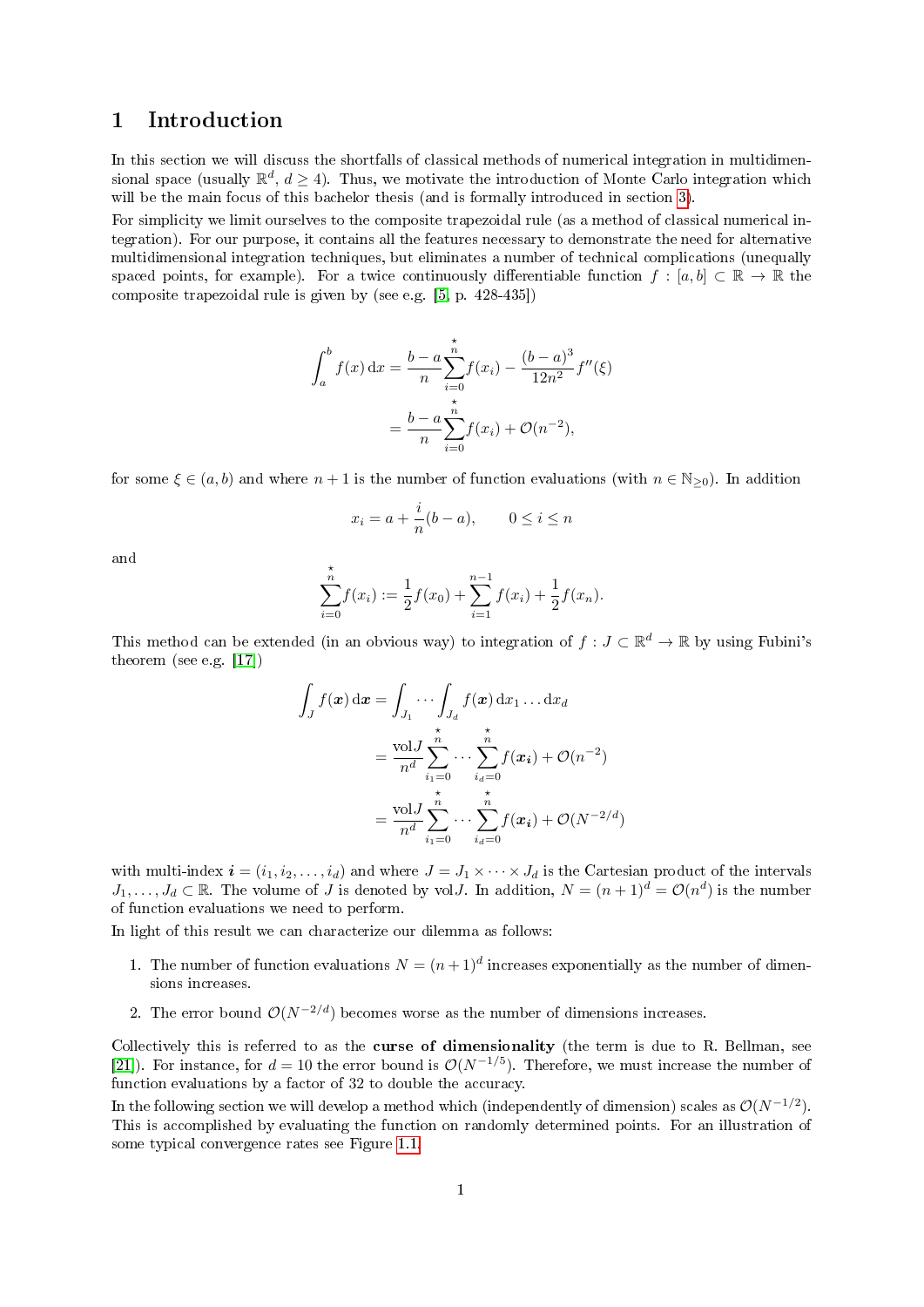

<span id="page-2-1"></span>Figure 1.1: Typical convergence rates.

Furthermore, we should remark at this point that if we integrate  $f$  over a set  $V$  which can't be written as a product of intervals it is necessary to integrate  $f \cdot \chi_V$  over J where  $V \subset J$ . However, in general  $f\cdot \chi_V\not\in \mathcal{C}^2(J)$  even if  $f\in \mathcal{C}^2(J)$ ; therefore, the error bound of the composite trapezoidal rule as derived above is no longer valid.

As will be shown in section [3,](#page-4-0) the error bounds for Monte Carlo integration requires only (the much weaker) assumption of integrability. Additionally, we can integrate over  $V$  directly, if we are able to generate uniformly distributed random numbers on  $V$  and know the value of vol $V$ .

## <span id="page-2-0"></span>2 Prerequisites from probability theory

In this section we will briefly review the concepts from probability theory which are needed in section [3](#page-4-0) and [4.](#page-10-0) Most of the definitions and theorems in this section are taken from [\[20\]](#page-25-2) and [\[26\]](#page-25-3) respectively.

Definition 2.1. We call  $(\Omega, \mathcal{A}, P)$  a probability space if

- 1.  $\Omega \neq \emptyset$  ( $\Omega$  is called the set of all **outcomes**).
- 2.  $\mathcal{A} \subset \mathcal{P}(\Omega)$  is a  $\sigma$ -algebra ( $\mathcal A$  is called the set of all **events**).
- 3. P is a probability measure on  $\mathcal{A}$ .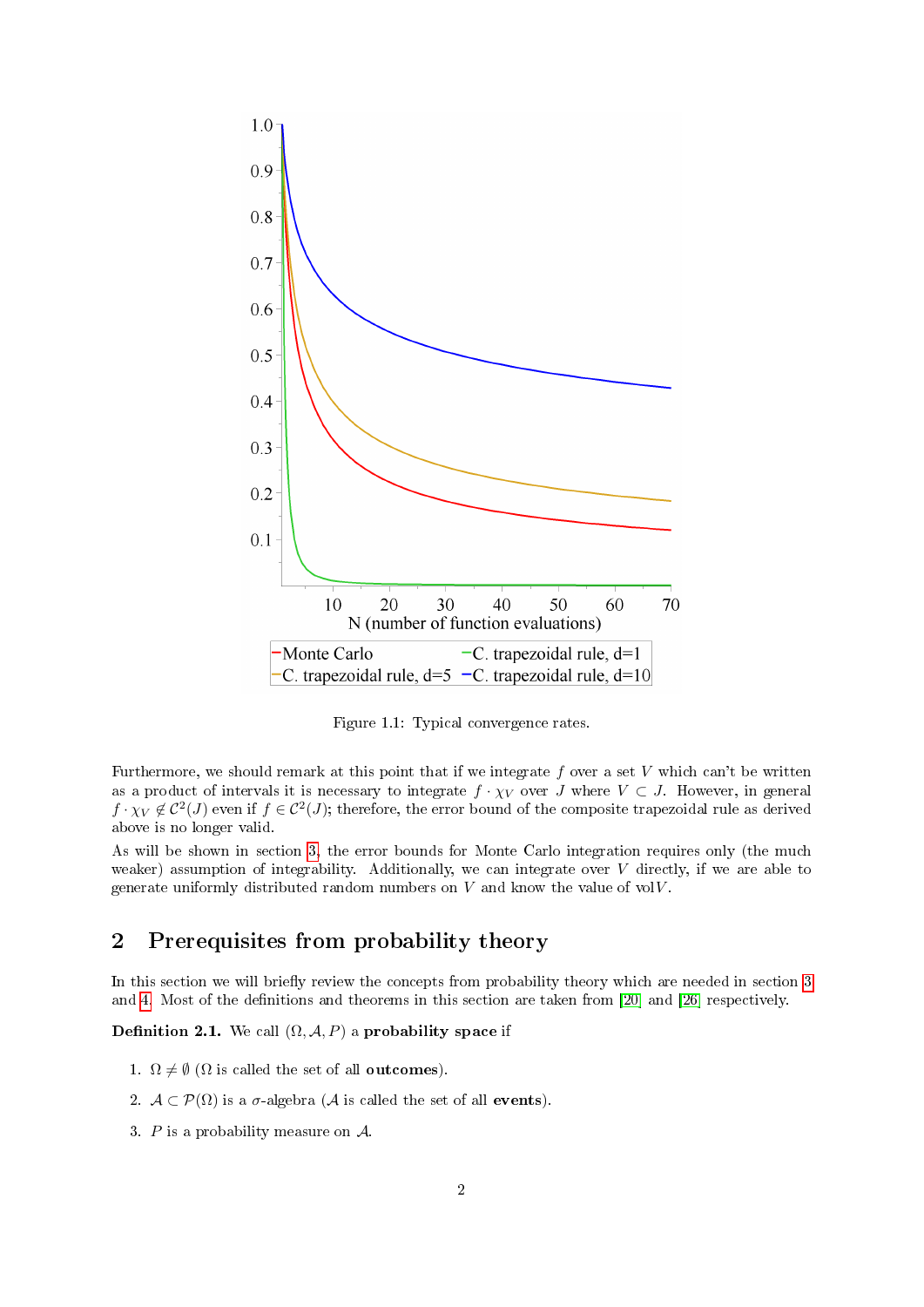**Definition 2.2.** Let  $(\Omega, \mathcal{A}, P)$  be a probability space. We call  $X : \Omega \to \mathbb{R}$  a **random variable** if  $\{\omega \in \Omega : X(\omega) < x\} \in \mathcal{A}$  for every  $x \in \mathbb{R}$ . A finite collection of random variables is called a **random** vector.

Definition 2.3. We denote a uniformly distributed random vector over  $V \subset \mathbb{R}^d$  by writing  $\boldsymbol{X} \sim$  $U(V)$ . We denote a normally distributed random variable with mean  $\mu$  and standard deviation  $\sigma$  by writing  $X \sim \mathcal{N}(\mu, \sigma)$ .

It should be noted that in the previous definition no explicit reference is made with respect to the probability space that is attached to each random variable. This space is to be understood implicitly (for more information see a text on probability theory, e.g. [\[26\]](#page-25-3)). At this point it seems prudent to explain our notation. We denote random variables by capital letters and vectors by bold letters, i.e.  $x, x, X$ , and  $\boldsymbol{X}$  would denote a variable, a vector, a random variable, and a random vector respectively.

**Definition 2.4.** We call a collection of random variables/vectors  $X_1, \ldots, X_i$  i.i.d (independent and identically distributed) if their distributions are equal and every two of them are pairwise independent.

Therefore, we require not only that the random vectors are pairwise independent and identically distributed, but in addition that the random variables in every random vector are i.i.d, as a collection of random variables.

**Definition 2.5.** The probability distribution of a random variable X is denoted by  $\mathcal{L}(X)$ .

The next theorem introduces the two most commonly employed notions of convergence of a sequence of random variables.

**Definition 2.6.** Let  $(X_i)_{i>1}$  be a sequence of random variables and suppose X is a random variable. Then

$$
X_n \xrightarrow{\mathcal{D}} X := \lim_{n \to \infty} ||\mathcal{L}(X_n) - \mathcal{L}(X)|| = 0
$$
  

$$
X_n \xrightarrow{\text{a.s.}} X := P\{\omega \in \Omega : |X_n(\omega) - X(\omega)| \to 0\} = 1
$$

is called convergence in distribution and convergence almost surely respectively. The total variation norm of the probability distribution  $\mu$  is denoted by  $\|\mu\| := \sup_{A \in \mathcal{A}} |\mu(A)|$  (see [\[22,](#page-25-4) p. 109]).

If  $\Omega \subset \mathbb{R}$  the following **equivalent** definition of convergence in distribution is more commonly employed. Definition 2.7. Let  $\Omega \subset \mathbb{R}$ . Then

$$
X_n \xrightarrow{D} X \iff \forall x \in \mathbb{R} : F(x) \to F_X(x),
$$

where  $F_X$  denotes the **cumulative distribution function (cdf)** of X.

The next two theorems establish the limiting behavior of a sum of random variables and will therefore be vital in the derivation of Monte Carlo integration methods.

<span id="page-3-0"></span>**Theorem 2.8. (Strong law of large numbers).** Let  $(X_i)_{i\geq 1}$  be an i.i.d sequence of random variables where  $E(X_i) = \mu, \ \mu \in \mathbb{R}$ . Then

$$
\frac{1}{N} \sum_{i=1}^{N} X_i \xrightarrow{a.s.} \mu, \qquad \text{as } N \to \infty.
$$

Proof. See e.g. [\[26,](#page-25-3) p. 408-410].

<span id="page-3-1"></span>**Theorem 2.9.** (Central limit theorem). Let  $(X_i)_{i\geq 1}$  be an i.i.d. sequence of random variables where  $E(X_i) = \mu, \ \mu \in \mathbb{R} \ \text{and} \ \text{Var}(X_i) = \sigma^2, \ \sigma^2 \in \mathbb{R}. \ \text{Then}$ 

$$
\frac{\frac{1}{N}\sum_{i=1}^{N}X_i - \mu}{\sigma/\sqrt{N}} \xrightarrow{D} \mathcal{N}(0,1), \quad \text{as } N \to \infty.
$$

Proof. See e.g. [\[26,](#page-25-3) p. 399-401].

 $\Box$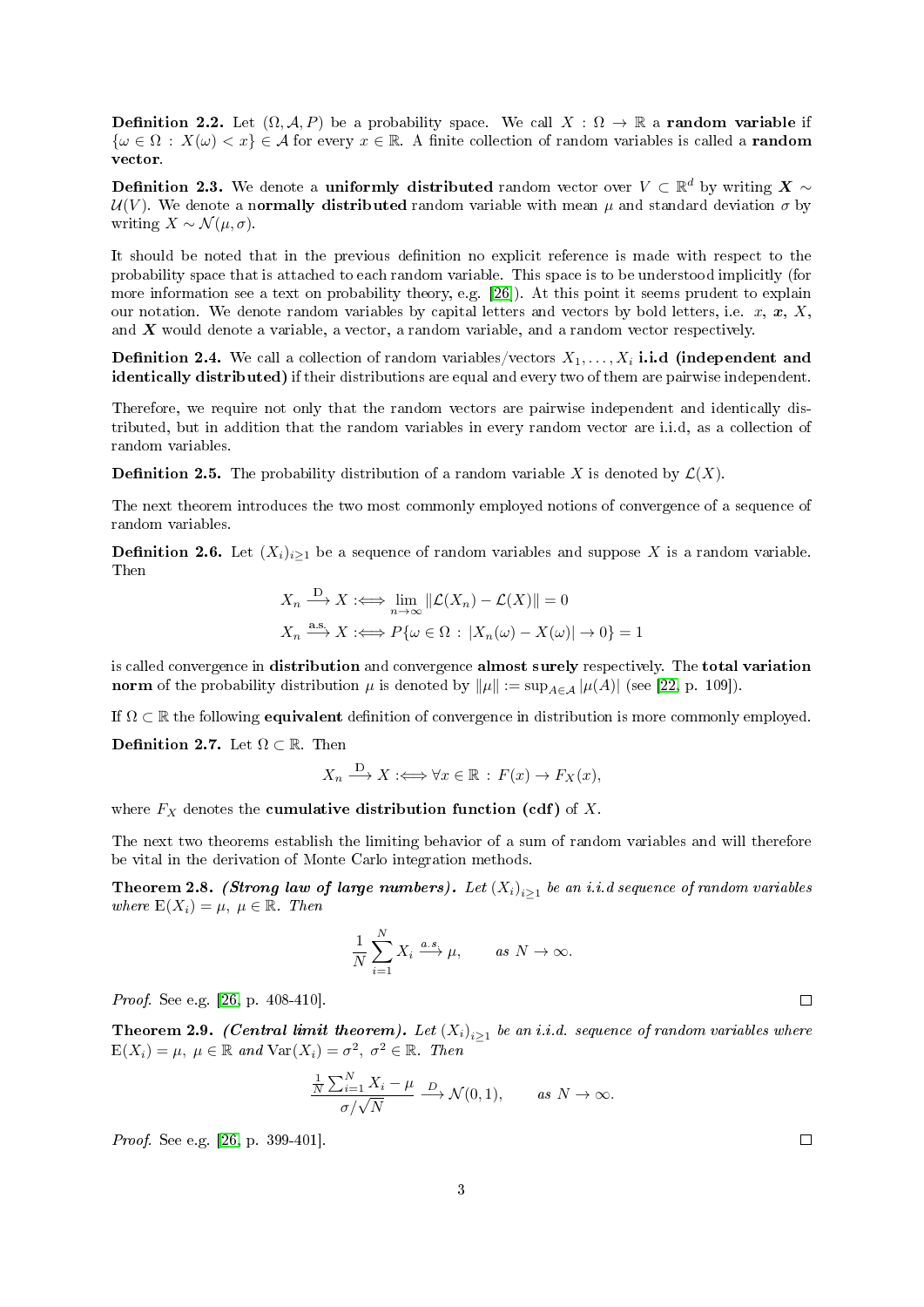## <span id="page-4-0"></span>3 Monte Carlo integration

#### <span id="page-4-1"></span>3.1 Plain Monte Carlo integration

This section is mainly based on [\[30,](#page-25-5) Chap. 3] and [\[6\]](#page-24-2). Consider the following integral

$$
I:=\int_V f(\boldsymbol{x})\,\mathrm{d}\boldsymbol{x}
$$

which needs to be computed numerically and where  $V \subset \mathbb{R}^d$  with vol $V < \infty$ . The idea of Monte Carlo integration is to randomly sample a number of points from  $V$  and evaluate the function  $f$  at those points. Similar to classical (numerical) integration the average of those values (up to multiplication with  $volV$ ) converges to I. The next theorem provides the mathematical justification of this statement.

Theorem 3.1. (Monte Carlo integration). Let  $f\in L^1(V)$  and suppose  $\left(\boldsymbol{X}_i\right)_{i=1}^N$  is an i.i.d. collection of random vectors, where  $\mathbf{X}_i \sim U(V)$ . Then

$$
I_N := \frac{\text{vol}V}{N} \sum_{i=1}^N f(\boldsymbol{X}_i) \xrightarrow{a.s.} I, \quad as \ N \to \infty.
$$

*Proof.* Clearly  $f(\boldsymbol{X}_i)$  is a random variable. Furthermore,

$$
\begin{aligned} \mathbf{E}(f(\mathbf{X}_i)) &= \int_V f(\mathbf{X}_i) \, dU(V) \\ &= \frac{1}{\text{vol}V} \int_V f(\mathbf{x}) \, \mathrm{d}\mathbf{x}. \end{aligned}
$$

Since the integral is finite, our result follows from the strong law of large numbers (Theorem [2.8\)](#page-3-0).  $\Box$ 

Thus, we have established that it is possible to find a sequence of random variables that converges to the desired integral. The next step is to determine the rate of convergence. Remember, that  $I<sub>N</sub>$  is a random variable, i.e. we can only find a probabilistic error bound. The next theorem computes the variance of  $I_N$ . In order to get a probabilistic error bound, the central limit theorem (Theorem [2.9\)](#page-3-1) will then be employed.

<span id="page-4-2"></span>**Theorem 3.2.** Let  $f \in L^1(V)$  and suppose  $(X_i)_{i=1}^N$  is an i.i.d collection of random vectors, where  $\mathbf{X}_i \sim U(V)$ . Then

$$
\text{Var}(I_N) = \frac{(\text{vol}V)^2}{N} \text{Var}(f(\boldsymbol{X}_1)).
$$

*Proof.* Since the independence assumption implies  $Cov(f(\boldsymbol{X}_i), f(\boldsymbol{X}_j)) = 0$  for  $i \neq j$ , it follows that

$$
\operatorname{Var}\left(\frac{\operatorname{vol}V}{N}\sum_{i=1}^{N}f(\boldsymbol{X}_{i})\right) = \frac{(\operatorname{vol}V)^{2}}{N^{2}}\sum_{i=1}^{N}\sum_{j=1}^{N}\operatorname{Cov}\left(f(\boldsymbol{X}_{i}),f(\boldsymbol{X}_{j})\right)
$$

$$
= \frac{(\operatorname{vol}V)^{2}}{N^{2}}\sum_{i=1}^{N}\operatorname{Var}(f(\boldsymbol{X}_{i}))
$$

$$
= \frac{(\operatorname{vol}V)^{2}}{N}\operatorname{Var}(f(\boldsymbol{X}_{1})).
$$

It should be noted that we used the fact that  $f \in L^2(V)$  since

$$
\begin{aligned}\n\text{Var}\left(f(\boldsymbol{X}_{i})\right) &= \int_{V} \left[f(\boldsymbol{X}_{i}) - \mathbf{E}\left(f(\boldsymbol{X}_{i})\right)\right]^{2} \, \mathrm{d}U(V) \\
&= \frac{1}{\text{vol}V} \int_{V} \left[f(\boldsymbol{x}) - \frac{I}{\text{vol}V}\right]^{2} \, \mathrm{d}\boldsymbol{x}\n\end{aligned}
$$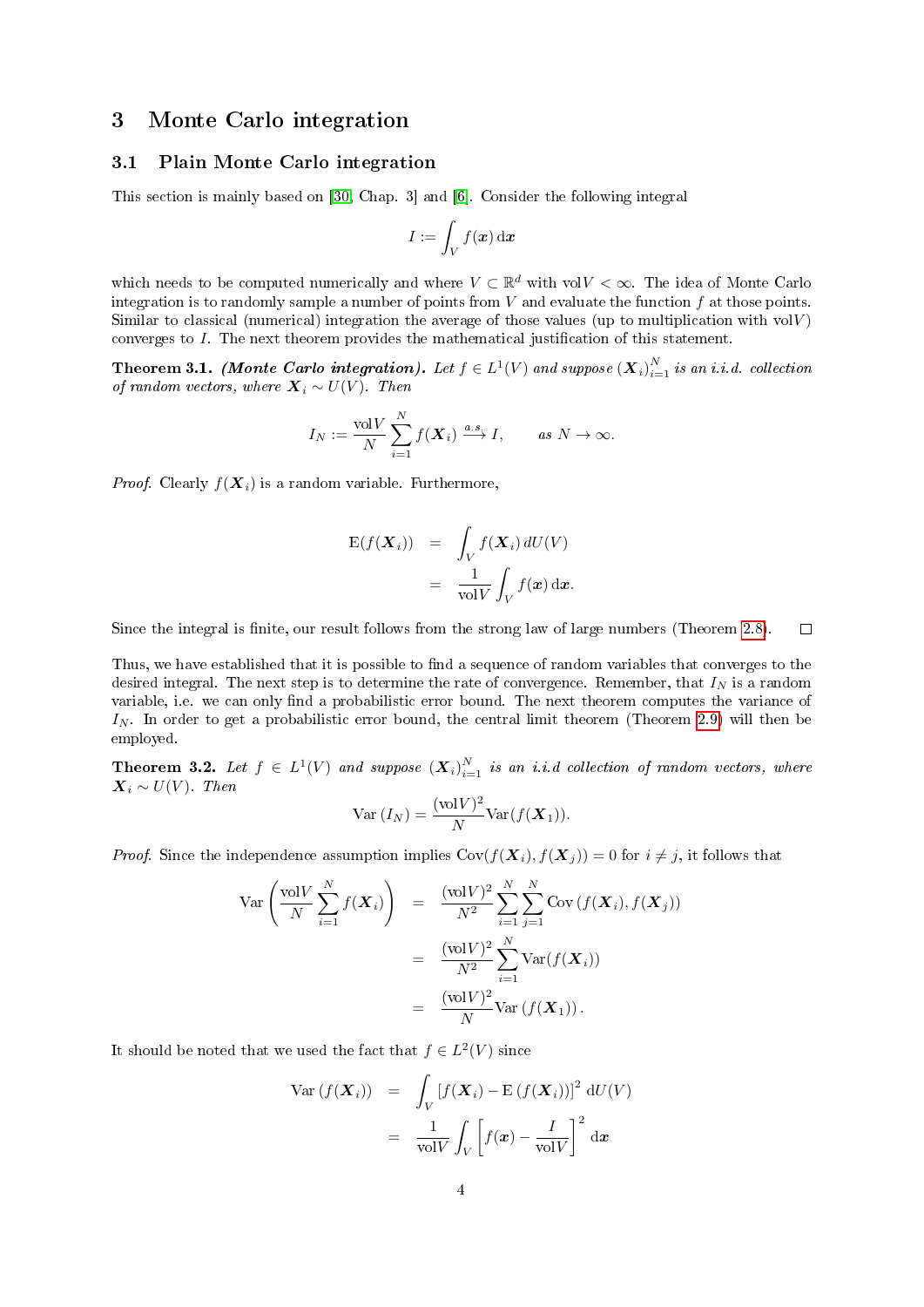requires the square integrability of f. However, since volV is finite  $f \in L^1(V)$  implies  $f \in L^2(V)$  (by the Cauchy-Schwarz inequality).  $\Box$ 

**Theorem 3.3.** Let  $f \in L^1(V)$  and suppose  $(X_i)_{i=1}^N$  is an i.i.d collection of random vectors, where  $\mathbf{X}_i \sim U(V)$ . Furthermore,  $s \in \mathbb{R}_{\geq 0}$ . Then (for large enough N)

$$
P\left\{|I_N - I| \ge s \cdot \frac{\text{vol}V\sigma(f(\mathbf{X}_1))}{\sqrt{N}}\right\} \approx 2\Phi(-s),
$$

where  $\Phi$  is the cdf of  $\mathcal{N}(0,1)$ .

*Proof.* Since  $(\boldsymbol{X}_i)_{i=1}^N$  is i.i.d., so is  $(f(\boldsymbol{X}_i))_{i=1}^N$  and we can invoke the central limit theorem (Theorem [2.9\)](#page-3-1) to obtain

$$
\frac{I_N - I}{\text{vol}V\sigma\left(f(\mathbf{X}_1)\right)/\sqrt{N}} = \frac{\frac{1}{N}\sum_{i=1}^N \text{vol}Vf(\mathbf{X}_i) - I}{\text{vol}V\sigma\left(f(\mathbf{X}_1)\right)/\sqrt{N}} \xrightarrow{D} \mathcal{N}(0, 1).
$$

If N is large enough, we get an approximation to the limiting behavior, from which our result follows.  $\square$ 

Continuing the discussion started in the introduction, we note that the requirements of the above error bound is merely  $f \in L^1(V)$  (compared to  $f \in C^2(V)$  as in the classical method). That is, if we are unable to sample uniformly from  $V$  (or if we are unable to compute vol $V$ ) it is still possible to use our error bound as long as we are able to find a product of intervals J such that  $V \subset J$  and  $f \cdot \chi_I \in L^1(J)$ . We will revisit this approach at the end of this section (e.g. in Example [3.6\)](#page-8-1).

In a computer program we output the standard deviation of our final approximation (The standard deviation is preferred over the variance since it is measured in the same units as our random variable  $f(\mathbf{X}_i)$ . However, since  $\sigma(f(\mathbf{X}_i))$  is usually not known, we substitute the following (well known) approximation

$$
\text{Var}(I_N) \approx S_N^2 := \frac{1}{N-1} \sum_{i=1}^N (f(\boldsymbol{x}_i) - I_N)^2 = \frac{1}{N-1} \sum_{i=1}^N f^2(\boldsymbol{x}_i) - \frac{N}{N-1} I_N^2,
$$

where  $x_i$  are the points which have been sampled from the random variables  $X_i$  (i.e.  $x_i$  is a realization of the random variable  $X_i$ ).

An implementation of the plain Monte Carlo method can be found in Listing [2.](#page-26-1)

#### <span id="page-5-0"></span>3.2 Importance sampling

The method introduced in the previous section forms the basis of all Monte Carlo integration methods. However, we can improve this method by reducing the variance of  $I<sub>N</sub>$  that is given in Theorem [3.2.](#page-4-2) In this section we will introduce a method called importance sampling which uses a non-uniform sampling distribution to focus sampled points in areas where  $|f|$  is large (i.e. f has a large contribution to the integral).

Other methods to reduce the variance of  $I_N$  have also been used. The exploitation of correlated variables (the method of antithetic variables as described, e.g., in [\[6,](#page-24-2) p. 14] or [\[30,](#page-25-5) p. 15]) and the division of  $V$ into subsets with different sample sizes in each subset (the method of stratification as described, e.g., in [\[6,](#page-24-2) p. 16-19] or [\[30,](#page-25-5) p. 13-14]) being the most common. In this bachelor thesis, however, we will focus on importance sampling, which, in addition to being a valuable technique on its own, forms the basis of the VEGAS algorithm as described in section [3.3.](#page-7-0)

Suppose  $p: V \to \mathbb{R}$  is a **probability density function (pdf)** that is approximately proportional to  $|f|$ . In this case, the following theorem provides the mathematical formulation of importance sampling.

**Theorem 3.4.** Let  $f \in L^1(V)$ ,  $p: V \to \mathbb{R}$  be a pdf such that  $f^2/p \in L^1(V)$ , and suppose  $(\boldsymbol{X}_i)_{i=1}^N$  is an i.i.d collection of random vectors. Then

<span id="page-5-1"></span>
$$
I_{N;p} := \frac{1}{N} \sum_{i=1}^{N} \frac{f(\boldsymbol{X}_i)}{p(\boldsymbol{X}_i)} \xrightarrow{a.s} I, \qquad \text{as } N \to \infty
$$
\n(3.1)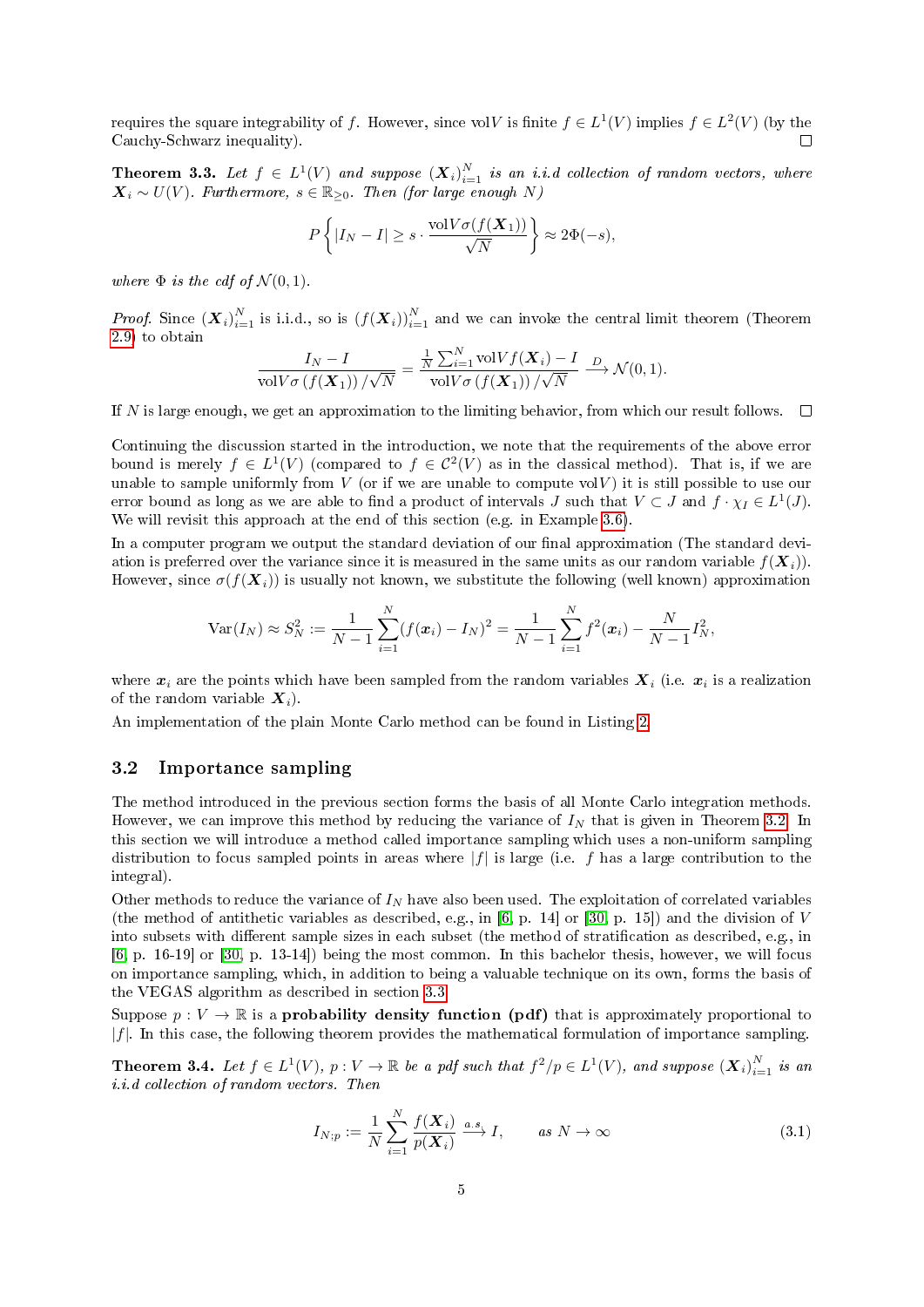and

$$
Var(I_{N;p}) = \frac{1}{N} \int_{V} \left(\frac{f(\boldsymbol{x})}{p(\boldsymbol{x})} - I\right)^2 p(\boldsymbol{x}) d\boldsymbol{x}.
$$

Proof. Consider,

$$
\mathcal{E}\left(\frac{f(\boldsymbol{X}_{i})}{p(\boldsymbol{X}_{i})}\right) = \int_{V} \frac{f(\boldsymbol{X}_{i})}{p(\boldsymbol{X}_{i})} dp
$$

$$
= \int_{V} \frac{f(\boldsymbol{x})}{p(\boldsymbol{x})} p(\boldsymbol{x}) d\boldsymbol{x}
$$

$$
= \int_{V} f(\boldsymbol{x}) d\boldsymbol{x}.
$$

Therefore, the first result follows from the law of large numbers. Furthermore, the second result follows from

$$
\begin{split} \text{Var}(I_{N;p}) &= \frac{1}{N^2} \sum_{i=1}^{N} \sum_{j=1}^{N} \text{Cov}\left(\frac{f(\boldsymbol{X}_{i})}{p(\boldsymbol{X}_{i})}, \frac{f(\boldsymbol{X}_{j})}{p(\boldsymbol{X}_{j})}\right) \\ &= \frac{1}{N^2} \sum_{i=1}^{N} \text{Var}\left(\frac{f(\boldsymbol{X}_{i})}{p(\boldsymbol{X}_{i})}\right) \\ &= \frac{1}{N} \text{Var}\left(\frac{f(\boldsymbol{X}_{1})}{p(\boldsymbol{X}_{1})}\right) \\ &= \frac{1}{N} \int_{V} \left(\frac{f(\boldsymbol{X}_{1})}{p(\boldsymbol{X}_{1})} - I\right)^2 \, \mathrm{d}p \\ &= \frac{1}{N} \int_{V} \left(\frac{f(\boldsymbol{x})}{p(\boldsymbol{x})} - I\right)^2 p(\boldsymbol{x}) \, \mathrm{d}\boldsymbol{x}. \end{split}
$$

As already mentioned, if we choose the pdf p such that  $f / p \approx$  const; then,  $Var(I_{N;p}) \approx 0$  which has the desired effect of minimizing the variance of  $I_{N;p}$ . Now, naively we might choose

$$
p(\boldsymbol{x}) = \frac{|f(\boldsymbol{x})|}{\int_V |f(\boldsymbol{x})| \, \mathrm{d}\boldsymbol{x}},
$$

which clearly is a probability density function. This, however, isn't feasible, since we must know the normalization constant and therefore have to solve a problem equally complicated as our original task to compute I. Even if we could sample from  $p$  without computing the normalization constant (such an algorithm will be introduced in section [4.2\)](#page-14-0) it is still necessary to compute  $p(x_i)$  which once again would require the computation of the normalization constant. Therefore, we must find a function  $p$  that (up to a normalization constant which we are able to compute) approximates  $|f|$  as closely as possible.  $\Lambda$ s in the previous section, we often need the following (well known) estimate of  $\text{Var}(L_1)$ .

As in the previous section, we often need the following (well known) estimate of 
$$
\text{Var}(I_{N;p})
$$
.

$$
\operatorname{Var}(I_{N;p}) \approx S_{N;p}^2 := \frac{1}{N} \frac{1}{N-1} \sum_{i=1}^N \left( \frac{f(\boldsymbol{x}_i)}{p(\boldsymbol{x}_i)} - I_{N;p} \right)^2 = \frac{1}{N} \left[ \frac{1}{N-1} \sum_{i=1}^N \frac{f^2(\boldsymbol{x}_i)}{p^2(\boldsymbol{x}_i)} - \frac{N}{N-1} I_{N;p}^2 \right]
$$

$$
= \frac{1}{N(N-1)} \sum_{i=1}^N \frac{f^2(\boldsymbol{x}_i)}{p^2(\boldsymbol{x}_i)} - \frac{1}{N-1} I_{N;p}^2.
$$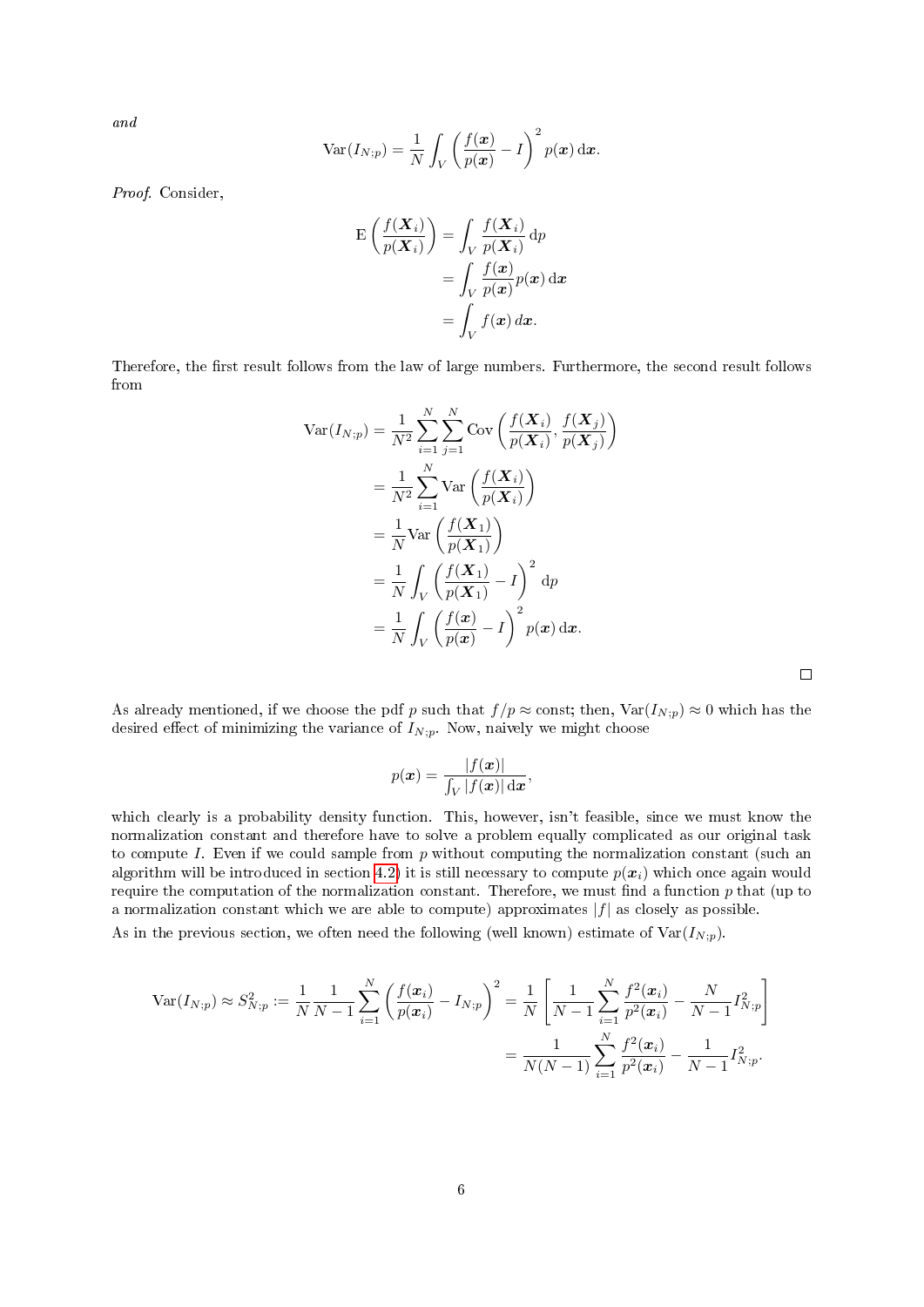#### <span id="page-7-0"></span>3.3 The VEGAS algorithm

The approach to variance reduction discussed in the previous section (importance sampling) requires a good estimate of the function to be integrated beforehand. Often, however, such knowledge can't be assumed and we need an algorithm that adaptively learns about the function and chooses the appropriate sampling distribution as it proceeds. In this section we will introduce one such method which is referred to as the VEGAS algorithm (as described in [\[18\]](#page-25-6)).

The basic idea is to start with a uniform distribution in the first iteration of the algorithm and then adjust the probability distribution at the end of every iteration in accordance with the previously sampled points. The different iterations are then (weighted by the estimated variance) combined to a single solution. It is also possible to use distinct sample sizes in different iterations (e.g. we often use a couple of iterations to get a good probability distribution and then a much larger sample to compute the integral).

However, the problem of approximating the probability distribution by a number of sampled values remains. The naive method would include the construction of a grid. However, suppose we have d dimension and  $n$  bins per dimension; then, our grid would contain

 $n^d$ 

elements; however, usually  $N \ll n^d$ . Clearly, it is not feasible to estimate the values of this grid. If we suppose that  $p$  can be separated such that

$$
p(\boldsymbol{x}) = \prod_{i=1}^d p_i(x_i),
$$

where  $p_i$  are probability density functions of a single variable. Then there are only  $d \cdot m$  elements in our grid (every dimension is treated separately, disregarding all other dimensions). The validity of this assumption, clearly, influences the efficiency of the VEGAS algorithm. However, the worst case scenario is a return to plain Monte Carlo integration with the additional computing cost which is necessary to determine the grid.

In the first iteration we start with a uniform grid and adjust the bins (separately per dimension) at every iteration such that the size of a bin is inversely proportional to  $|f|$ . This leads to the VEGAS algorithm.

#### Algorithm 3.5. (VEGAS).

- 1. Setup a matrix  $P \in \mathbb{R}^{d \times n}$  where  $n \in \mathbb{N}$  is arbitrary and  $P_{ij} := \frac{j}{n}$ .
- 2. Set  $\alpha := 0$ .
- 3. Set  $\alpha := \alpha + 1$ .
- 4. Sample  $j_i \in \mathbb{N}$  uniformly over  $1 \leq j \leq n$ , where  $1 \leq i \leq d$ .
- 5. Sample  $x_1$  uniformly from the volume  $V_{x_1} := \prod_{i=1}^d (a_k + (b_k a_k)(P_{ij_{i-1}}, P_{ij_i}))$ , where  $P_{ij_0} = 0$  for all  $1 \leq i \leq d$ .
- 6. Repeat step (5) for  $x_2, \ldots, x_{N_\alpha}$ .
- 7. Calculate

$$
S_{\alpha} := \frac{1}{N_{\alpha}} \sum_{k=1}^{N_{\alpha}} \frac{f(\boldsymbol{x}_k)}{p(\boldsymbol{x}_k)}
$$

and

$$
\sigma_{\alpha}^{2} := \frac{1}{N_{\alpha} - 1} \frac{1}{N_{\alpha}} \sum_{k=1}^{N_{\alpha}} \frac{f^{2}(\boldsymbol{x}_{k})}{p^{2}(\boldsymbol{x}_{k})} - \frac{1}{N_{\alpha} - 1} S_{\alpha}^{2},
$$

where  $p(\boldsymbol{x}_i) = (n^d \text{vol} V_{\boldsymbol{x}_i})^{-1}$ .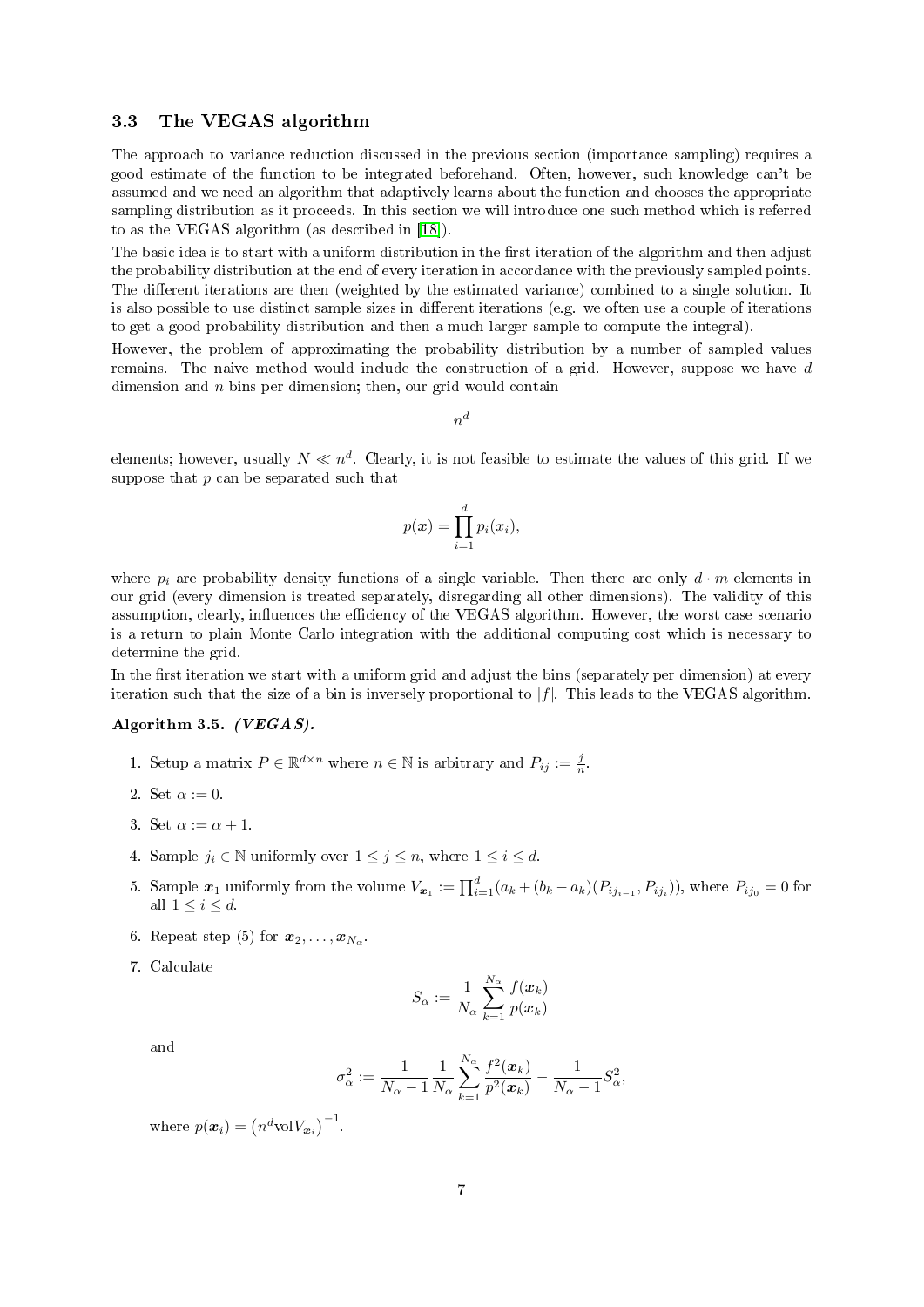- 8. Adjust  $P_{ij}$  (for every i) such that  $S_{\alpha_j} := \frac{1}{N_{\alpha}} \sum_{\mathbf{x} \in V_j} |f(\mathbf{x})| \approx \frac{1}{n} \frac{1}{N_{\alpha}} \sum_{k=1}^{N_{\alpha}} |f(\mathbf{x}_k)|$ , where  $V_j =$  $I_1 \times \cdots \times I_{i-1} \times (a_i + (b_i - a_i)(P_{i(j-1)}, P_{ij})) \times I_{i+1} \times I_d$  and  $P_{i0} = 0$ .
- 9. if  $\alpha < m$  goto step (3).
- 10. Calculate

$$
\overline{\sigma}^2 := \left(\sum_{\alpha=1}^m \frac{1}{\sigma_\alpha^2}\right)^{-1},
$$

$$
I := \overline{\sigma}^2 \sum_{\alpha=1}^m \frac{S_\alpha}{\sigma_\alpha^2}.
$$

We can use  $\bar{\sigma}$  as an estimate of the overall standard deviation of I. The VEGAS algorithm is implemented in Listing [3.](#page-26-2)

#### <span id="page-8-0"></span>3.4 Applications

#### <span id="page-8-1"></span>Example 3.6. (Decay rate of the muon).

In the field of particle physics, the decay rates of elementary particles are of interest. In this example we will calculate the mean lifetime of the following muon decay channel

 $\mu \rightarrow e + \nu_{\mu} + \overline{\nu}_{e}$ 

i.e., the muon decays into an electron (e), a muon neutrino  $(\nu_{\mu})$  and an electron antineutrino  $(\overline{\nu}_e)$ . Since this bachelor thesis is a mathematical treatment of Monte Carlo integration, we will omit most of the derivation that results in an integral suitable for Monte Carlo integration (The interested reader is referred to the more detailed discussion found in [\[12,](#page-24-3) p. 304-309]). In what follows, we need the numerical values of the physical constants listed in Table [3.1](#page-8-2) (all digits shown are experimentally signicant).

| Description                                  | Symbol    | Value                  |
|----------------------------------------------|-----------|------------------------|
| Mass of the muon                             | $m_{\mu}$ | $0.105\,\text{GeV}$    |
| Mass of the electron                         | $m_e$     | $0.510 \,\mathrm{MeV}$ |
| Mass of the W boson                          | $m_W$     | 80.4 GeV               |
| Weak coupling constant                       | $g_w$     | 0.66                   |
| Experimental value of the mean muon lifetime | $\tau_F$  | 2.197 ns               |

<span id="page-8-2"></span>Table 3.1: Physical constants (taken from [\[4\]](#page-24-4)).

Except for the mean lifetime of the muon (which is measured in seconds), we used in Table [3.1](#page-8-2) and will continue to use natural units. In those units energy and mass is measured in GeV (Giga electronvolt). In addition,  $\hbar = 1$  and  $c = 1$  (i.e. the reduced Planck constant and the speed of light are one unit of action and speed respectively).

Now, in our example Fermi's golden rule for single particle decay states that to first order in  $g_w$  we have (see [\[12,](#page-24-3) p. 195])

<span id="page-8-4"></span>
$$
\Gamma = \int \frac{|\mathcal{M}|^2 (2\pi)^4}{2m_\mu} \left[ \frac{\mathrm{d} \mathbf{p}_1}{(2\pi)^3 2E_1} \frac{\mathrm{d} \mathbf{p}_2}{(2\pi)^3 2E_2} \frac{\mathrm{d} \mathbf{p}_3}{(2\pi)^3 2E_3} \right] \delta \left( \mathbf{p}_A - \sum_{i=1}^3 \mathbf{p}_i \right) \delta \left( E_A - \sum_{i=1}^3 E_i \right) \mathrm{d} \mathbf{p}_1 \mathrm{d} \mathbf{p}_2 \mathrm{d} \mathbf{p}_3,\tag{3.2}
$$

where  $E_i, i \in \{1,2,3,A\}$  are the (relativistic) energies of the particles  $(e, \nu_\mu, \overline{\nu}_e \text{ and } \mu)$ ,  $\bm{p}_A$  is the classical momentum (three momentum) of the decaying particle and  $\boldsymbol{p}_i,~1\leq i\leq 3$  is the classical momentum of the decay products.

The value of the modulus-squared of the invariant amplitude  $|\mathcal{M}|^2$  is dependent on the force that mediates the interaction. In our example, as well as in most particle decays, the weak force is responsible. If we assume that  $m_e = 0.510 \,\text{MeV} \approx 0 \,\text{GeV}$  we get (see [\[12,](#page-24-3) p. 305])

<span id="page-8-3"></span>
$$
|\mathcal{M}|^2 = \left(\frac{g_w}{m_W}\right)^4 m_\mu^2 E_2(m_\mu - 2E_2).
$$
 (3.3)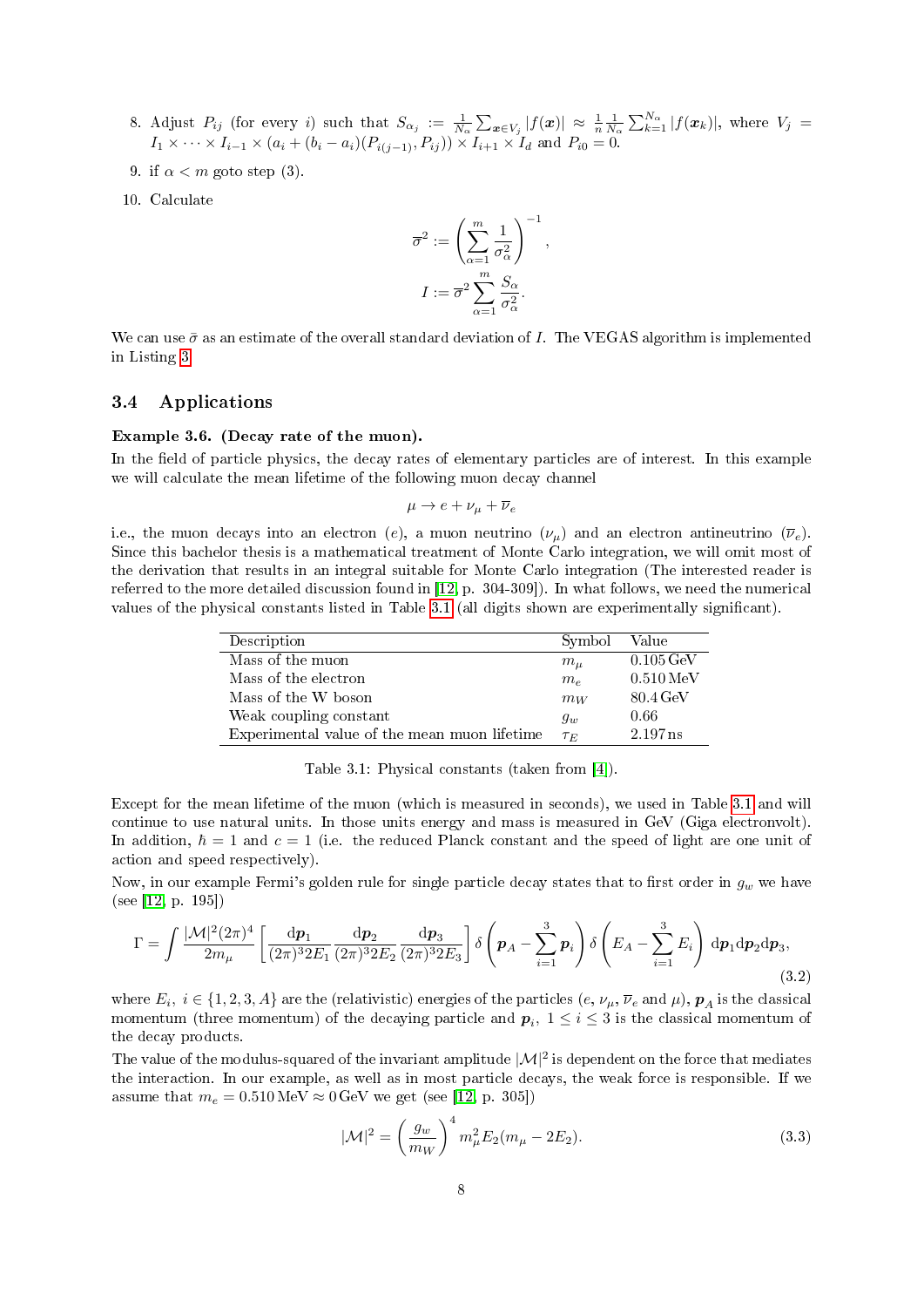By inserting equation [3.3](#page-8-3) into Fermi's golden rule (equation [3.2\)](#page-8-4) and by selecting as our coordinate system the rest frame of the muon (i.e.  $p_A = 0$ ) we get

$$
\Gamma = \int \frac{|\mathcal{M}|^2}{2^4 m_\mu (2\pi)^5} \frac{1}{E_1 E_2 E_3} \delta(\mathbf{p}_1 + \mathbf{p}_2 + \mathbf{p}_3) \delta(E_A - E_1 - E_2 - E_3) \, \mathrm{d} \mathbf{p}_1 \mathrm{d} \mathbf{p}_2 \mathrm{d} \mathbf{p}_2.
$$

However, in its present form the integral is not suitable for numerical evaluation (due to the Dirac delta distributions). Therefore, we need to perform the necessary steps to remove them. By converting the integral to spherical coordinates we get (see [\[12,](#page-24-3) p. 305-306])

<span id="page-9-0"></span>
$$
\Gamma = \int_0^{\frac{1}{2}m_\mu} \int_{-E_2 + \frac{1}{2}m_\mu}^{\frac{1}{2}m_\mu} \int_0^\pi \int_0^{2\pi} \frac{|\mathcal{M}|^2}{(4\pi)^4 m_\mu} \sin \theta_2 \, d\phi_2 d\theta_2 dE_4 dE_2. \tag{3.4}
$$

We could perform the integral with respect to  $\theta_2$  and  $\phi_2$  quite easily. However, since we are interested in a numerical solution we stop here. Now, let us compute the integral by the plain Monte Carlo integration method (as described in section [3.1\)](#page-4-1) as well as by using the VEGAS algorithm (as described in section [3.3\)](#page-7-0). First, let us rewrite the integral in equation [3.4](#page-9-0) as

<span id="page-9-1"></span>
$$
\Gamma = \int_0^{\frac{1}{2}m_\mu} \int_0^{\frac{1}{2}m_\mu} \int_0^{\pi} \int_0^{2\pi} \chi_{[-E2 + \frac{1}{2}m_\mu, \frac{1}{2}m_\mu]}(E_4) \cdot \frac{|\mathcal{M}|^2}{(4\pi)^4 m_\mu} \sin \theta_2 d\phi_2 d\theta_2 dE_4 dE_2, \tag{3.5}
$$

which is simpler to handle numerically, since the integration boundaries form a 4-dimensional rectangle. To compare the result of different Monte Carlo integration methods we note that equation [3.4](#page-9-0) has a closed-form solution, computed in [\[12,](#page-24-3) p. 307], which is given by

$$
\Gamma = \left(\frac{m_{\mu}g_{w}}{m_{W}}\right)^{4} \frac{m_{\mu}}{12(8\pi)^{3}} \approx 3.04226623514192 \cdot 10^{-19} \,\text{GeV}.
$$

The implementation (see Listing [5\)](#page-29-1) computes the integral in equation [3.5](#page-9-1) by using the following values of N

#### 1000, 3981, 15848, 63095, 251188, 1000000.

This corresponds to a uniform distribution of points on a (base 10) logarithmic scale. The VEGAS algorithm uses two iterations of sample size  $\lfloor \frac{N}{10} \rfloor$  and one iteration of sample size N. Additionally,  $n = 10$  (i.e. 10 bins are used per dimension). The result is shown in Figure [3.1.](#page-2-1)



Figure 3.1: Plot of standard deviation (left) and logarithmic error plot (right) of muon decay.

We are (for obvious reasons) especially interested in the behavior of the algorithm for  $N = 10^6$ . Therefore, results and standard deviations are listed in Table [3.2,](#page-10-2) whereas the P matrix (matrix of bin arrangement) is listed in Figure [3.2.](#page-10-3)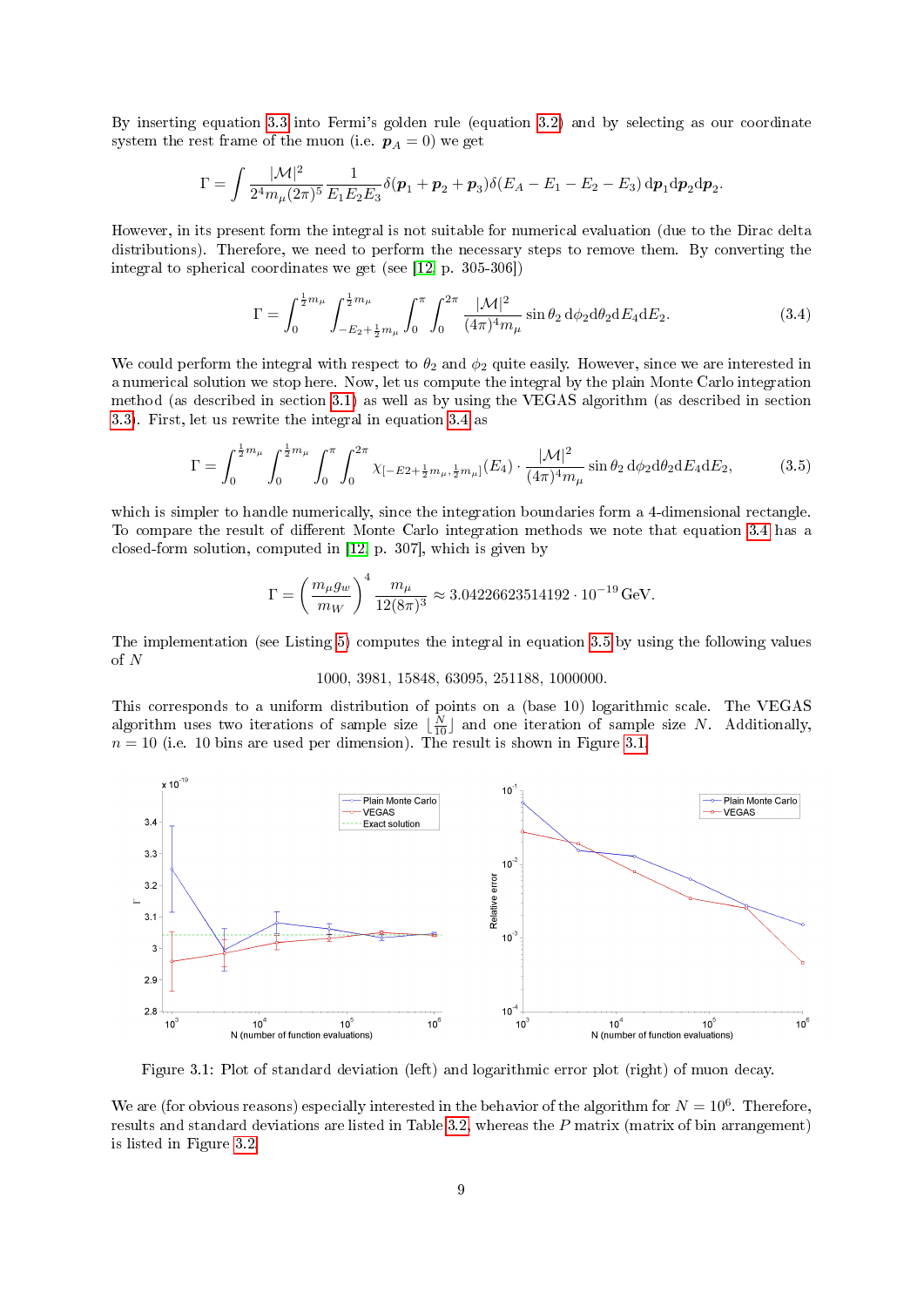| Algorithm                                                         |                                                 | Standard deviation Relative error |           |
|-------------------------------------------------------------------|-------------------------------------------------|-----------------------------------|-----------|
| Plain Monte Carlo $0.3047 \cdot 10^{-18}$ $0.4263 \cdot 10^{-21}$ |                                                 |                                   | 0.001510  |
| VEGAS -                                                           | $0.3041 \cdot 10^{-18}$ $0.2794 \cdot 10^{-21}$ |                                   | 0.0004597 |

<span id="page-10-2"></span>Table 3.2: Output of the algorithm in the case  $N = 10^6$ .

|  |  |  |  |  | $P=\left[\begin{array}{cccccccc} 0.17 & 0.26 & 0.34 & 0.42 & 0.49 & 0.57 & 0.65 & 0.73 & 0.83 & 1.00\\ 0.10 & 0.20 & 0.30 & 0.40 & 0.50 & 0.60 & 0.70 & 0.80 & 0.90 & 1.00\\ 0.17 & 0.26 & 0.34 & 0.42 & 0.50 & 0.58 & 0.66 & 0.74 & 0.83 & 1.00\\ 0.21 & 0.32 & 0.41 & 0.50 & 0.58$ |
|--|--|--|--|--|--------------------------------------------------------------------------------------------------------------------------------------------------------------------------------------------------------------------------------------------------------------------------------------|
|  |  |  |  |  |                                                                                                                                                                                                                                                                                      |

<span id="page-10-3"></span>Figure 3.2: P matrix (matrix of bin arrangement) in the last iteration  $(N = 10^6)$ .

We conclude, that the result is accurate up to three digits (compared to the closed-form solution not the experimental result) and that the VEGAS algorithm has a standard deviation (as well as a relative error) that is about half that of the plain Monte Carlo method. Furthermore, the bins are approximately of equal width, i.e. a more narrow peaked function would probably result in an even lower standard deviation for the VEGAS algorithm.

For the sake of completeness let us calculate the mean life time that corresponds to  $\Gamma$ 

$$
\tau = \frac{\hbar}{\Gamma} = \frac{6.582 \cdot 10^{-25} \,\text{GeV s}}{3.042 \cdot 10^{-19} \,\text{GeV}} = 2.164 \,\text{ns}.
$$

Compared to the experimental value of 2.197 ns this is in excellent agreement considering the fact that the computation is correct to first order in  $g_w$  only. Higher, order calculations would yield more accurate results at the price of greatly increased computational cost.

## <span id="page-10-0"></span>4 Markov chain Monte Carlo methods

#### <span id="page-10-1"></span>4.1 Introduction to continuous-state Markov chains

In this section the most basic definitions and some useful theorems about continuous-state Markov chains are introduced. Many books/papers on this subject, especially in the more applied fields such as statistics, introduce discrete-state Markov chains and then use some argument to postulate that similar considerations also apply in the continuous case (see e.g.  $[9]$  or  $[11]$ ). This argumentation, for numerical purposes, isn't easily dismissed since it can be argued that no such construct as a continuous state-space exists on a computer anyway. However, since this is a bachelor thesis in the field of mathematics it is my hope that this introduction at least can serve as a starting point for a reader who wants to study this subject in more detail. Many definitions and theorems in this section are taken from  $[22]$  (A similar discussion that is more centered on the application to Markov chain Monte Carlo methods can be found in [\[24\]](#page-25-7)).

At a first step let us define absolute continuity of a measure with respect to another measure.

**Definition 4.1.** Let  $(\Omega, \mathcal{A})$  be a measure space and suppose  $\nu, \mu$  are (positive) measures on  $(\Omega, \mathcal{A})$ . We say  $\nu$  is absolutely continuous with respect to  $\mu$  (denoted by  $\nu \ll \mu$ ), if

$$
\forall A \in \mathcal{A} : (\mu(A) = 0) \Longrightarrow (\nu(A) = 0).
$$

Additionally, define equivalence of measures by  $\nu \sim \mu : \iff (\nu \ll \mu) \wedge (\mu \ll \nu)$ .

Theorem 4.2. Let ∼ be defined as above, absolute continuity is a partial order of all measures on  $(\Omega, \mathcal{A})$ .

Proof. Antisymmetry is satisfied by construction. To proof reflexivity we note that

$$
\forall A \in \mathcal{A} : (\mu(A) = 0) \Longrightarrow (\mu(A) = 0),
$$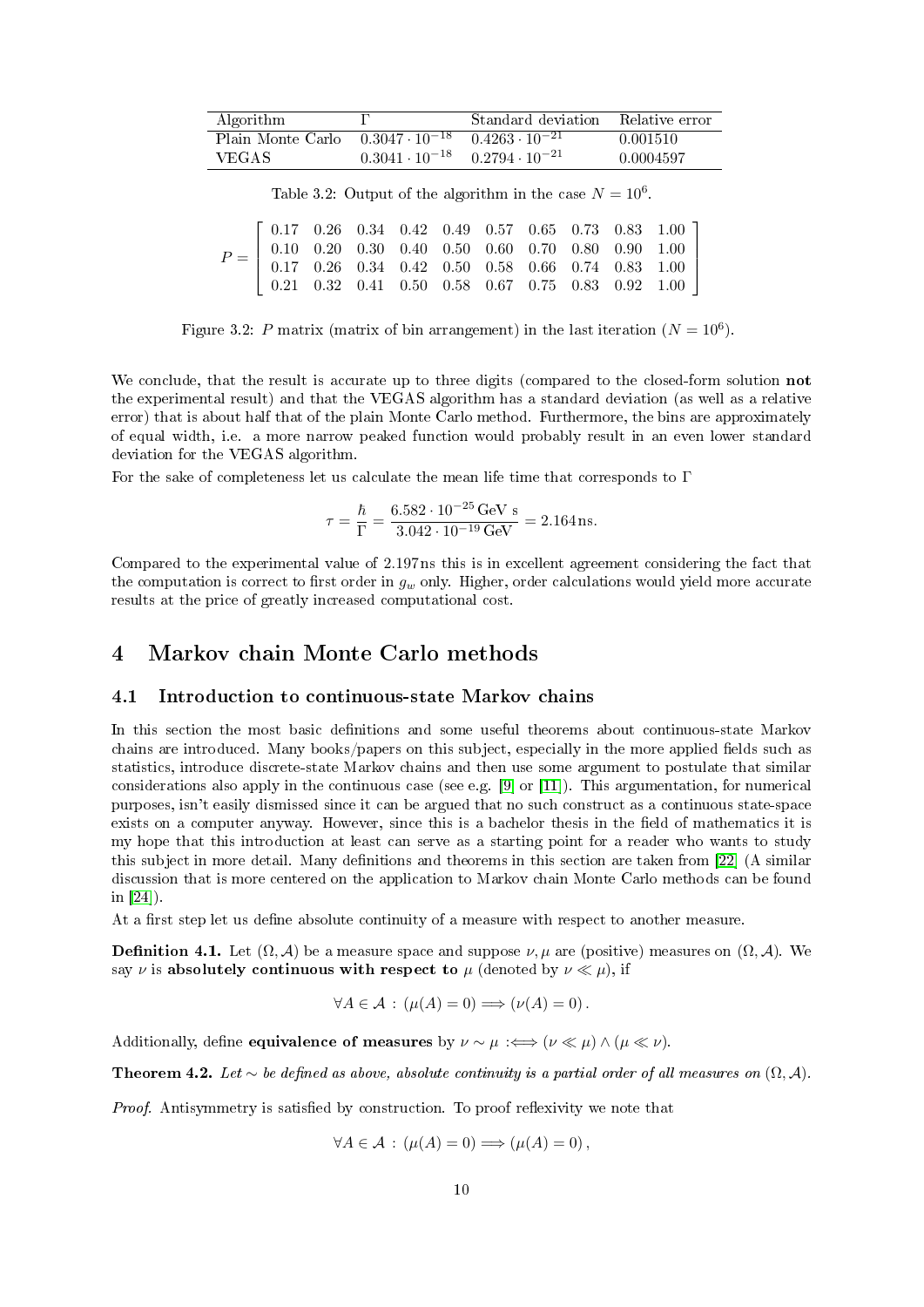which implies  $\mu \ll \mu$  as desired. To proof transitivity suppose that  $\nu \ll \mu$  and  $\mu \ll \eta$ . Then

$$
\forall A \in \mathcal{A} : (\eta(A) = 0) \Longrightarrow (\mu(A) = 0) \Longrightarrow (\nu(A) = 0),
$$

which implies  $\nu \ll \eta$ , as desired.

Note that for signed measures the definition is slightly more complicated (see e.g. [\[14,](#page-24-7) p. 122-124]). However, since we are exclusively interested in probability measures (which are per definition positive) this is no restriction. Next, let us introduce the concept of a Markov chain.

**Definition 4.3.** Suppose  $(\Omega, \mathcal{A}, K)$  is a probability space and let  $(\bm{X}_i)_{i=0}^{\infty}$  be a sequence of random vectors. Let  $P : \Omega \times A \to [0, 1]$  be a function such that  $P(x, \cdot)$  is a probability distribution for all  $x \in \Omega$ . If

$$
\mathcal{L}(\boldsymbol{X}_{n+1}|\boldsymbol{X}_{n}=\boldsymbol{x}_{n},\ldots,\boldsymbol{X}_{0}=\boldsymbol{x}_{0})=\mathcal{L}(\boldsymbol{X}_{n+1}|\boldsymbol{X}_{n}=\boldsymbol{x}_{n})=P(\boldsymbol{x}_{n},\cdot)
$$

for all  $n\in\mathbb{N}_{\geq 0},$  we call  $(\bm{X}_i)_{i=0}^\infty$  a **Markov chain** with **transition probability**  $P.$  We set

$$
L(\boldsymbol{x},A) := P\left\{\exists n \in \mathbb{N}_{\geq 1} \,:\, \boldsymbol{X}_n \in A, \,\boldsymbol{X}_0 = \boldsymbol{x}\right\}
$$

for  $A \in \mathcal{A}$ . Our ultimate goal is to construct a Markov chain that converges towards a specific distribution. If a Markov chain converges at all (under some conditions) its limit is a so-called invariant measure.

**Definition 4.4.** A measure  $\pi : A \to \mathbb{R}$  is called **invariant** if

$$
\pi = \pi P.
$$

If  $\pi$  is a probability measure we refer to it as a **steady-state distribution**.

However, to give necessary conditions for convergence towards a unique steady-state distribution we first need to develop the concept of irreducibility.

**Definition 4.5.** A transition probability P is called  $\varphi$ -irreducible if  $\varphi$  is a non-zero measure and

$$
\forall x \in \Omega \,\forall A \in \mathcal{A}, \varphi(A) > 0 : L(x, A) > 0.
$$

That the definition of irreducibility depends on the measure  $\varphi$  is not a desirable attribute. Therefore, we introduce the concept of a maximal irreducibility measure (with respect to the partial ordering  $\ll$ ). This (unique) maximal irreducibility measure is then used in the following definitions and theorems.

**Lemma 4.6.** Suppose that P is  $\varphi$ -irreducible. Then, there exists a unique maximal irreducibility measure (maximal with respect to the partial ordering  $\ll$ ).

Proof. The following proof is based on [\[23\]](#page-25-8). We proof the statement by transfinite induction. Suppose  $(\mu_i)_{i=1}^{\infty}$  is a totally ordered subset (chain) of all irreducible measures. Then, we define the upper bound  $\mu$  by

$$
\forall A \in \mathcal{A} : \mu(A) := \sup_{i \in \mathbb{N}} \mu_i(A).
$$

If  $\mu$  is a measure,  $\mu(A) = 0$  implies  $\mu_i(A) = 0$ ,  $\forall i \in \mathbb{N}$ . Therefore,  $\mu_1 \ll \mu_2 \ll \cdots \ll \mu$ . That is,  $\mu$  is a maximal irreducibility measure by Zorn's lemma.

We still have to proof that  $\mu$  is in fact a measure. First,

$$
\mu(\emptyset) = \sup_{i \in \mathbb{N}} \mu_i(\emptyset) = 0.
$$

Second, suppose  $A \subset B$  where  $A, B \in \mathcal{A}$ , then (since  $\mu_i(A) \leq \mu_i(B)$ ,  $\forall i \in \mathbb{N}$ )

$$
\mu(A) \leq \mu(B).
$$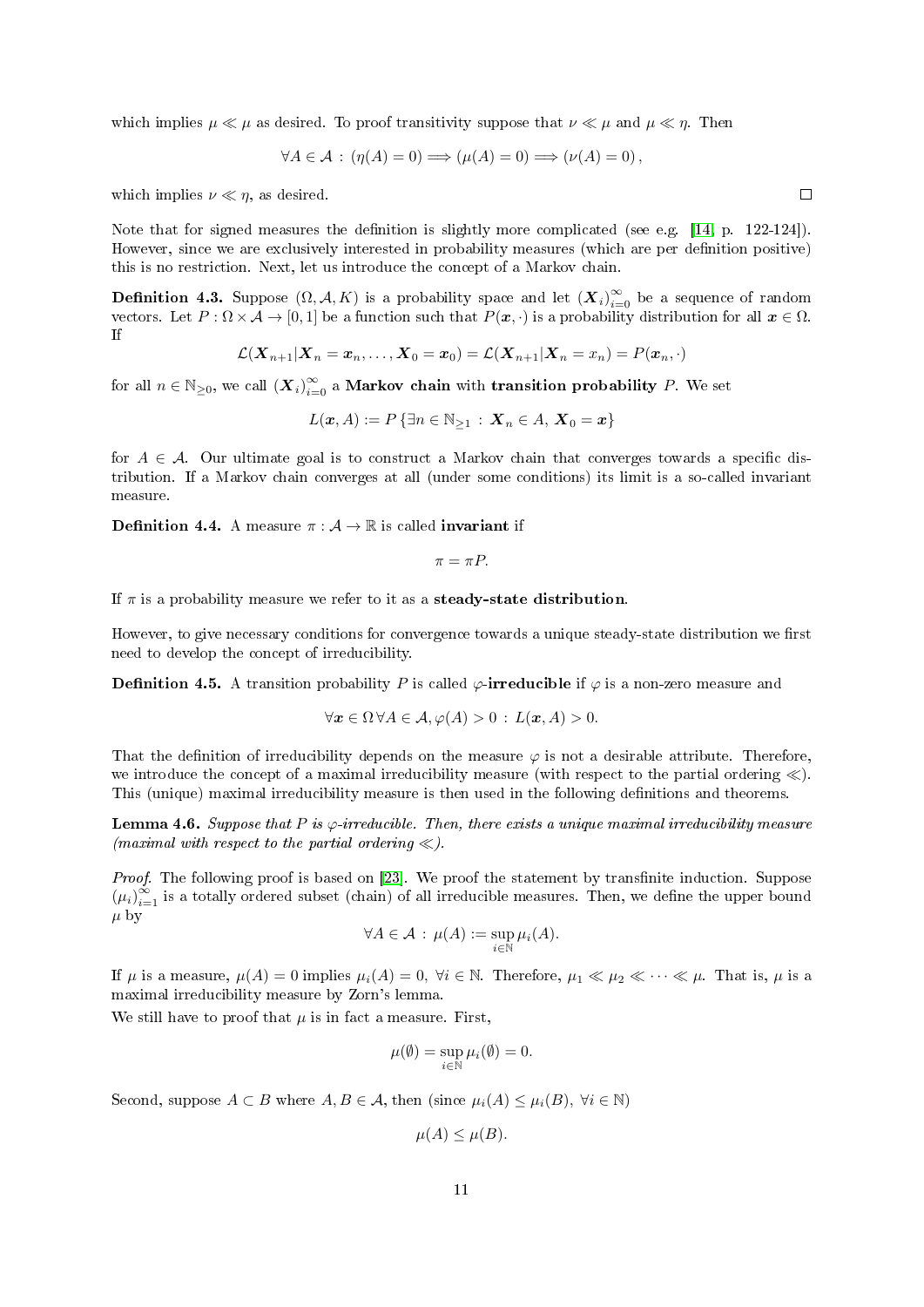Third,  $(A_j)_{j=1}^{\infty}$  where  $A_j \in \mathcal{A}$  and  $A_j \cap A_k = \emptyset$  for  $j \neq k$ . Then

$$
\mu\left(\bigcup_{j=1}^{\infty} A_j\right) = \sup_{i \in \mathbb{N}} \mu_i\left(\bigcup_{j=1}^{\infty} A_j\right) \le \sup_{i \in \mathbb{N}} \sum_{j=1}^{\infty} \mu_i(A_j) \le \sum_{j=1}^{\infty} \sup_{i \in \mathbb{N}} \mu_i(A_j) = \sum_{j=1}^{\infty} \mu(A_j).
$$

Therefore  $\mu$  is a measure, as desired.

To show uniqueness we assume that  $\nu$  and  $\mu$  are maximal irreducibility measures. Then  $\nu \ll \mu$  and  $\mu \ll \nu$  which implies  $\mu \sim \nu$ .  $\Box$ 

In the case of a discrete state-space Markov chain the above discussion can be omitted. It is possible to define recurrence directly by stating that if the Markov chain is in state  $i$  the probability to return to that same state in finite time must be  $1$  (Often, this is expressed by saying that the state i has a finite hitting time with probability 1). If this is the case for all states we say that the Markov chain is recurrent.

However, in the continuous case we need the concept of a maximal irreducibility measure to define Harris recurrence (which can be seen as the continuous equivalent to recurrence).

**Definition 4.7.** A  $\varphi$ -irreducible Markov chain (for some  $\varphi$ ) is called **Harris recurrent**, if

$$
\forall A \in \mathcal{A}, \psi(A) > 0: P\left\{ \boldsymbol{X}_n \in A, \text{ infinitely often} \,|\, \boldsymbol{X}_0 = \boldsymbol{x} \right\} = 1,
$$

where  $\psi$  is the unique maximal irreducibility measure.

In many instances, it can easily be shown that a Markov chain is  $\pi$ -irreducible (i.e., irreducible with respect to the invariant measure). In this case we can formulate an equivalent condition for Harris recurrent that is commonly used in the literature (e.g. [\[27,](#page-25-9) [25\]](#page-25-10)).

**Theorem 4.8.** A  $\pi$ -irreducible Markov chain is Harris recurrent iff

$$
\forall A \in \mathcal{A}, \pi(A) > 0: P\left\{ \boldsymbol{X}_n \in A, \text{ infinitely often} \mid \boldsymbol{X}_0 = \boldsymbol{x} \right\} = 1.
$$

*Proof.* We prove that if a Markov chain is  $\pi$ -irreducible it holds that  $\psi \sim \pi$ , where  $\psi$  is the maximal irreducibility measure. Let us assume  $\psi \not\sim \pi$ . Then, there exists  $A \in \mathcal{A}$  such that  $\psi(A) > 0$  but  $\pi(A) = 0$ . The irreducibility of  $\psi$  implies that  $L(\mathbf{x}, A) > 0$ ,  $\forall \mathbf{x} \in \Omega$  and therefore that  $L(\pi, A) :=$  $P\{\exists n\in\mathbb{N}_{\geq 1}: X_n\in A, X_0\sim\pi\} > 0.$  However, since  $\pi(A)=\pi P^{n}(A), \forall n\in\mathbb{N}$  we have  $L(\pi, A)=0$ which is a contradiction.  $\Box$ 

We will need one additional theorem that gives conditions for Harris recurrence that are easily verified in many applications.

<span id="page-12-0"></span>**Theorem 4.9.** Let  $(X_i)_{i=0}^{\infty}$  be a  $\pi$ -irreducible Markov chain with transition probability P and assume  $P(x, \cdot) \ll \pi$  for all  $x \in \Omega$ . Then  $(X_i)_{i=0}^{\infty}$  is a Harris recurrent Markov chain.

Proof. See e.g. [\[27,](#page-25-9) p. 1712-1713].

The next definition is a strengthening of Harris recurrence which clearly is a necessary condition if our Markov chain converges to a probability distribution. If the condition  $\pi(\Omega) < \infty$  is not met, there is no way to normalize the invariant measure to a probability distribution.

Definition 4.10. An irreducible Markov chain is called positive Harris recurrent, if it is Harris recurrent and there exists an invariant measure  $\pi$  such that

$$
\pi(\Omega)<\infty.
$$

The next condition is the obvious extension from the discrete case. To ensure convergence it is necessary to exclude Markov chains with periodic states (i.e. a Markov chain where if we start from a state in  $A$ we can only return to the same state after k steps where  $k > 1$ .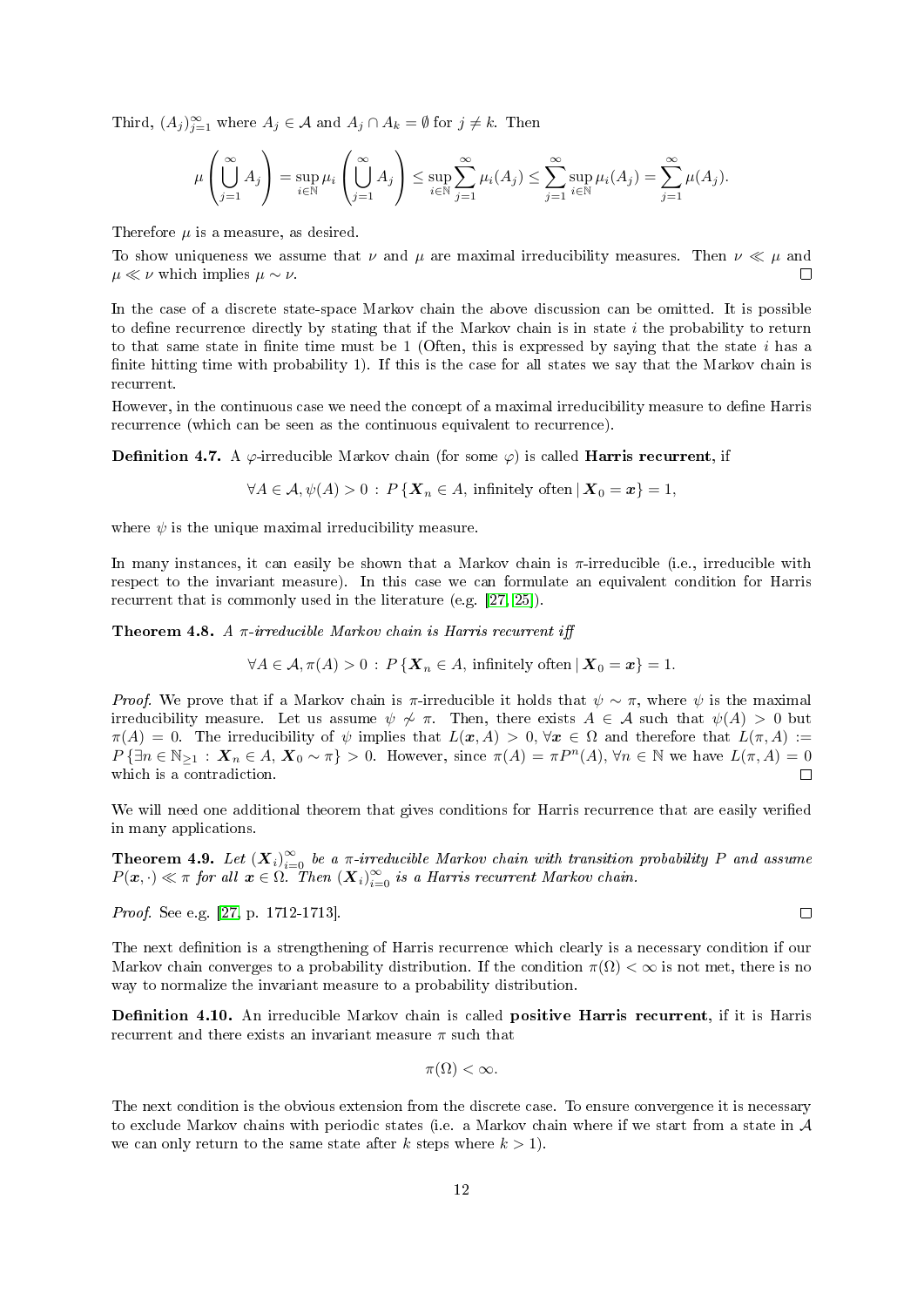<span id="page-13-0"></span>**Definition 4.11.** The **period** of an irreducible Markov chain with transition probability  $P$  is the largest  $d \in \mathbb{N}$  such that there exist disjoint sets  $\mathcal{X}_0, \ldots, \mathcal{X}_{d-1} \in \mathcal{A}, \ \psi(\mathcal{X}_i) > 0$  for which

$$
\forall \mathbf{x} \in \mathcal{X}_i \, \forall i \in \{0, \ldots, d-1\} \, : \, P(\mathbf{x}, \mathcal{X}_{i+1 \pmod{d}}) = 1,
$$

where  $\psi$  is the maximal irreducibility measure. If  $d = 1$  the Markov chain is called **aperiodic**.

Theorem 4.12. An irreducible Markov chain is aperiodic if

$$
\forall A \in \mathcal{A} \,\forall \mathbf{x} \in \Omega \,\forall n \in \mathbb{N} \,:\, \psi(A) > 0 \Longrightarrow P\left\{ \boldsymbol{X}_n \in A \,|\, \boldsymbol{X}_0 = \boldsymbol{x} \right\} > 0,
$$

where  $\psi$  is the maximal irreducibility measure.

*Proof.* Assume  $d > 1$  and  $\mathcal{X}_1, \ldots, \mathcal{X}_{d-1}$  as in Definition [4.11.](#page-13-0) Then for  $x \in \mathcal{X}_1$  we have  $P(x, \mathcal{X}_2) \leq$  $1 - P\{X_1 \in \mathcal{X}_1 | X_0 = x\} < 1$  which is a contradiction.  $\Box$ 

Now, we are finally in the position to state the theorem about the convergence of Markov chains that we need to develop the Metropolis-Hastings algorithm in the next section. Note, that the requirements are exactly those we developed in this section, namely positive Harris recurrence and aperiodicity. Since these conditions imply the convergence to a unique steady-state distribution, we refer to it as an ergodic Markov chain (or Harris ergodic if we want to emphasize the continuous state-space).

<span id="page-13-1"></span>**Theorem 4.13.** Let  $(X_i)_{i=0}^{\infty}$  be an aperiodic and positive Harris recurrent Markov chain (also called a (Harris) ergodic Markov chain) and suppose  $\lambda, \mu$  are probability distributions. Then

$$
\lim_{n \to \infty} \|\lambda P^n - \mu P^n\| = 0.
$$

Proof. See [\[22,](#page-25-4) p. 112-113].

**Corollary 4.14.** Let  $(X_i)_{i=0}^{\infty}$  be a (Harris) ergodic Markov chain. Then for any initial distribution  $\lambda$ and a steady-state distribution  $\pi$  it holds that

$$
\lambda P^n \xrightarrow{\mathcal{D}} \pi, \qquad \text{as } n \to \infty
$$

where  $\pi$  is unique.

*Proof.* Choose  $\pi$  as an initial distribution. Then from Theorem [4.13](#page-13-1) we have

$$
0=\lim_{n\to\infty}\|\lambda P^n-\pi P^n\|=\lim_{n\to\infty}\|\lambda P^n-\pi\|,
$$

as desired. To prove uniqueness suppose  $\pi$  and  $\rho$  are steady-state distributions of our Markov chain. Then by Theorem [4.13](#page-13-1)

 $0 = \lim_{n \to \infty} ||\pi P^n - \varrho P^n|| = \lim_{n \to \infty} ||\pi - \rho|| = ||\pi - \varrho||,$ 

as desired.

From a mathematical standpoint it is quite noteworthy that the reverse of this result also holds. However, since this is of no relevance to the development in the next section the interested reader is referred to [\[22,](#page-25-4) p. 114].

What is still missing from our picture are sufficient conditions for a Markov chain to have a specific steady-state distribution  $\pi$ . The next theorem states the condition of detailed balance which is used in the Metropolis-Hastings algorithm (to be developed in the next section).

**Theorem 4.15.** Let  $(X_i)_{i=0}^{\infty}$  be a Markov chain with transition probability P and suppose  $\psi(x, \cdot)$  is the probability density function of  $P(x, \cdot)$ . If  $\chi$  is a probability density function and

$$
\forall x, y \in \Omega : \psi(x, y)\chi(x) = \psi(y, x)\chi(y),
$$

then  $\chi$  is the pdf of a steady-state distribution (This condition is referred to as **detailed balance**).

 $\Box$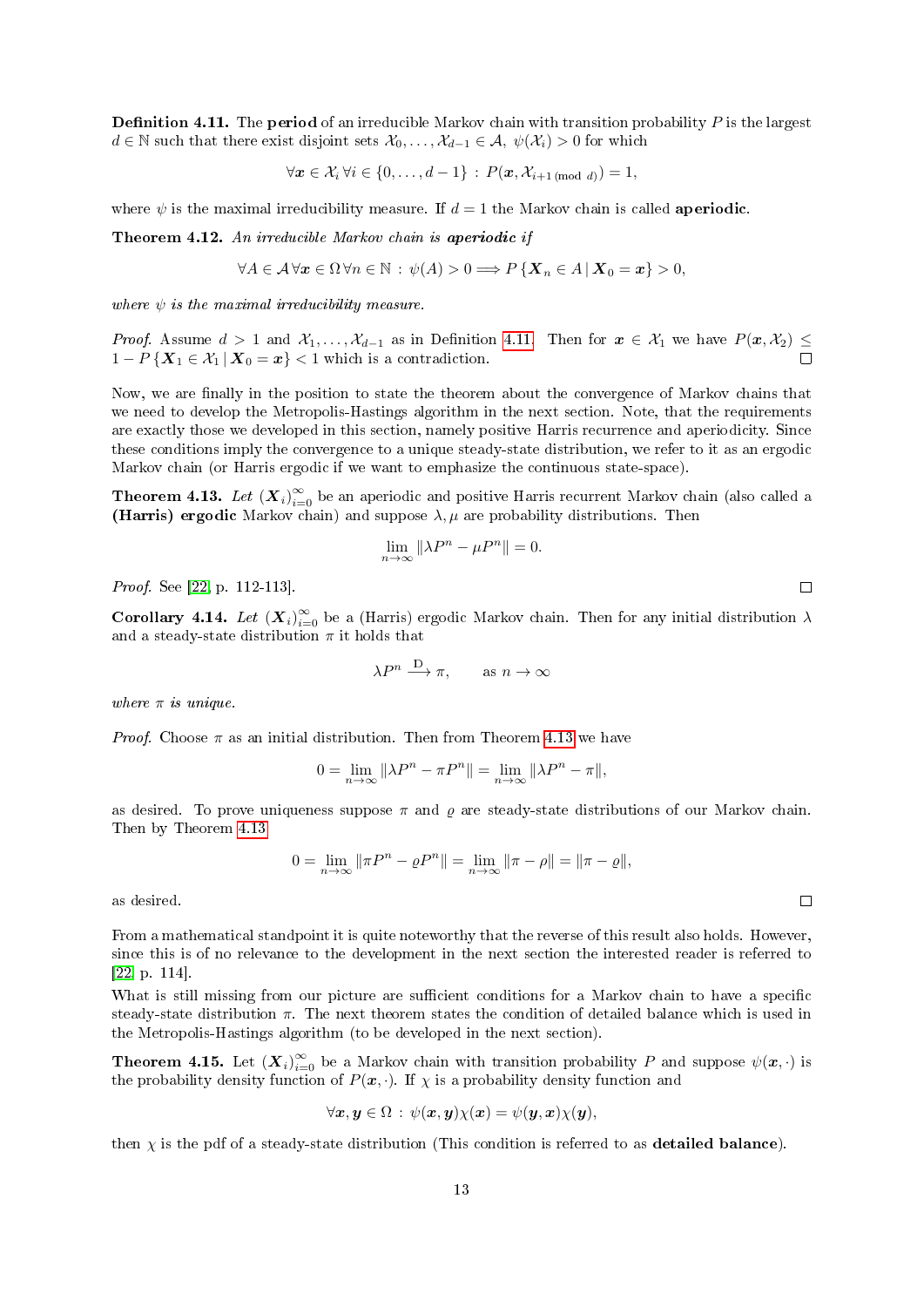Proof.

$$
\int_{\Omega} \psi(\mathbf{x}, \mathbf{y}) \chi(\mathbf{x}) \,d\mathbf{x} = \chi(\mathbf{y}) \int_{\Omega} \psi(\mathbf{y}, \mathbf{x}) \,d\mathbf{x} \n= \chi(\mathbf{y}),
$$

as desired, since if  $\pi$  is the probability distribution attached to the pdf  $\chi$  our result implies  $\pi P = \pi$ .  $\Box$ 

#### <span id="page-14-0"></span>4.2 The Metropolis-Hastings algorithm

The Metropolis-Hastings algorithm is an application of the principles developed in the previous section; i.e., a Markov chain is constructed that has a specific probability distribution as its steady-state distribution. This section is mainly based on [\[15\]](#page-24-8) and [\[9\]](#page-24-5).

Algorithm 4.16. (Metropolis-Hastings). Let  $(X_i)_{i=0}^{\infty}$  be a Markov chain with transition probability Q and suppose f is a pdf. Let  $\psi(x, \cdot)$  be the probability density function of  $Q(x, \cdot)$ . Choose an initial value  $y_0$  and proceed as follows

1. Generate a proposal value  $x'$  from the probability distribution  $Q(\mathbf{y}_{i-1}, \cdot)$ .

2. Calculate 
$$
r := \min\left\{1, \frac{\psi(\boldsymbol{x}', \boldsymbol{y}_{i-1}) f(\boldsymbol{x}')}{\psi(\boldsymbol{y}_{i-1}, \boldsymbol{x}') f(\boldsymbol{y}_{i-1})}\right\},
$$

3. Set

$$
\boldsymbol{y}_i := \begin{cases} \boldsymbol{x}' & \text{with probability } r \\ \boldsymbol{y}_{i-1} & \text{with probability } 1-r \end{cases},
$$

Then the probability distribution attached to f is a steady-state distribution of  $(Y_i)_{i=0}^{\infty}$ .

*Proof.* The pdf attached to  $Q$  is given by

$$
p(\boldsymbol{x}, \boldsymbol{y}) = r(\boldsymbol{x}, \boldsymbol{y})\psi(\boldsymbol{x}, \boldsymbol{y}) + \left(1 - \int_{\Omega} r(\boldsymbol{x}, \boldsymbol{y})\psi(\boldsymbol{x}, \boldsymbol{y}) \, \mathrm{d}\boldsymbol{y}\right) \delta(\boldsymbol{y} - \boldsymbol{x}).
$$

To verify that  $f$  is a steady-state distribution we confirm the detailed balance condition. First,

$$
r(\boldsymbol{x}, \boldsymbol{y})\psi(\boldsymbol{x}, \boldsymbol{y})f(\boldsymbol{x}) = \min \left\{1, \frac{\psi(\boldsymbol{y}, \boldsymbol{x})f(\boldsymbol{y})}{\psi(\boldsymbol{x}, \boldsymbol{y})f(\boldsymbol{x})}\right\}\psi(\boldsymbol{x}, \boldsymbol{y})f(\boldsymbol{x})
$$
  
\n
$$
= \min \left\{\psi(\boldsymbol{x}, \boldsymbol{y})f(\boldsymbol{x}), \psi(\boldsymbol{y}, \boldsymbol{x})f(\boldsymbol{y})\right\}
$$
  
\n
$$
= \min \left\{\psi(\boldsymbol{y}, \boldsymbol{x})f(\boldsymbol{y}), \psi(\boldsymbol{x}, \boldsymbol{y})f(\boldsymbol{x})\right\}
$$
  
\n
$$
= \min \left\{1, \frac{\psi(\boldsymbol{x}, \boldsymbol{y})f(\boldsymbol{x})}{\psi(\boldsymbol{y}, \boldsymbol{x})f(\boldsymbol{y})}\right\}\psi(\boldsymbol{y}, \boldsymbol{x})f(\boldsymbol{y})
$$
  
\n
$$
= r(\boldsymbol{y}, \boldsymbol{x})\psi(\boldsymbol{y}, \boldsymbol{x})f(\boldsymbol{y}).
$$

Second,

$$
\left(1-\int_{\Omega}r(\boldsymbol{x},\boldsymbol{z})\psi(\boldsymbol{x},\boldsymbol{z})\,\mathrm{d}\boldsymbol{z}\right)\delta(\boldsymbol{y}-\boldsymbol{x})f(\boldsymbol{x})=\left(1-\int_{\Omega}r(\boldsymbol{y},\boldsymbol{z})\psi(\boldsymbol{y},\boldsymbol{z})\,\mathrm{d}\boldsymbol{x}\right)\delta(\boldsymbol{x}-\boldsymbol{y})f(\boldsymbol{y}),
$$

since by the definition of a (mathematical) distribution (if  $\Phi \in \mathcal{C}_0^{\infty}$  is a test function with compact support) we have

$$
\int_{\Omega} \int_{\Omega} \left(1 - \int_{\Omega} r(x, z) \psi(x, z) dz\right) \delta(y - x) f(x) \Phi(x, y) dxdy
$$
\n
$$
= \int_{\Omega} \left(1 - \int_{\Omega} r(y, z) \psi(y, z) dz\right) f(y) \Phi(y, y) dy
$$
\n
$$
= \int_{\Omega} \left(1 - \int_{\Omega} r(x, z) \psi(x, z) dz\right) f(x) \Phi(x, x) dx
$$
\n
$$
= \int_{\Omega} \left(1 - \int_{\Omega} r(y, z) \psi(y, z) dx\right) \delta(x - y) f(y) \Phi(x, y) dxdy,
$$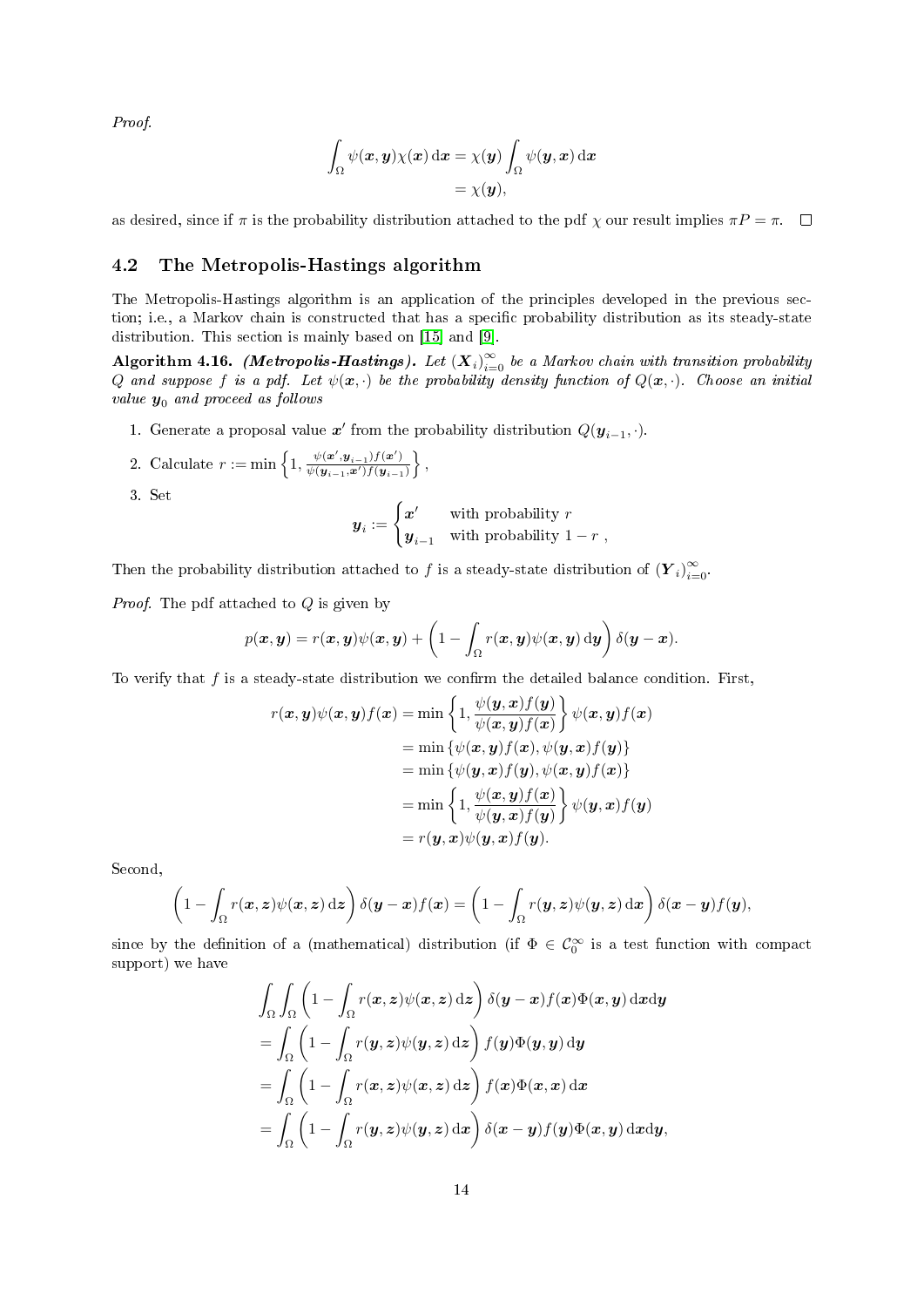as desired.

It should be noted that in order to compute r we only need to know the ratio  $f(x')/f(x)$ . Therefore, it is sufficient to know a function  $g(x)$  that satisfies  $g(x) = Cf(x)$ . That is, we don't need to compute the normalization constant of a probability density function to sample from it. This fact is employed in most applications of the Metropolis-Hastings algorithm (see Example [4.21](#page-18-0) or [4.22\)](#page-20-0).

In the Metropolis-Hastings algorithm we left the transition probability (up to the requirement that the Markov Chain is (Harris) ergodic) completely undetermined. Theoretically every transition probability that satisfies this requirement would suffice. However, in application the following two methods (due to Metropolis and Hastings respectively) are the most common. It is clear that those two algorithms are a special case of the more general Metropolis-Hastings algorithm.

First, let us discuss the **Metropolis algorithm**. In this case we impose a symmetry condition on  $\psi$ . That is

$$
\forall \boldsymbol{x}, \boldsymbol{x}' \in \Omega \, : \, \psi(\boldsymbol{x}, \boldsymbol{x}') = \psi(\boldsymbol{x}', \boldsymbol{x}).
$$

Then

$$
r(\boldsymbol{x}, \boldsymbol{x}') = \min\left\{1, \frac{f(\boldsymbol{x}')}{f(\boldsymbol{x})}\right\}.
$$

Often, a symmetric random walk is used, i.e.

$$
\psi(\mathbf{x}, \mathbf{x}') = p_D(\mathbf{x} - \mathbf{x}'),
$$

where  $D \sim \mathcal{N}(0, \Sigma)$  and  $\Sigma$  is a diagonal matrix with diag $\Sigma = (\sigma_1, \ldots, \sigma_d)$  (we consider an uncorrelated multivariate normal distribution). In addition,  $p<sub>D</sub>$  denotes the pdf of the random variable D.

The parameters  $\sigma_i$  need to be determined. If we choose  $\sigma_i$  too large we have a very low acceptance rate. On the other hand, if  $\sigma$  is too small we have a very high acceptance rate. It has been shown in [\[10\]](#page-24-9) that for a symmetric random walk the optimal acceptance rate in the asymptotic case (i.e.  $d \to \infty$ ) is 0.234. However, from the examples in this bachelor thesis we infer that an acceptance rate between 0.2 and 0.8 leads to acceptable results.

In some implementations the algorithm uses the so called burn-in phase to adjust this parameter. A burn-in phase, a number of steps in which we generate new values from the Markov chain but do not sample from it, is necessary since the Markov chain converges to the desired distribution. Thus, some time is needed (from an arbitrary starting point) until the Markov chain approximates the steady-state distribution to some accuracy.

Second, let us discuss the Hastings algorithm, which lifts the restriction of symmetry and imposes instead

$$
\psi(\boldsymbol{x},\boldsymbol{x}')=\psi(\boldsymbol{x}').
$$

Then

$$
r(\boldsymbol{x}, \boldsymbol{x}') = \min\left\{1, \frac{\psi(\boldsymbol{x})f(\boldsymbol{x}')}{\psi(\boldsymbol{x}')f(\boldsymbol{x})}\right\}.
$$

This method is also referred to as independence sampling, since the proposal value is generated independently of  $\bm{y}_{n-1}$ . However, it should be  $\mathbf{emphasized}$  that both algorithms produce a Markov chain with dependent samples. If it is desirable to sample independently from the probability distribution of f we sample only the values  $y_i, y_{i+K}, y_{i+2K}, \ldots$  If  $K \in \mathbb{N}$  is chosen large enough the sample is (to an excellent approximation) independent.

In the examples that follow we will exclusively use the Metropolis algorithm as described above. An implementation of the Metropolis algorithm can be found in Listing [4.](#page-28-0) Therefore, all that remains is to proof convergence of the Metropolis algorithm.

Theorem 4.17. The Metropolis algorithm (as described above) converges (in distribution) to the probability distribution attached to f if  $f(\mathbf{x}) > 0$  for every  $\mathbf{x} \in \Omega \subset \mathbb{R}^n$ .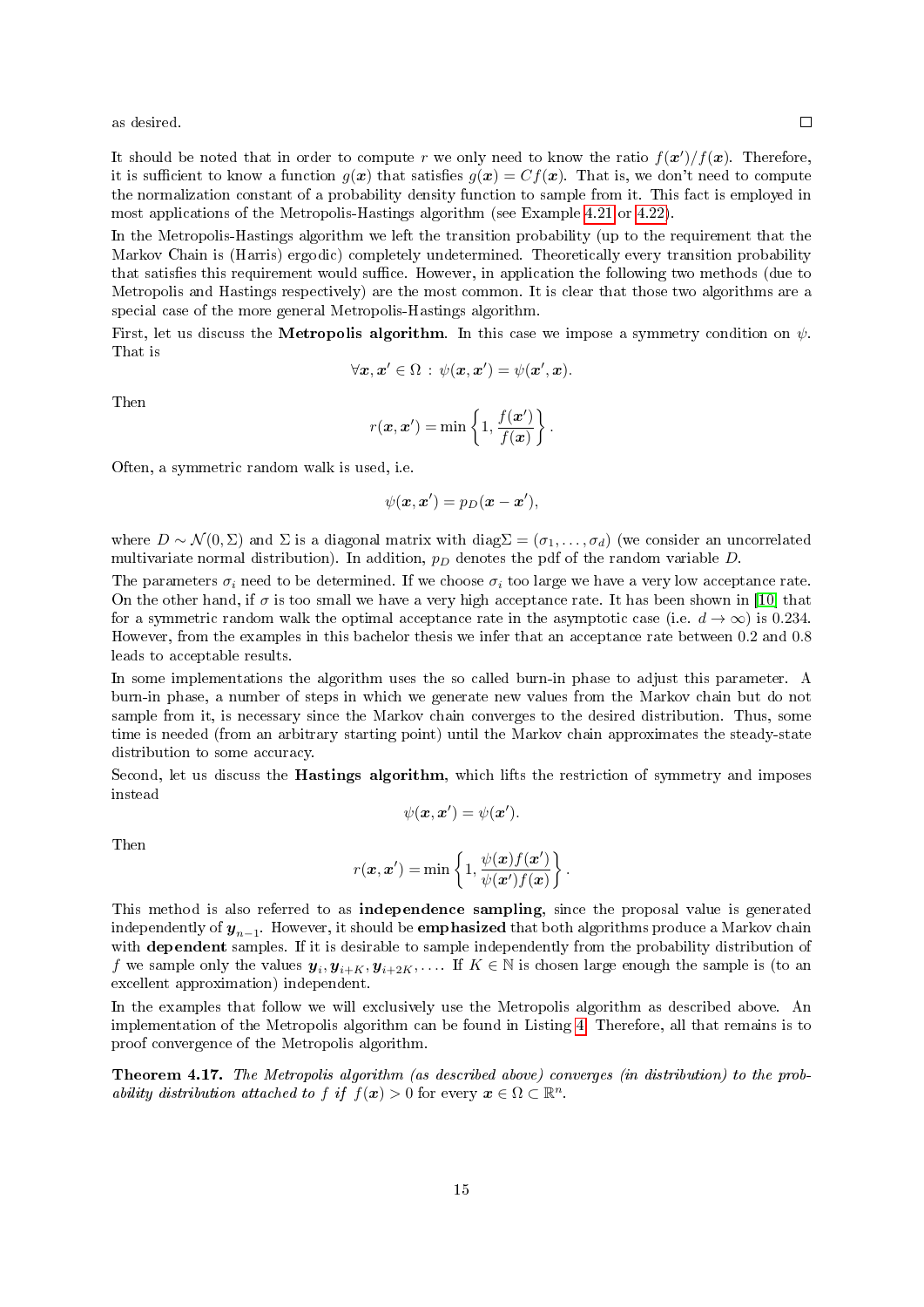*Proof.* Since ,  $f(x) > 0$  for all  $x \in \Omega$ 

$$
\left(\pi(A) := \int_A f(\boldsymbol{x}) \, \mathrm{d}\boldsymbol{x} = 0\right) \Longleftrightarrow \left(\mu(A) = 0\right),\,
$$

where  $\mu$  denotes the Lebesgue measure. Then

$$
r(\boldsymbol{x}, \boldsymbol{x}') = \min\left\{1, \frac{f(\boldsymbol{x}')}{f(\boldsymbol{x})}\right\} > 0,
$$

since  $f(x) > 0$  for all  $x \in \Omega$  and therefore

$$
\forall \boldsymbol{x} \in \Omega, \, \forall A \in \mathcal{A}, \, \mu(A) > 0 \, : \, P(\boldsymbol{x}, A) = \int_A p(\boldsymbol{x}, \boldsymbol{y}) \, \mathrm{d}\boldsymbol{y} \ge \int_A r(\boldsymbol{x}, \boldsymbol{y}) \psi(\boldsymbol{x}, \boldsymbol{y}) \, \mathrm{d}\boldsymbol{y} > 0,
$$

since by assumption  $\psi(\bm{x}, \bm{y}) > 0$ . This implies the  $\pi$ -irreducibility of  $(\bm{Y}_i)_{i=0}^{\infty}$  . Next,

$$
\forall \mathbf{x} \in \Omega : (\mu(A) = 0) \Longrightarrow \left( \int_A p_D(\mathbf{x} - \mathbf{x}') \, \mathrm{d}\mathbf{x}' \right) = 0,
$$

where  $p_D(\mathbf{x} - \mathbf{x}')$  is the pdf of a multivariate normal distribution with mean 0 and VC matrix  $\Sigma$ . This implies  $P(x, \cdot) \ll \pi$ . Thus by Theorem [4.9](#page-12-0)  $(Y_i)_{i=0}^{\infty}$  is Harris recurrent. Now, since f is a probability density function  $\pi(\Omega) = 1 < \infty$ ; therefore,  $(\hat{Y}_i)_{i=0}^{\infty}$  is positive Harris recurrent. Since

$$
\forall \boldsymbol{x} \in \Omega, \forall A \in \mathcal{A}, \mu(A) > 0 : P\{\boldsymbol{X}_n \in A \,|\, \boldsymbol{X}_{n-1} = \boldsymbol{x}\} > 0,
$$

aperiodicity follows. Therefore  $(\bm{Y}_i)_{i=0}^\infty$  is (Harris) ergodic and converges in distribution to  $\pi$  (by Theorem [4.13\)](#page-13-1).

#### <span id="page-16-0"></span>4.3 Applications

An important problem in Bayesian statistics is to compute a posterior distribution by using Bayes' theorem. More formally (see e.g. [\[16,](#page-24-10) p. 31])

**Theorem 4.18.** (Bayes' theorem). Let X be a random vector with probability density  $p_X : \Omega \to \mathbb{R}$ (the prior) and suppose Y is a random vector. Let us denote by  $p_Y(y|X=x)$  the probability density of a specific realization y of the random vector Y under the condition that  $p_X(\xi) = \delta(x-\xi)$  ( $p_Y(y|X=x)$ ) is also referred to as the likelihood function) . Then

<span id="page-16-1"></span>
$$
p_{\mathbf{X}}(\mathbf{x}|\mathbf{Y}=\mathbf{y}) = \frac{p_{\mathbf{Y}}(\mathbf{y}|\mathbf{X}=\mathbf{x})p_{\mathbf{X}}(\mathbf{x})}{\int_{\Omega} p_{\mathbf{Y}}(\mathbf{y}|\mathbf{X}=\mathbf{x})p_{\mathbf{X}}(\mathbf{x}) \, \mathrm{d}\mathbf{x}},\tag{4.1}
$$

where  $p_X(x|Y = y)$  is called the posterior distribution.

Note that Bayesian statistics has a different interpretation of probability than classical statistics. Often,  $\boldsymbol{X}$  will be a vector of parameters that have a fixed (but unknown) value. In Bayesian statistics we assign a probability distribution to the parameters as a measure of how certain we are that the parameters have a specific value. This is clearly forbidden in classical statistics where one can, at most, construct confidence intervals of parameter values. However, it is important to note that even in Bayesian statistics we don't imply that  $X$  is fundamentally random, instead it is implied that we can not be sure about the true value of the parameters.

The dimensionality of the integral in equation [4.1](#page-16-1) is equal to the number of parameters in our random vector  $X$ . However, by using the Metropolis algorithm we can sample from the posterior distribution without carrying out the integration. Once, we have created a large enough sample from the posterior distribution we can estimate it (e.g. by means of histograms) or compute its mean, standard deviation, . . . .

To exemplify this we introduce the autoregressive model of order 2 (which is, e.g., used in the field of economics, see [\[8,](#page-24-11) p. 270-273]).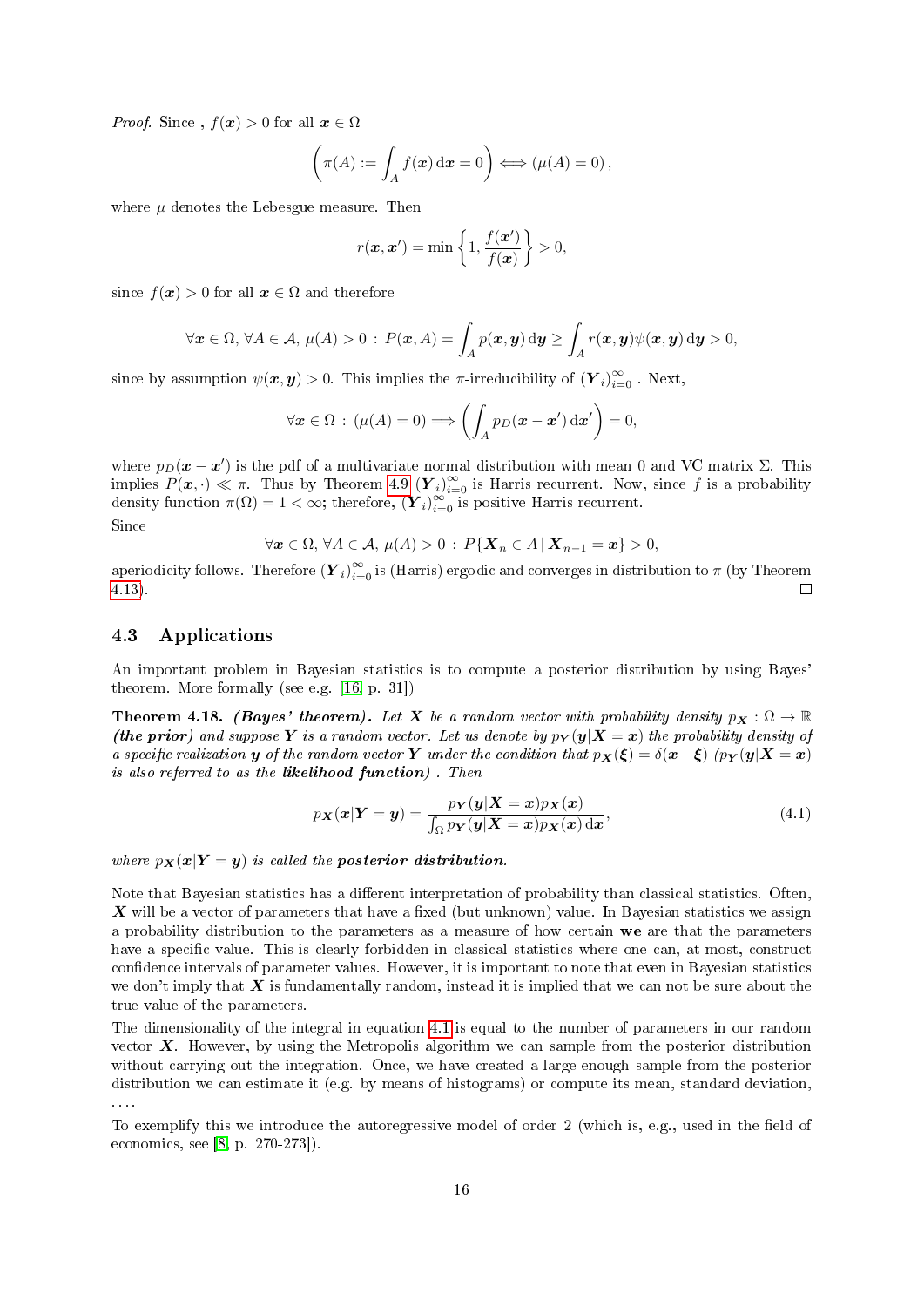**Definition 4.19.** Let  $(Y_i)_{i=1}^n$  be a time series (or in mathematical terms a finite sequence of random variables). The autoregressive model is given by

$$
Y_i = A_i(\boldsymbol{x}) := \beta_0 + \beta_1 y_{i-1} + \beta_2 y_{i-2} + E_i,
$$

where  $E_i \sim \mathcal{N}(0, \sigma)$  i.i.d. and  $A_i(\boldsymbol{x}) = A_i([\sigma, \beta_0, \beta_1, \beta_2]^T)$ .

That is, we assume that our time series can be modeled as a linear recurrence relation of order 2 with the addition of a normally distributed error term. The model has four parameters  $(\sigma, \beta_0, \beta_1, \beta_2)$ , which we regard as the components of the random vector  $X$ .

Since, on many occasions, there is no prior information available (and in particular this will be the assumption we make in the two examples that follow), we choose a uniform distribution as the prior. This uniform distribution, in turn, can be neglected, since we only need to know the probability density function up to a normalization constant.

Therefore, the important ingredient is the likelihood function which is given by

<span id="page-17-0"></span>
$$
p_{\boldsymbol{Y}}\left(\left.\boldsymbol{y}\right|{\boldsymbol{X}}=[\sigma,\beta_{0},\beta_{1},\beta_{2}]^{T}\right)=\prod_{i=3}^{n}p_{\mathcal{N}(0,\sigma)}\left(\beta_{0}+\beta_{1}y_{i-1}+\beta_{2}y_{i-2}-y_{i}\right),\tag{4.2}
$$

where **y** is the realization of our time series and  $p_{\mathcal{N}(0,\sigma)}$  is the pdf of a normally distributed random variable with mean 0 and standard deviation  $\sigma$ . To implement the Metropolis algorithm we need to compute

$$
r = \frac{p_Y\left(\mathbf{y}|\mathbf{X} = [\sigma^{(1)}, \beta_0^{(1)}, \beta_1^{(1)}, \beta_2^{(1)}]^T\right)}{p_Y\left(\mathbf{y}|\mathbf{X} = [\sigma^{(2)}, \beta_0^{(2)}, \beta_1^{(2)}, \beta_2^{(2)}]^T\right)}.
$$

However, numerically the product in equation [4.2](#page-17-0) can become very small or even zero (to the accuracy of the floating point computations) if n is large. To circumvent this problem (which leads to undesirable results in the numerical computation, e.g.  $min(1, 0/0) = 1$ ) we compute the product term by term, i.e.

$$
r = \prod_{i=3}^{n} \frac{p_{\mathcal{N}(0, \sigma^{(1)})} \left( \beta_0^{(1)} + \beta_1^{(1)} y_{i-1} + \beta_2^{(1)} y_{i-2} - y_i \right)}{p_{\mathcal{N}(0, \sigma^{(2)})} \left( \beta_0^{(2)} + \beta_1^{(2)} y_{i-1} + \beta_2^{(2)} y_{i-2} - y_i \right)}.
$$

Now we are in a position to sample from the probability distributions of  $\sigma$ ,  $\beta_0$ ,  $\beta_1$ ,  $\beta_2$ . However, our goal is to estimate future values in the time series (i.e. to estimate  $y_{n+1}$  or values thereafter). Thus, we integrate over all possible values of  $x = [\sigma, \beta_0, \beta_1, \beta_2]^T$  weighted by the posterior probability. Therefore,

<span id="page-17-1"></span>
$$
y_{n+1} = \int_{\Omega} A_n(\boldsymbol{x}) \cdot p_{\boldsymbol{X}}(\boldsymbol{x} | \boldsymbol{Y} = \boldsymbol{y}) \, \mathrm{d}\boldsymbol{x}.
$$
 (4.3)

However, we only have a sample of the distribution attached to the pdf  $p_X(x|Y = y)$ . Therefore, we estimate equation [4.3](#page-17-1) by

$$
y_{n+1} \approx \sum_{i=1}^{N} A(x_i),
$$

where  $x_i$ ,  $1 \le i \le N$  are the values sampled by means of the Metropolis algorithm. Now, let us turn our attention to two examples that use the autoregressive model of order 2 as described above.

<span id="page-17-2"></span>**Example 4.20.** This example is rather artificial in that we create a time series (with  $n = 100$ ) that exactly satisfies our model.

$$
y_i = \begin{cases} 0 & i = 1 \\ 1 & i = 2 \\ 0.2 + 1.1y_{i-1} - 0.1y_{i-2} + \epsilon_i & 3 \le i \le 100 \end{cases}
$$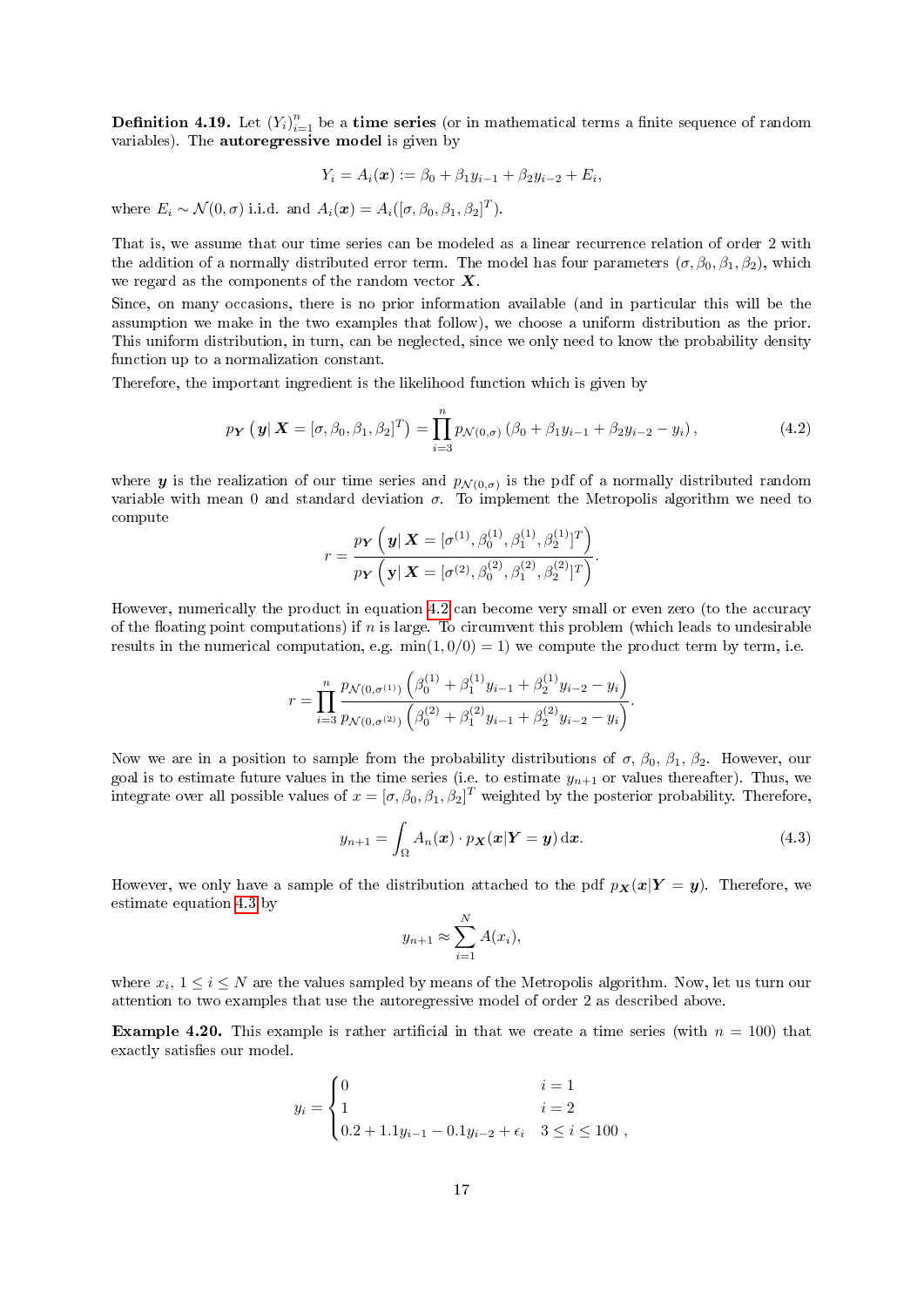

Figure 4.1: Histogram estimation of the parameters.

where  $\epsilon_i$  is a realization of the random variable  $E_i \sim \mathcal{N}(0, 0.03)$ . Let us choose a sample size of  $N = 5 \cdot 10^5$ . The implementation of this procedure can be found in Listing [6.](#page-31-0)

Figure [4.1](#page-2-1) gives an estimation of the distribution of the parameters by means of a histogram. The estimate of mean and standard deviation as well as an estimate of  $y_{101}$  can be found in Table [4.1.](#page-19-0)

This demonstrates the plausibility of our approach. We recovered all parameters to some accuracy and  $y_{101} \approx 23.5671$  is well within the theoretical value of

$$
y_{101} = \beta_0 + \beta_1 y_{100} + \beta_2 y_{99} + E_{101}
$$
  
= 0.2 + 1.1 · y\_{100} - 0.1 y\_{99} + E\_{101}  
= 23.5718 + E\_{101}.

This concludes our (rather artificial) example.

<span id="page-18-0"></span>Example 4.21. The analysis done in Example [4.20](#page-17-2) can be extended to time series which only approximately satisfy our model assumptions. If we, for example, take the quarterly GDP of the United States in the period between Q1 2004 and Q2 2009 (measured in a system of units where one unit of money is equal to  $10^{13}$ \$). The next value is given by

$$
y_{2009Q3} = 1.43015 \cdot 10^{13}.
$$

All data have been retrieved from [\[3\]](#page-24-12). In this instance it is not clear if the time series can be written as an autoregressive model of order 2. However, we will, in what follows, apply the same analysis as in the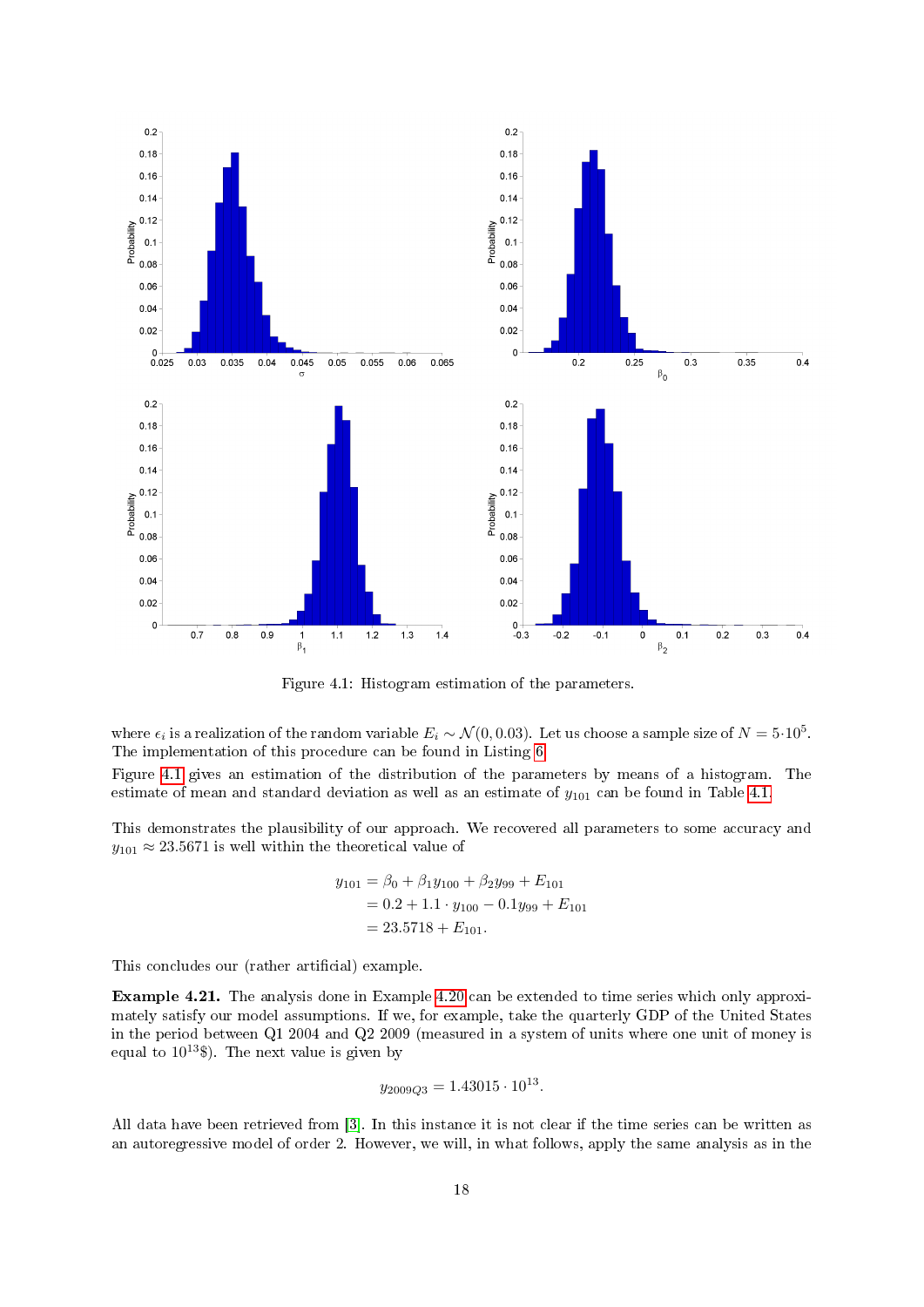| Parameter | Mean/Value | Standard deviation |
|-----------|------------|--------------------|
|           | 0.0352     | 0.002668           |
| ნი        | 0.2133     | 0.01525            |
| $\beta_1$ | 1.103      | 0.0475             |
| $\beta_2$ | $-0.1038$  | 0.04732            |
| $y_{101}$ | 23.5671    | 0.0352             |

<span id="page-19-0"></span>Table 4.1: Parameters and projection of  $y_{101}$ .

case of the autoregressive model in the hope that the standard deviation is small enough for the model to be useful (Of course, this formally would invalidate extrapolation but since we are only interested in the next value it is plausible to still get a good approximation).

The implementation of this example can be found in Listing [6](#page-31-0) (where once again  $N = 5 \cdot 10^5$ ). The result is given in Figure [4.2](#page-10-3) and Table [4.2.](#page-20-1)



Figure 4.2: Histogram estimation of the parameters.

Comparing this to the experimental value we find an absolute error of approximately 0.015. This (at least) is of the same order of magnitude as the mean of the standard deviation. Depending on the application this might well be an intolerable large error; however, it should be noted that the model used is only of order 2. A model of higher order, say order 10, could be better suited to tackle this problem as could be other models (e.g. moving averages, a combination of moving averages and the autoregressive model, see e.g. [\[8,](#page-24-11) Chap. 13]). In conclusion, the Metropolis algorithm can be a viable tool in virtually any application of model fitting that employs Bayes' theorem.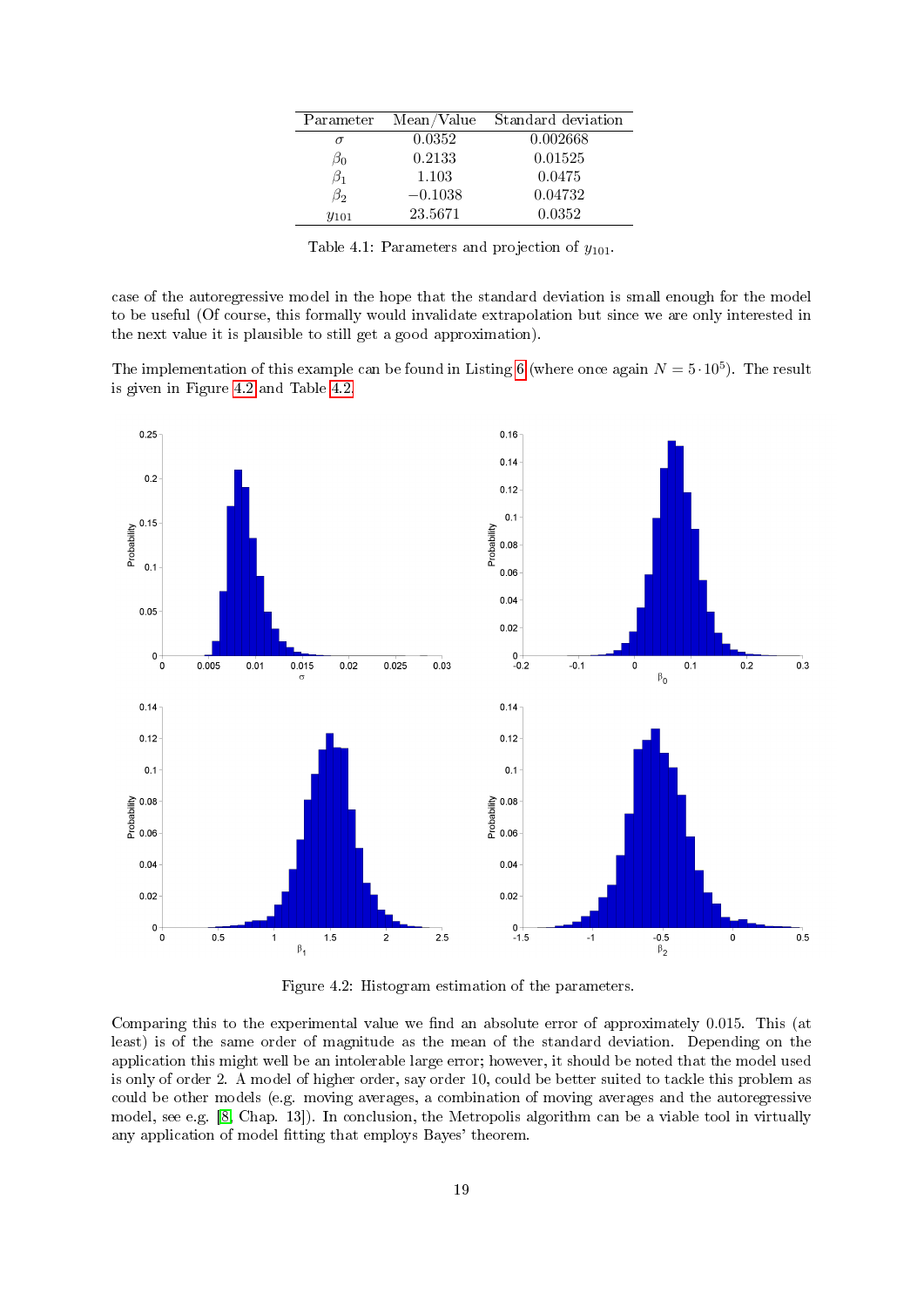| Parameter    | Mean/Value             | Standard deviation     |
|--------------|------------------------|------------------------|
| $\sigma$     | $0.8920 \cdot 10^{-2}$ | $0.1725 \cdot 10^{-2}$ |
| $\beta_0$    | 0.07258                | 0.03796                |
| $\beta_1$    | 1.4846                 | 0.2317                 |
| $\beta_2$    | $-0.5350$              | 0.2158                 |
| $y_{2009Q3}$ | 1.41496                | $0.8920 \cdot 10^{-2}$ |

<span id="page-20-1"></span>Table 4.2: Parameters and projection of  $y_{2009Q3}$ .

#### <span id="page-20-0"></span>Example 4.22. (Variational quantum mechanics of the helium atom).

In the field of quantum mechanics (and/or chemistry) an important task is to compute the ground state energy of an atom (i.e. the energy of the state that binds the electrons most tightly). In the case of the hydrogen atom the problem has a closed-form solution and the well-known ground state energy is −13.6 eV. However, no closed-form solution is known for the helium atom [\[13,](#page-24-13) 262] (The same is obviously true for most atoms with more than a single electron). Traditional numerical methods to solve partial differential equations might not be applicable either, since, for instance, the iron atom has 26 electrons which would require us to solve a partial differential equation in  $3 \cdot 26 = 78$  dimensions (This is, if at all feasible, certainly computationally extremely expensive).

However, it is possible to compute an excellent approximation to the ground state energy, by means of a method called variational quantum mechanics (or in our case the variational quantum Monte Carlo method), without solving the Schrödinger equation. We will demonstrate this method for the, in comparison, simple case of the helium atom. This treatment is based on the variational method as described in [\[7,](#page-24-14) Chap. 16].

As explained in more detail in Example [3.6](#page-8-1) we use natural units for the remainder of this example. In what follows, we need the numerical values of the physical constants listed in Table [4.3](#page-20-2) (all digits shown are experimentally significant).

| Description                                                 | Symbol   | Value                  |
|-------------------------------------------------------------|----------|------------------------|
| Mass of the electron                                        | m        | $0.511$ MeV            |
| fine structure constant (electromagnetic coupling constant) | $\alpha$ | $\frac{1}{137}$        |
| Bohr radius                                                 | $a_0$    | $m\alpha$              |
| Experimental value of the ground state energy of helium     | $E_0$    | $-78.98 \,\mathrm{eV}$ |

<span id="page-20-2"></span>Table 4.3: Physical constants (taken from [\[4\]](#page-24-4)).

The helium atom consist of two protons and two electrons and is, to an excellent approximation, described by the following Schrödinger equation

$$
i\frac{\partial\psi}{\partial t}=\frac{-1}{2m}\left(\Delta_{\boldsymbol{r}^{(1)}}+\Delta_{\boldsymbol{r}^{(2)}}\right)\psi-\left(\frac{2\alpha}{\|\boldsymbol{r}^{(1)}\|}+\frac{2\alpha}{\|\boldsymbol{r}^{(2)}\|}-\frac{\alpha}{\|\boldsymbol{r}^{(2)}-\boldsymbol{r}^{(1)}\|}\right)\psi=:H\psi,
$$

where H is the Hamiltonian operator,  $\psi(r^{(1)}, r^{(2)}, t)$  is the wavefunction and  $r^{(1)}, r^{(2)}$  represent the "position" of the first and second electron respectively.

Now, suppose  $\psi_G(\bm{r}) := \psi_G(\bm{r}^{(1)},\bm{r}^{(2)})$  is the wavefunction of the ground state and let  $\psi_T(\bm{r})$  be any (physical) wavefunction. Then

<span id="page-20-3"></span>
$$
E_0 = \frac{\int_{\mathbb{R}^6} \psi_G^*(\mathbf{r}) H \psi_G(\mathbf{r}) d\mathbf{r}}{\int_{\mathbb{R}^6} \psi_G^*(\mathbf{r}) \psi_G(\mathbf{r}) d\mathbf{r}} \le \frac{\int_{\mathbb{R}^6} \psi_T^*(\mathbf{r}) H \psi_T(\mathbf{r}) d\mathbf{r}}{\int_{\mathbb{R}^6} \psi_T^*(\mathbf{r}) \psi_T(\mathbf{r}) d\mathbf{r}} =: E_T.
$$
\n(4.4)

That is,  $E_T$  provides an upper bound of the ground states energy  $E_0$ . The idea is to choose  $\psi_T$  in such a way that we don't merely get an upper bound but an estimate of  $E_0$ . For our purpose the following wavefunction will proof sufficient (Note, however, that, in general, to determine a suitable wavefunction is no easy task. see e.g. [\[28\]](#page-25-11) for a treatment of the commonly used Jastrow-Slater wavefunction)

$$
\psi_T(\bm{r}^{(1)}, \bm{r}^{(2)}) = e^{-Z\frac{\|\bm{r}^{(1)}\|+\|\bm{r}^{(2)}\|}{a_0}},
$$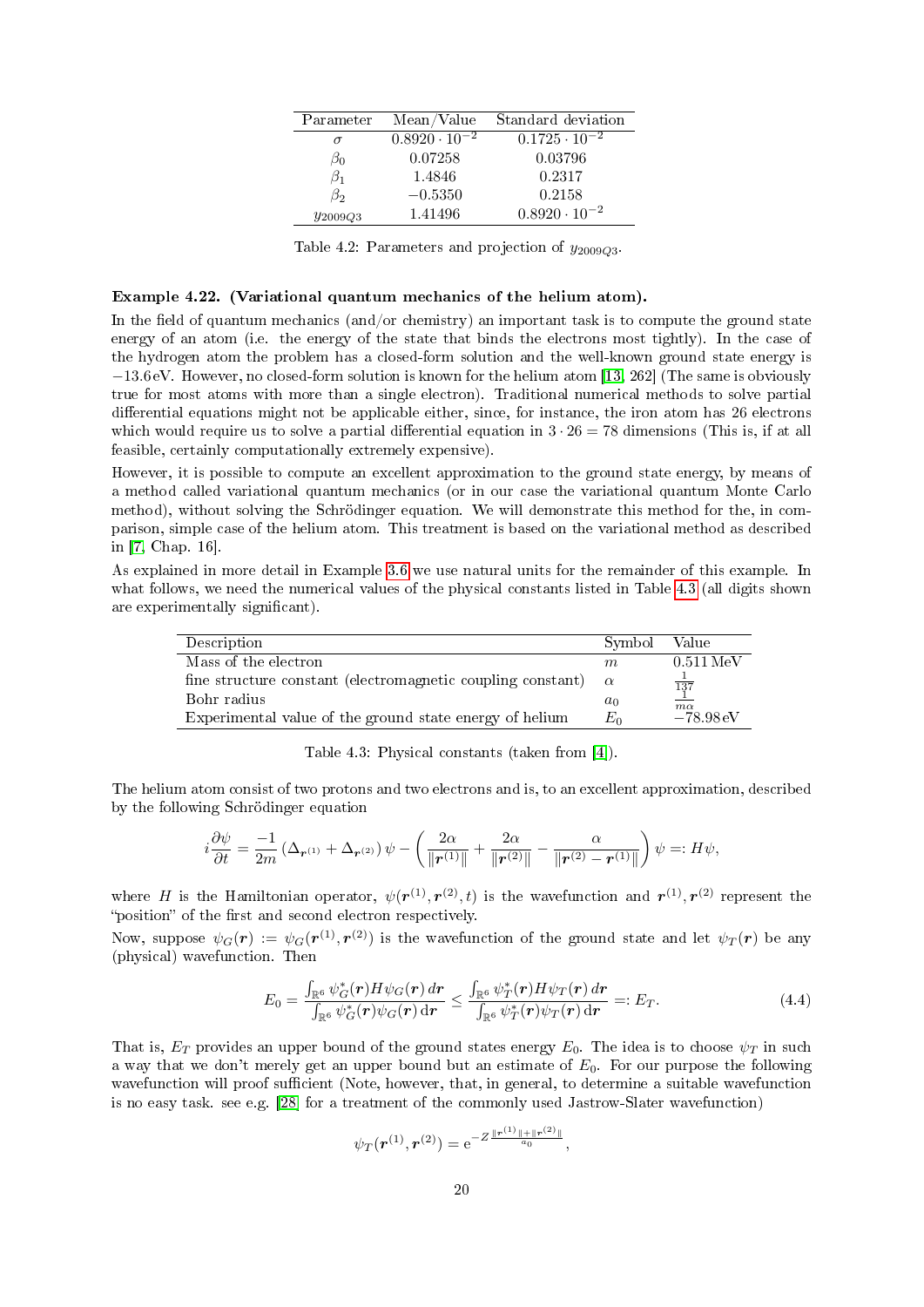where by physical reasoning we conclude that  $Z \in [1,2]$  (physically Z is a measure of the charge the second electron sees, i.e. how good the first electron is able to shield the charge of the nucleus). To render equation [4.4](#page-20-3) into a form suitable for applying importance sampling we rewrite it as

$$
E_T = \int_{\mathbb{R}^6} \underbrace{\frac{\psi_T^*(\mathbf{r})\psi_T(\mathbf{r})}{\int \psi_T^*(\mathbf{r})\psi_T(\mathbf{r}) \, d\mathbf{r}}}_{p(\mathbf{r})} \frac{H\psi_T(\mathbf{r})}{\psi_T(\mathbf{r})} \, d\mathbf{r}.
$$

Obviously  $p$  is a probability density function and we can use importance sampling to estimate the integral. To avoid computing the normalizing integral we use the Metropolis algorithm. Therefore, our approximation  $E_T$  is given by (see equation [3.1\)](#page-5-1)

$$
E_T \approx \frac{1}{N} \sum_{i=1}^N \frac{f(\mathbf{r}_i)}{p(\mathbf{r}_i)} = \frac{1}{N} \sum_{i=1}^N \frac{H\psi_T(\mathbf{r}_i)}{\psi_T(\mathbf{r}_i)},
$$

where  $r_i$  are realizations of the probability distribution attached to the pdf p. Our goal is now to compute  $Z$  such that  $E_T$  is minimized.

Since, we are going to estimate the minimum of Z numerically (and don't want to require the knowledge of specific optimization algorithms) we evaluate it at 20 uniformly spaced points in the interval  $[1, 2]$ . At every point  $5 \cdot 10^4$  function evaluations are performed (i.e.  $N = 5 \cdot 10^4$ ). The implementation can be found in Listing [7](#page-33-0) whereas Figure [4.3](#page-21-0) plots the result.



<span id="page-21-0"></span>Figure 4.3: Energy levels of the helium atom for  $Z \in [1, 2]$ .

Then  $Z \approx 1.7368$  is the value of Z where  $E_T$  is minimal (among those computed). The implementation automatically selects this values and computes the integral at this value with  $N = 2 \cdot 10^6$  (i.e., we use a larger sample to compute the value once we have determined the minimum with a number of smaller samples). The result of this computation can be found in Table [4.4.](#page-22-2)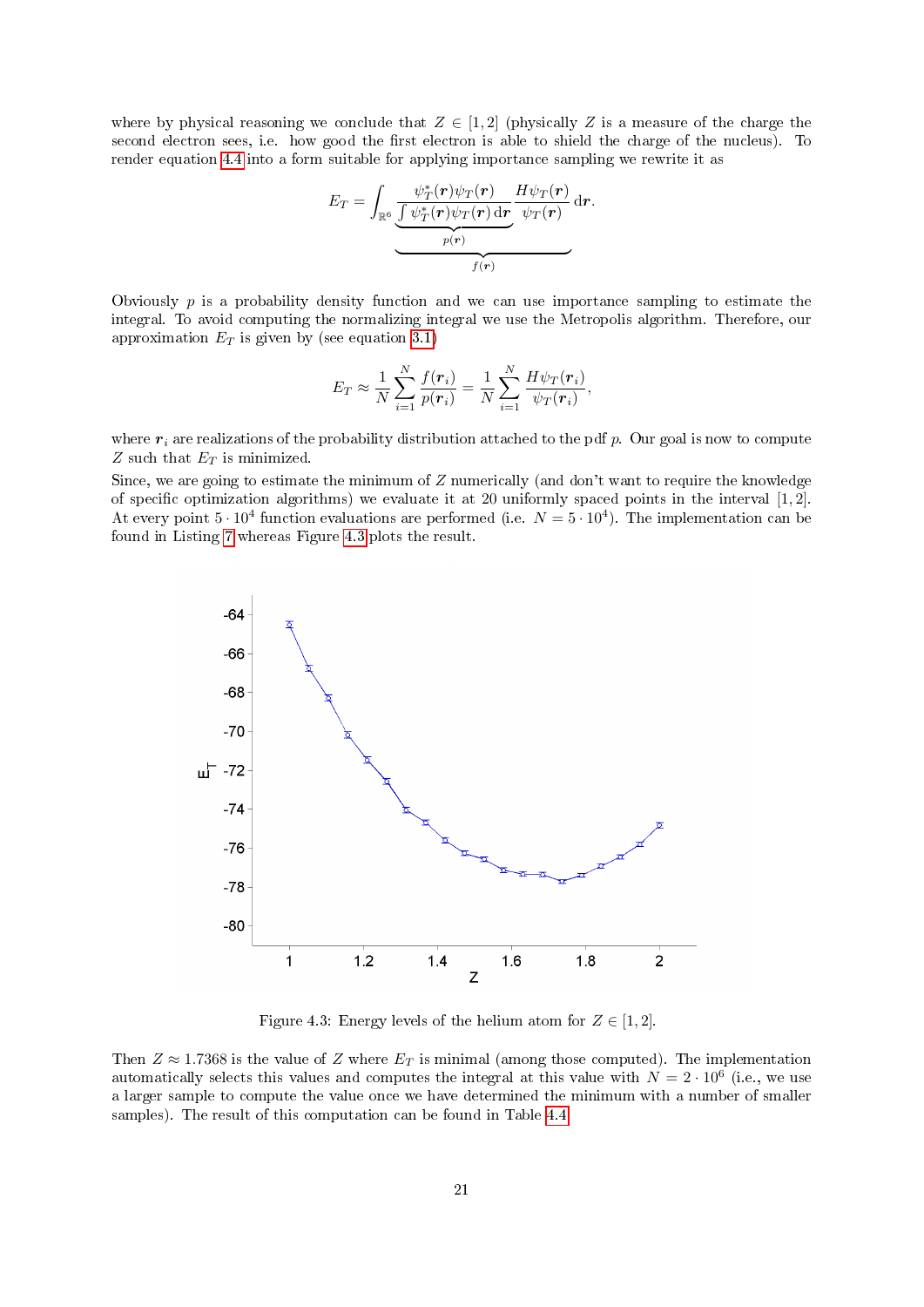<span id="page-22-2"></span>

| $E_T$      | Standard deviation |
|------------|--------------------|
| $-77.4084$ | 0.05534            |

Table 4.4: Approximation to the ground state energy of helium.

We can compare this to the experimental value of  $-78.98 \text{ eV}$  which is off by about 1.6 eV. More exact values can be obtained if we use more complicated wavefunction in place of  $\psi_T$  which is also allowed to have more parameters. In this case, however, the use of a minimization algorithm is a necessity.

## <span id="page-22-0"></span>5 Numerical implementation

#### <span id="page-22-1"></span>5.1 Optimization

In the previous sections we have implemented the Monte Carlo algorithms in matlab, disregarding execution speed for the most part. This, is not always a true limitation since, e.g., the accuracy of Example [4.22](#page-20-0) is limited to a greater extend by the approximation made beforehand. Therefore, it is futile to compute the integral to ten signicant digits if our approximation is only good to two digits. However, on many occasions a numerical result signicant to a large number of digits is necessary and therefore a much larger number of function evaluations has to be performed.

In this section, we will use the  $C/C++$  programming language. However, since this is a bachelor thesis on the topic of Monte Carlo methods we will not discuss any of the common optimization techniques employed in numerical intensive applications. Instead we will focus our development on the fact that the plain Monte Carlo method (and most other Monte Carlo methods) are especially well suited for parallelization; i.e., we can split the numerical intensive part (i.e. evaluating the function to be integrated) to different processing units. Most modern desktop processors (as of 2009) have between two and eight processing units (in this context usually called cores). However, there is a component found in most desktop computers even better suited for massively parallel numerical intensive applications, the GPU (or graphics processing unit). More recent GPUs are fully programmable (a technology called GPGPU or general-purpose computing on graphics processing units) and even includes double precision floating point support. For the purpose of this bachelor thesis however we will use the hardware listed in Table [5.1](#page-22-3) (which includes 128 so called stream processors).

| Component  | Manufacturer | Model                                                             |
|------------|--------------|-------------------------------------------------------------------|
| <b>CPU</b> | Intel        | $17920$ (2.66 GHz, 4 cores)                                       |
| GPU        |              | Gainward/Nvidia GeForce 9800 GTX+, 512 MB (128 stream processors) |
| <b>RAM</b> | Crucial      | 4 GB DDR3-1066                                                    |

<span id="page-22-3"></span>Table 5.1: Hardware specifications.

Since, this particular graphic card does support single precision floating point operations only, we will stick to those for the remainder of the discussion. Furthermore, all time measurements in this bachelor thesis are performed using this hardware specifications. To access the GPU a programming platform called CUDA (Compute Unified Device Architecture, for an introduction see [\[2\]](#page-24-15)) is used. The CPU version is written in  $C/C++$  and compiled using the freely available compiler from Microsoft (see [\[1\]](#page-24-16)). The CPU implementation does not include multi-core support, i.e. it's performance could be improved by up to four times (this is a theoretical estimate that is unlikely to be achieved in a given implementation). The implementations can be found in Listings [8](#page-35-0) and [9](#page-37-0) respectively. The performance of these two implementations, is compared in Table [5.2](#page-23-2) (for the muon decay process already discussed in Example [3.6\)](#page-8-1).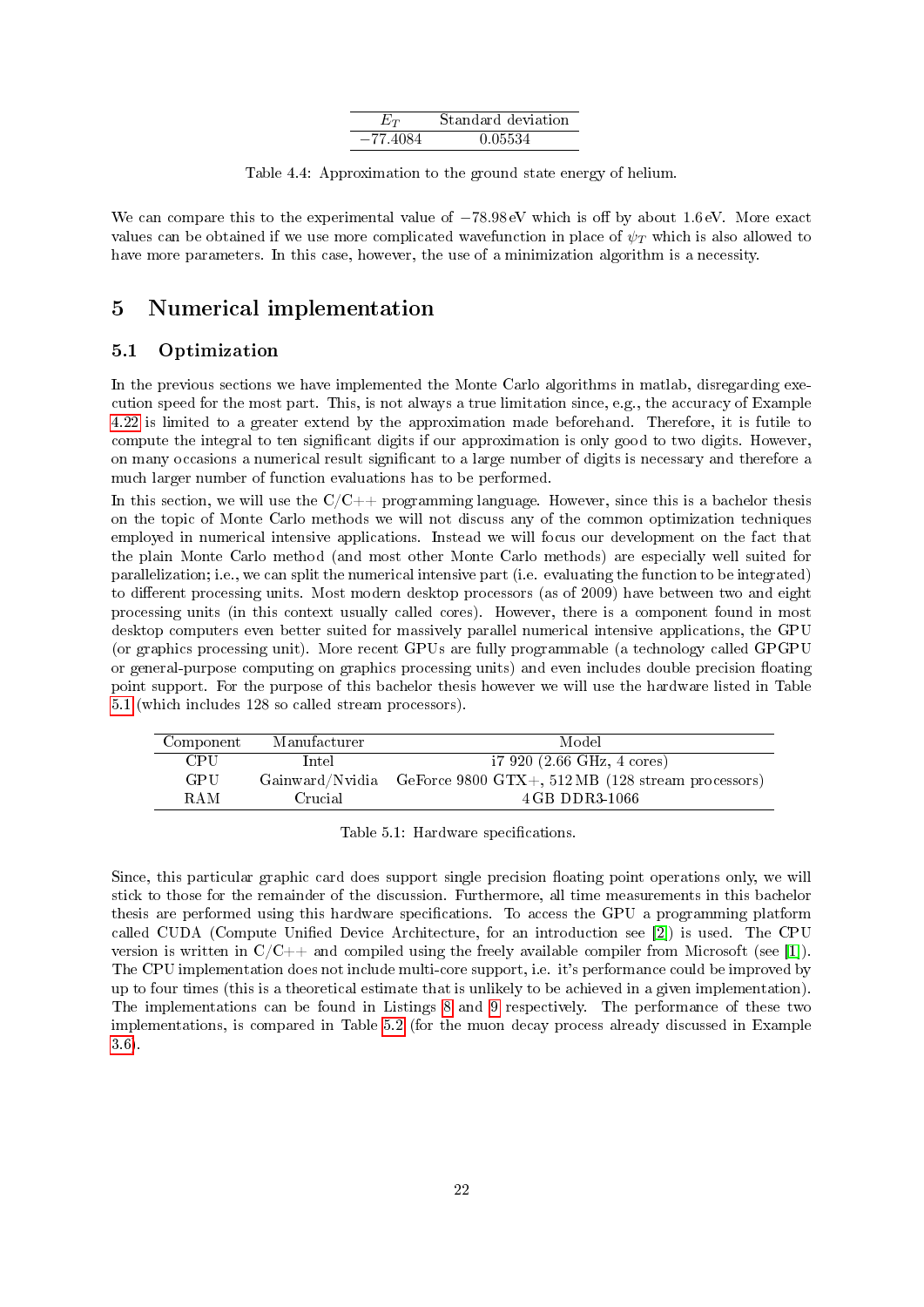| Platform | N. of function evaluations Execution time |                     | Compiler options   | Relative error       |
|----------|-------------------------------------------|---------------------|--------------------|----------------------|
| CPU.     | 10a                                       | $60 \text{ sec}$    | $U_{\rm X}$        | $0.17 \cdot 10^{-4}$ |
| GPU      | 109                                       | 0.7 <sub>sec</sub>  | -use fast math -O3 | $0.76 \cdot 10^{-5}$ |
| GPU      | $100 \cdot 10^{9}$                        | $59 \,\mathrm{sec}$ | -use fast math-03  | $0.30 \cdot 10^{-6}$ |

<span id="page-23-2"></span>Table 5.2: Performance comparison.

Therefore, we conclude that on the GPU the algorithm is about  $10^2$  times faster than the same algorithm implemented on the CPU. It should also be noted that a relative error of  $0.30 \cdot 10^{-7}$  corresponds to a an absolute error of  $0.000001 \cdot 10^{-19}$  (shown to the maximum precision of single precision floating point numbers). That is, the approximation is only different from the real value by  $\pm 1$  in the last (decimal) digit of the (single precision) floating point number.

#### <span id="page-23-0"></span>5.2 Tree summation

Since the accuracy of the computation done in the previous section is close to the limit of single precision floating point numbers, we have to avoid round-off errors when summing up  $1.6 \cdot 10^9$  values. It is well known (see e.g. [\[19\]](#page-25-12)) that simple summation in a single loop potentially introduces large round-off errors. Therefore, we use a so called summation tree. The idea is to compute partial sums

$$
S_{1;k} := \sum_{i=kn+1}^{kn+n} f(x_i), \qquad 0 \le k \le \frac{N}{n} - 1
$$

where *n* is small compared to  $N = n^m$  (for Example  $n = 10$  as in Listings [8](#page-35-0) and [9\)](#page-37-0). Then, summing up these partials sums we get a new set of partial sums. Continuing until only one partial sum is left we have

$$
S_{j;k} := \sum_{i=kn+1}^{kn+n} S_{j-1;i}, \qquad 0 \le k \le \frac{N}{n^j} - 1, \ 1 \le j \le m
$$

where

$$
\sum_{i=1}^N f(\boldsymbol{x}_i) = S_{m;0}.
$$

However, computing  $S_{m;0}$  results in significantly lower round-off errors. Therefore, this algorithm is used in the CPU as well as the GPU implementation (see Listings [8](#page-35-0) and [9\)](#page-37-0). Obviously, we can let  $n$  depend on  $j$  and  $k$  as well. For our purpose this is not strictly necessary and would complicate the treatment of the topic here as well as the implementation. We refer the interested reader to [\[19\]](#page-25-12).

#### <span id="page-23-1"></span>5.3 Random number generators

If we consider performance of an Monte Carlo algorithm it is valid to ask if there is a random number generator that, while still generating good random numbers, is fast in execution. For the purpose of this bachelor thesis two different random number generators, namely LCG (linear congruential generator) and the Xor-shift algorithm were implemented. Both of these algorithms are discussed in detail in [\[29\]](#page-25-13). We discovered that the LCG generator is only usable if no more than 4 significant digits are required. No such limitations have been observed for the Xor-shift algorithm (in the case of single precision floating point numbers). Therefore, the Xor-shift algorithm is used in all implementations.

Furthermore, the GPU implementation needs a large number of random number generators (basically one for every concurrently running thread). Therefore, we use the rand function from standard  $C/C++$ to seed the Xor-shift generators used on the graphic card.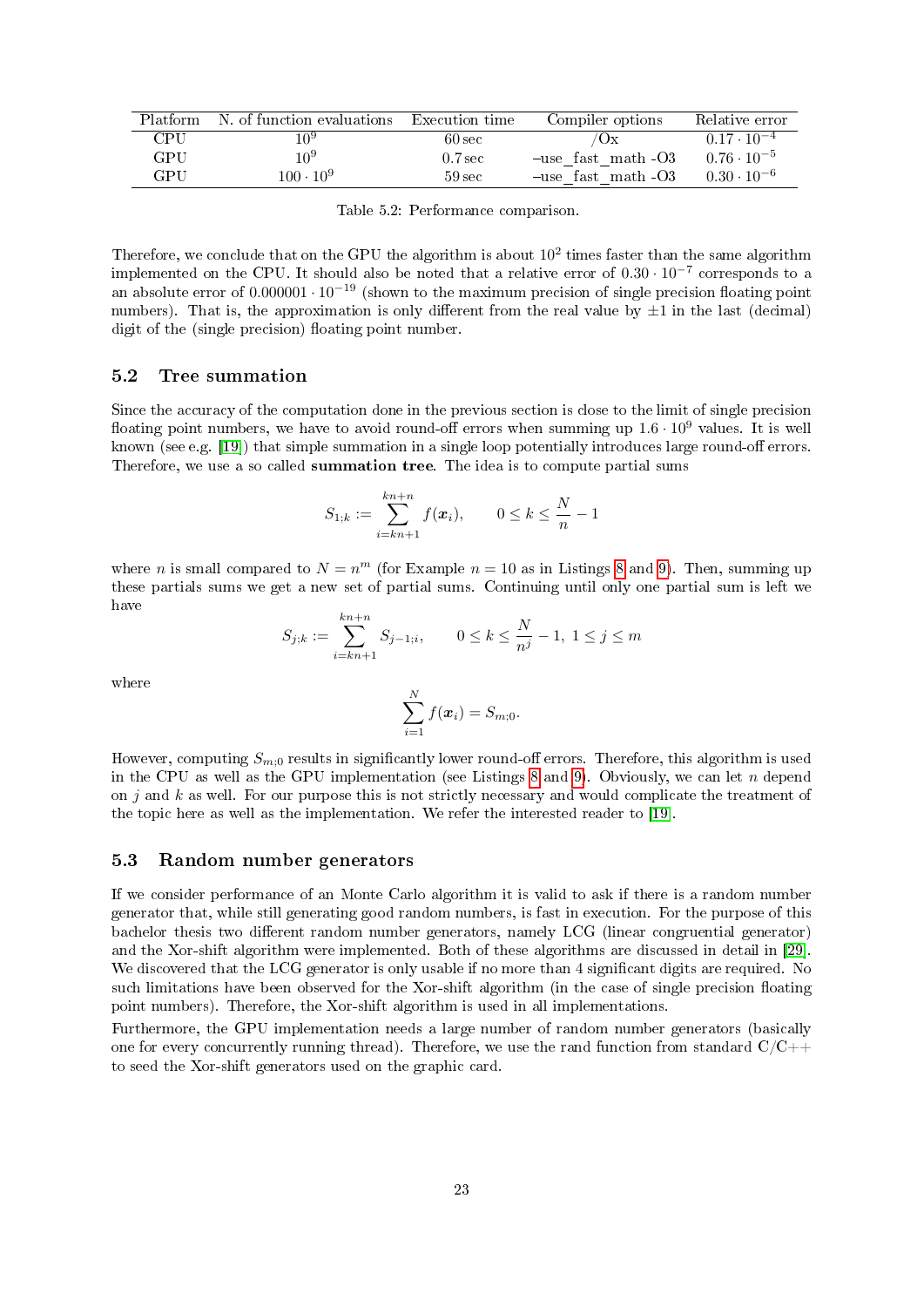#### <span id="page-24-0"></span>6 Summary

In summary, we developed Monte Carlo integration along two lines. First, we focused on computing an integral by means of the VEGAS algorithm and, secondly, we avoided computing the integral altogether by using the Metropolis-Hastings algorithm. By illustrating this methods on three simple, yet real world examples, it is our hope to have demonstrated that the algorithms developed here have a number of practical applications.

Obviously, this bachelor thesis by no means gives an exhaustive list of Monte Carlo methods. Instead, it focuses on developing two algorithms that are of vital importance to many applications. The interested reader is referred to [\[30,](#page-25-5) [6\]](#page-24-2) (to learn additional variance reduction techniques). Someone more interested in the statistical applications of the Metropolis-Hastings algorithm is referred to [\[9\]](#page-24-5) which develops and applies the Metropolis-Hastings algorithm to extreme value statistics. Many additional topics can be found in [\[24\]](#page-25-7). Although not technically Monte Carlo methods Quasi-Monte Carlo methods share many properties with Monte Carlo methods and are discussed, e.g., in [\[6\]](#page-24-2).

### References

- <span id="page-24-16"></span>[1] Microsoft Windows SDK for Windows 7 and .NET Framework 3.5 SP1. [http://www.microsoft.com/downloads/details.aspx?FamilyID=](http://www.microsoft.com/downloads/details.aspx?FamilyID=c17ba869-9671-4330-a63e-1fd44e0e2505&displaylang=en) [c17ba869-9671-4330-a63e-1fd44e0e2505&displaylang=en.](http://www.microsoft.com/downloads/details.aspx?FamilyID=c17ba869-9671-4330-a63e-1fd44e0e2505&displaylang=en)
- <span id="page-24-15"></span>[2] NVIDIA CUDA, Programming Guide. [http://www.nvidia.com/object/cuda\\_develop.html.](http://www.nvidia.com/object/cuda_develop.html)
- <span id="page-24-12"></span>[3] FRED (Federal Reserve Economic Data). [http://research.stlouisfed.org/fred2/series/GDP/](http://research.stlouisfed.org/fred2/series/GDP/downloaddata?cid=106) [downloaddata?cid=106,](http://research.stlouisfed.org/fred2/series/GDP/downloaddata?cid=106) 2009.
- <span id="page-24-4"></span>[4] C. Amsler et al. Particle Data Group (2009 partial update for the 2010 edition). Physics Letters, B667(1), 2008. [http://pdg.lbl.gov/2009/tables/contents\\_tables.html.](http://pdg.lbl.gov/2009/tables/contents_tables.html)
- <span id="page-24-1"></span>[5] Rizwan Butt. Numerical Analysis using MATLAB. Infinity Science Press LLC, 2007.
- <span id="page-24-2"></span>[6] Russel E. Caflisch. Monte Carlo and quasi-Monte Carlo methods. Acta Numerica, pages 1–49, 1998. [http://dsec.pku.edu.cn/~tieli/notes/numer\\_anal/MCQMC\\_Caflisch.pdf.](http://dsec.pku.edu.cn/~tieli/notes/numer_anal/MCQMC_Caflisch.pdf)
- <span id="page-24-14"></span>[7] Russell Davidson and James G. MacKinnon. Principles of Quantum Mechanics. Plenum Press New York and London, 2nd edition, 1994.
- <span id="page-24-11"></span>[8] Russell Davidson and James G. MacKinnon. Econometric Theory and Methods. Oxford University Press, USA, 2003.
- <span id="page-24-5"></span>[9] Ben Downton. Statistical Analysis of Extremes. 2007. [http://fourier.dur.ac.uk/Ug/projects/](http://fourier.dur.ac.uk/Ug/projects/library/PR4/000406778r.pdf) [library/PR4/000406778r.pdf.](http://fourier.dur.ac.uk/Ug/projects/library/PR4/000406778r.pdf)
- <span id="page-24-9"></span>[10] A. Gelman G. O. Roberts and W. R. Gilks. Weak convergence and optimal scaling of random walk Metropolis algorithms. Ann. Appl. Probab.,  $(1)$ :110-120, 1997.
- <span id="page-24-6"></span>[11] Dani Gamerman and Hedibert F. Lopes. Markov Chain Monte Carlo: Stochastic Simulation for Bayesian Inference. Chapman & Hall/CRC, 2nd edition, 2006.
- <span id="page-24-3"></span>[12] David Griths. Introduction to elementary particles. John Wiley & Sons, Inc., 1987.
- <span id="page-24-13"></span>[13] David Griffiths. *Introduction to Quantum Mechanics*. Prentice Hall, Inc., 1995.
- <span id="page-24-7"></span>[14] Paul R. Halmos. Measure Theory. Springer-Verlag Berlin Heidelberg New York, 1978.
- <span id="page-24-8"></span>[15] W. K. Hastings. Monte Carlo Sampling Methods Using Markov Chains and Their Applications.  $Biometrika, (1):97–109, 1970.$
- <span id="page-24-10"></span>[16] Karl-Rudolf Koch. Introduction to Bayesian statistics. Springer-Verlag Berlin Heidelberg New York, 2nd edition, 2007.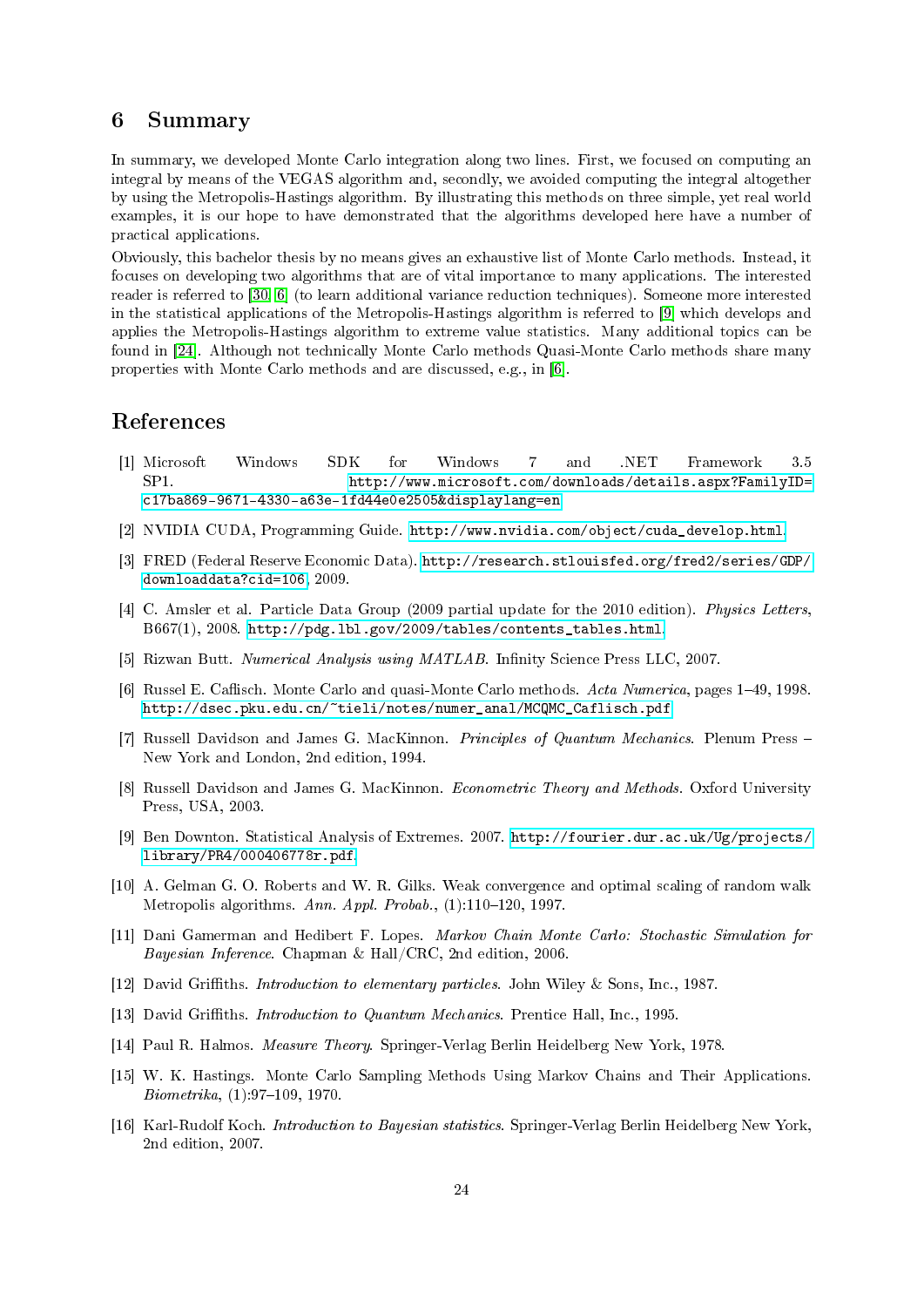- <span id="page-25-0"></span>[17] L.D. Kudryavtsev. Encyclopaedia of mathematics. 2002. [http://eom.springer.de/F/f041870.](http://eom.springer.de/F/f041870.htm) [htm.](http://eom.springer.de/F/f041870.htm)
- <span id="page-25-6"></span>[18] G. Peter Lepage. VEGAS - An Adaptive Multi-dimensional Integration Program. Journal of Computational Physics, pages  $192-203$ , 1978.
- <span id="page-25-12"></span>[19] Peter Linz. Accurate Floating-Point Summation. *Coummunications of the ACM*,  $(13):361-362$ , 1970.
- <span id="page-25-2"></span>[20] M. Loeve. Probability theory I. Springer-Verlag Berlin Heidelberg New York, 4 edition, 1963.
- <span id="page-25-1"></span>[21] Erich Novak. Encyclopaedia of mathematics. 2002. [http://eom.springer.de/C/c120310.htm.](http://eom.springer.de/C/c120310.htm)
- <span id="page-25-4"></span>[22] Esa Nummelin. General irreducible Markov chains and non-negative operators. Cambridge University Press, 1984.
- <span id="page-25-8"></span>[23] Sanatan Rai. A non constructive proof of the existence of a maximal irreducibility measure. 2003. [http://arxiv.org/PS\\_cache/math/pdf/0308/0308108v1.pdf.](http://arxiv.org/PS_cache/math/pdf/0308/0308108v1.pdf)
- <span id="page-25-7"></span>[24] Christian P. Robert and George Casella. Monte Carlo Statistical Methods. Springer-Verlag Berlin Heidelberg New York, 2nd edition, 2005.
- <span id="page-25-10"></span>[25] Gareth O. Roberts and Jeffrey S. Rosenthal. Harris Recurrence of Metropolis-within-Gibbs and Trans-Dimensional Markov Chains. The Annals of Applied Probability,  $16(4):2123-2139$ , 2006.
- <span id="page-25-3"></span>[26] Sheldon Ross. A First Course in Probability. Prentice Hall, 5 edition, 1997.
- <span id="page-25-9"></span>[27] Luke Tierney. Markov Chains for Exploring Posterior Distributions. Ann. Statist.,  $22(4):1701-1728$ , 1994.
- <span id="page-25-11"></span>[28] Julien Toulouse and C. J. Umrigar. Full optimization of Jastrow-Slater wave functions with application to the first-row atoms and homonuclear diatomic molecules. [http://arxiv.org/abs/0803.](http://arxiv.org/abs/0803.2905) [2905.](http://arxiv.org/abs/0803.2905)
- <span id="page-25-13"></span>[29] Rebecca Tschenett. Zufallszahlen, University of Innsbruck (bachelor thesis), 2009.
- <span id="page-25-5"></span>[30] Stefan Weinzierl. Introduction to Monte Carlo methods. 2000. [http://arxiv.org/abs/hep-ph/](http://arxiv.org/abs/hep-ph/0006269/) [0006269/.](http://arxiv.org/abs/hep-ph/0006269/)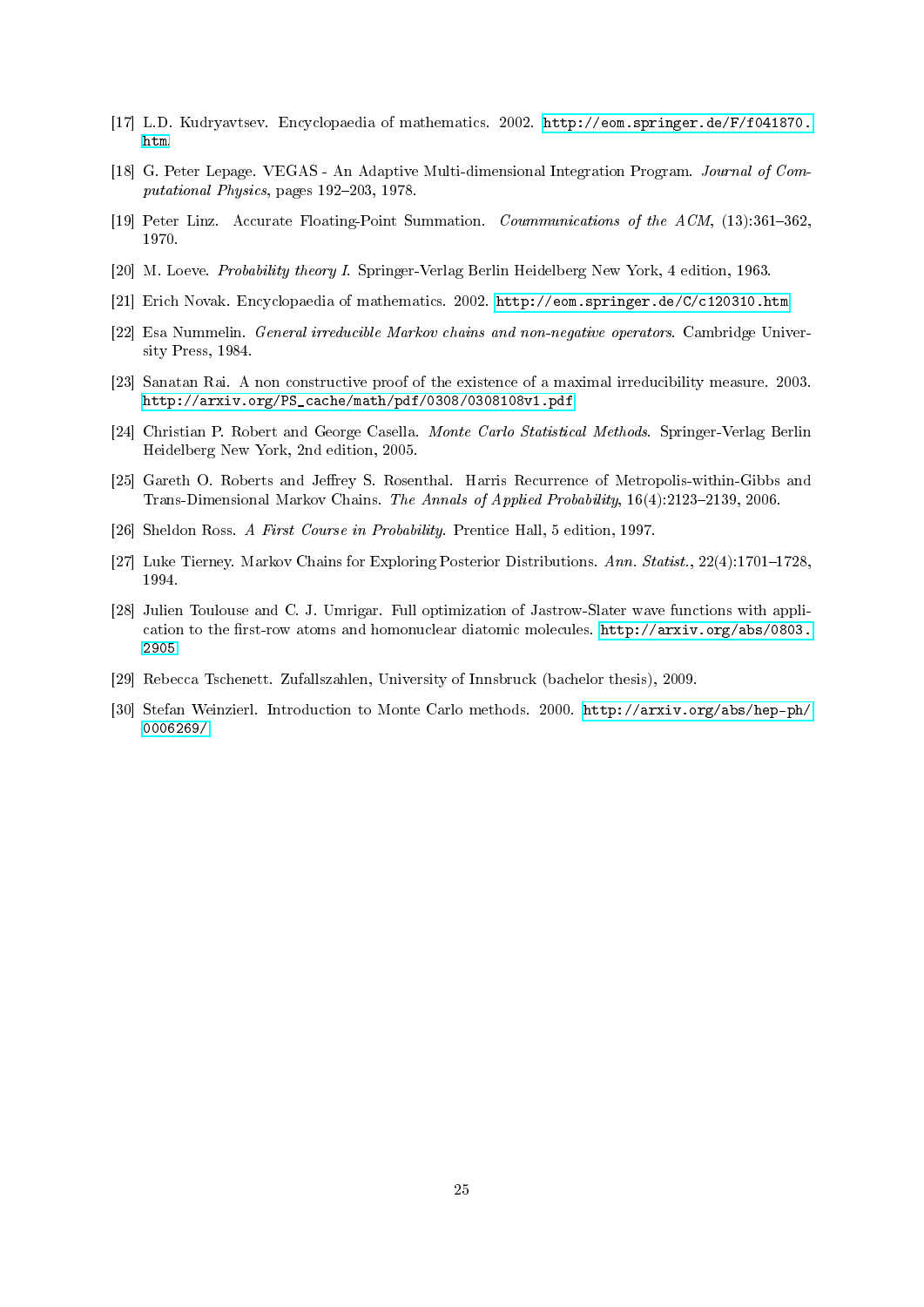## <span id="page-26-0"></span>A Source code of algorithms and methods

```
Listing 1: Helper function: randuniform
```

```
function x = \text{random} (N, V)
% Samples uniformly from a rectangular region
% Input : N, number of values to sample
% V, 2xd matrix with the boundaries of the rectangle
% Output: x, dxN matrix of sampled values
    x = \text{rand}(\text{size}(V, 2), N);for k = 1: size(V, 2)x (k, :) = V(1, k) + (V(2, k) - V(1, k)) * x(k, :);end
```

```
end
```

```
Listing 2: Plain Monte Carlo method
```

```
function [I,stddev] = plainmc(N, f, V)% Implements the Plain Monte Carlo method
% Input: N, number of function evaluations
% f, function
% V, 2xd matrix of integration boundaries
% Output: I, approximate value of the integral
% stddev , approximation of the standard deviation of I
   x = \text{randomiform}(N, V);I = 0;stddev = 0;
   vol = volume(V);for k = 1 : Ny = feval(f, x(:, k));I = I + y;stddev = stddev + y^2;
    end
    stddev = sqrt(vol^2/N*(stdev/(N-1) - N/(N-1)*(I/N)^2));I = vol*I/N;
```
end

Listing 3: VEGAS algorithm

```
function [I, stddev_bar] = vegas(N, f, V, n)% Implements the VEGAS algorithm
% Input: N, number of function evaluations
% f, function
% V, 2xd matrix of the integration boundary
% n, number of bins
% Output: I, approximate value of the integral
% stddev , approximation of the standard deviation of I
   % Setup
   d = length(V);m = length(N);P = zeros(d, n);vol = volume(V);for i=1:dfor j=1:nP(i, j) = j/n;
```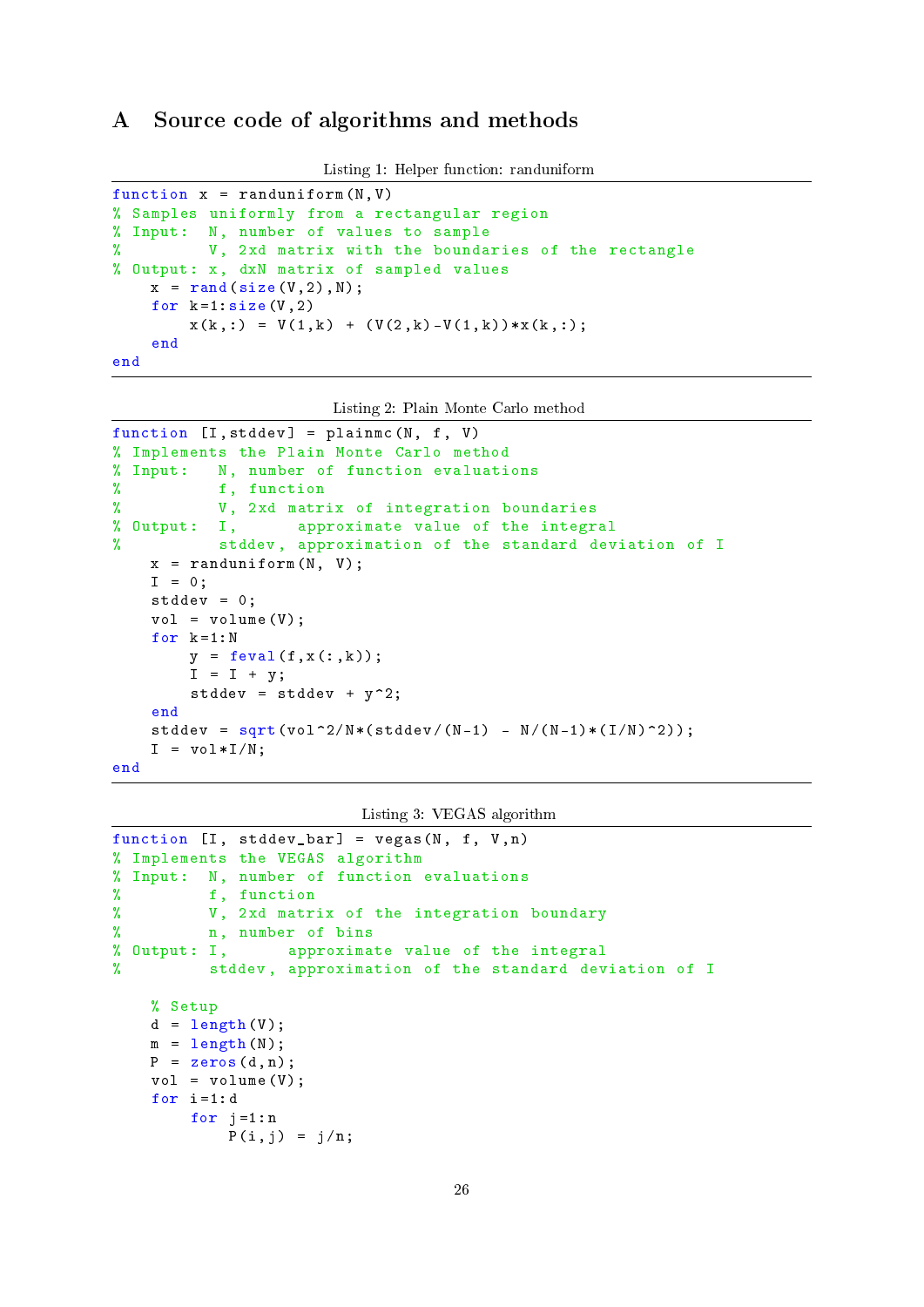```
end
    end
    % Main loop
    for a = 1:m[x, volx] = sample(P, V, N(a));S(a) = 0;var(a) = 0;Sabs = 0;
         % Perform estimation of the integral
         for k = 1 : N(a)y = feval(f, x(:, k));S(a) = S(a) + y * volx(k) * n^d;Sabs = Sabs + abs(y);
             var(a) = var(a) + (y * volx(k) * n^d)^2;\frac{end}{S(a)}= 1/N(a) * S(a);var(a) = 1/N(a)*(1/((N(a)-1)) * var(a) ...- N(a)/(N(a)-1)*(S(a))^2;% If not last iteration rearrange the bins
         if a \tilde{=} m
             P = rearrangebins(x, P, Sabs, n, d, f);end
    end
    var_bar = 1/\text{sum}(1./\text{var});stddev_bar = sqrt ( var_bar );
    I = var_bar * sum(S./var);
end
function P = rearrangebins(x, P, Sabs, n, d, f)% Rerranges the bins in the VEGAS algorithm
% Input: x, matrix of sampled points
% P, current bin matrix<br>% Sabs, sum over f(x i)
\begin{array}{ccc} \n\% & \text{Sabs, sum over } f(x_i) \\
\% & \text{n. number of bins}\n\end{array}n, number of bins
% d, number of dimensions
% f, function
% Output: P, new bin matrix
    Sb = Sabs/n;for i=1:dc = 1;Sc = 0;% Sorts x by column
         x = sortrows(x', i);
         for k = 1: length(x)Sc = Sc + abs (feval(f, x(:, k)));
             if Sc \geq c * SbP(i, c) = k / length(x);c = c + 1;if c == nbreak ;
                  end
```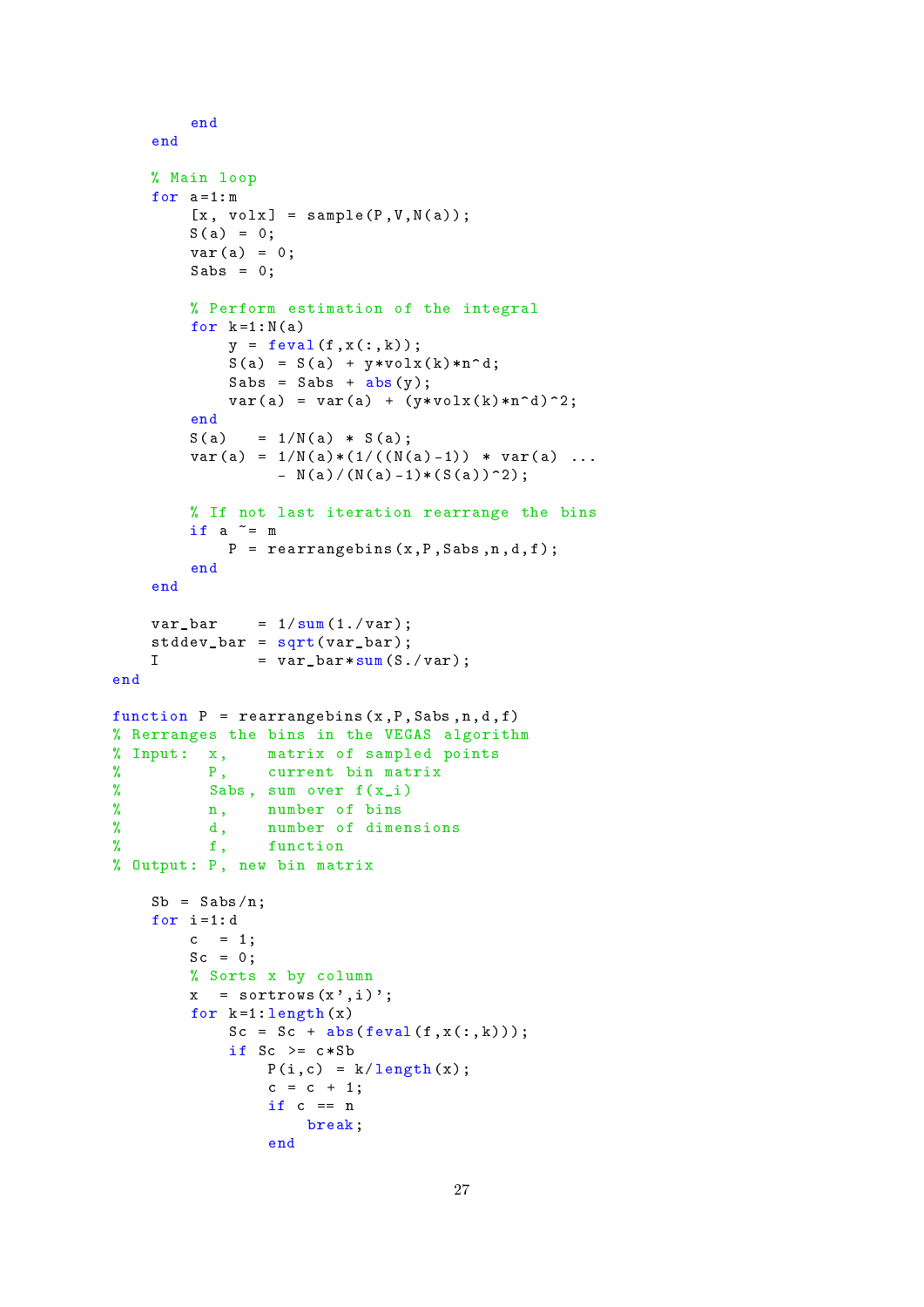```
end
        end
    end
end
function [x, vol] = sample(P, V, n)% Samples according to the distribution specified by the bins
% Input: P, matrix of bins
% V, 2xd matrix of the boundaries of integration
% n, number of bins
% Output : x, matrix with sampled values
% vol , vector with the volume of the bin a given sampled
% vector falls into
    x = zeros (size (V, 2), n);for i = 1:nj = \text{randint}(1, \text{size}(P, 1), [1, \text{size}(P, 2)]);Vnew = zeros(size(V));
        for k = 1: size(V, 2)if j(k) - 1 == 0Vnew(1, k) = V(1, k);Vnew(2, k) = V(1, k) + (V(2, k) - V(1, k)) * P(k, j(k));else
                     Vnew(1, k) = V(1, k) + (V(2, k) - V(1, k)) * P(k, j(k) - 1);Vnew(2, k) = V(1, k) + (V(2, k) - V(1, k)) * P(k, j(k));end
        end
        x(:,i) = randuniform (1, Vnew);
        vol(i) = volume( Vnew);end
end
```
Listing 4: Metropolis algorithm

```
function x = metropolis (N, g, sigma, burn_in_n, step_size, d)
% Implements the Metropolis algorithm
% Input: N, mumber of sampled values
% g, function that computes f(x1)/f(x2)% sigma , step size ( vector or scalar )
% burn_in_n , number of steps discarded before sampling starts
% step_size , skipped number of steps between samples
% d, number of dimensions
% Output: x, dxN matrix of sampled values
   x = zeros(d, N);s = 0;
   % Burn -in period
    for k = 1: burn_in_ny = x(:,1) + signa.*randn(d,1);r = min(1, few all(g, y, x(:,1)));a = \text{rand}();
       if a \leq rx (:, 1) = y;
       end
    end
   % Sampling period
```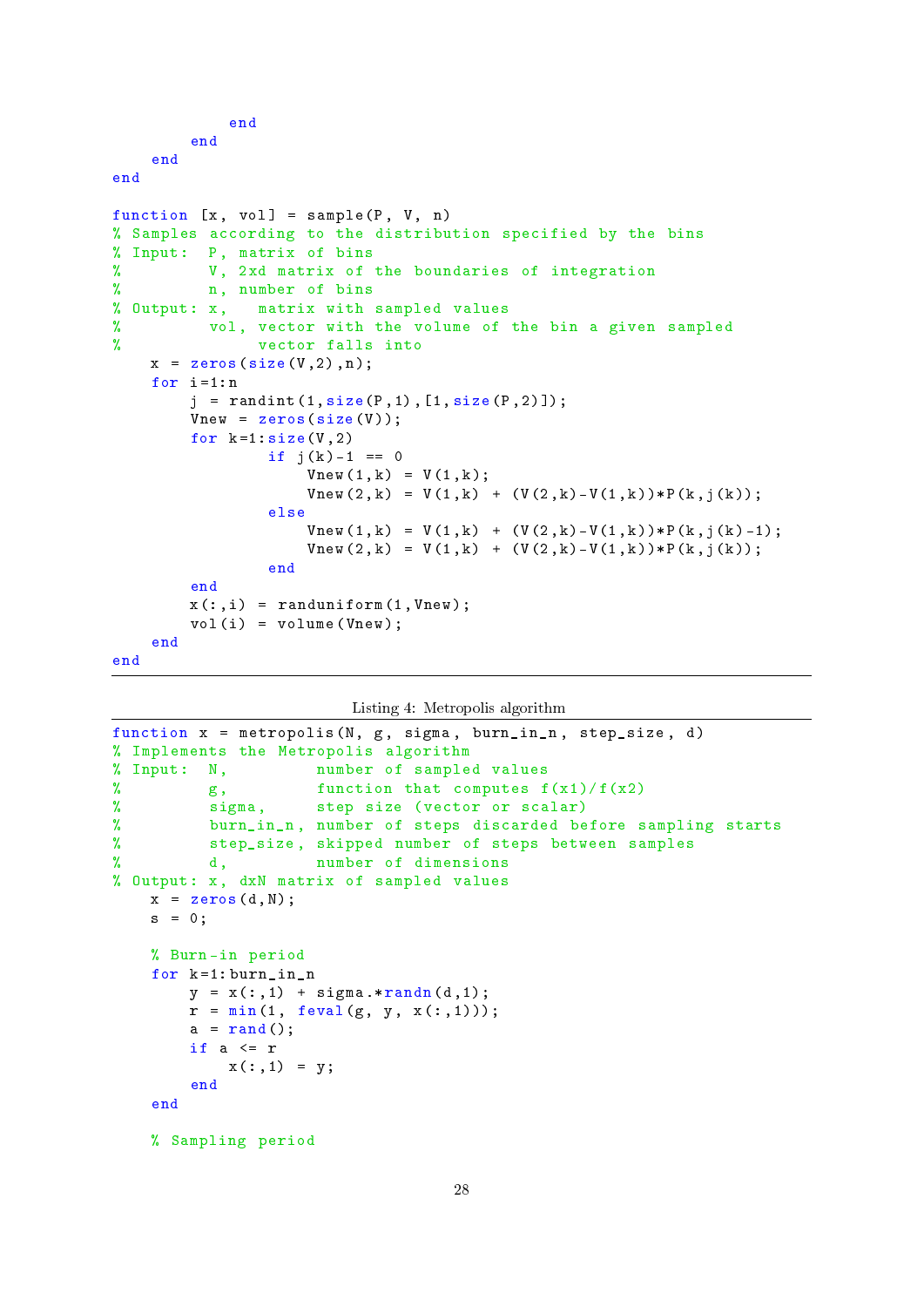```
for k = 2 : Nx(:,k) = x(:,k-1);for j=1: step_size
             y = x(:, k) + signa.*randn(d, 1);r = min(1, few all(g, y, x(:, k))),a = \text{rand}();
              if a \leq rx (:, k) = y;
                  s = s + 1;end
         end
    end
    % Outputs the acceptance rate
    s / ((N - 1) * step_size)end
```
## <span id="page-29-0"></span>B Source code of examples

Listing 5: Muon decay

```
function [I,stddev] = muondecay()% computes the decay rate ( GAMMA ) by means of plain Monte Carlo
% integration and the VEGAS algorithm for different values of N.
% A plot of values and standard deviations as well as an error
% plot is created .
    g = 0.66;
    M_{W} = 80.4;
    m_{\text{mu}} = 0.105;% initializes a constant seed to get reproducable results
    RandStream.setDefaultStream (RandStream ('mt19937ar','Seed',0));
    V = [0, 0, 0, 0; 1/2 * m_{mu}, 2 * pi, pi, 1/2 * m_{mu}];
    %the actual computation
    x = floor (logspace (3, 6, 6));
    for k = 1: length (x)[I1(k), stddev1(k)] = plainmc(x(k), 0f, V);K = floor(x(k)/10);[12(k), stddev2(k)] = vegas([K;K;X(k)], 0; 0; 10;end
    tic;
    % plainmc (2*10^6, @f, V);
    toc
    % saves the output values
    I(1) = I1(end);I(2) = I2(end);stddev(1) = stddev1(end);stddev(2) = stddev2(end);
```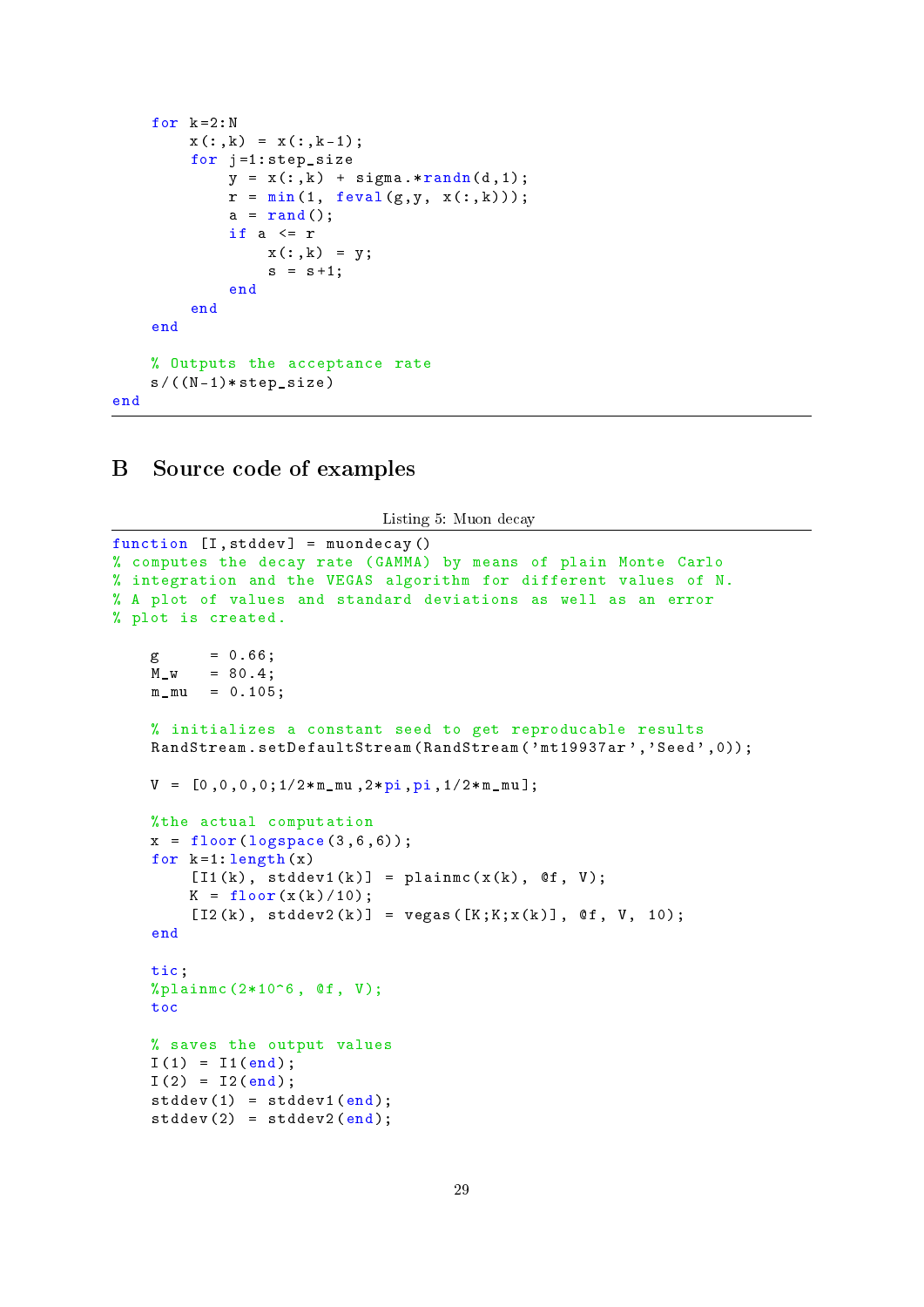```
% create a plot of values and standard deviations
figure ('Name', 'Stddev<sub>u</sub>plot', 'NumberTitle', 'off');
sol = 3.04226623514192*10^{\degree} -19;
a = 0.77*x(1);b = 1.23 * x (end);
errorbar(x, 11, stddev1, ' -o', 'Color', [0 0 0.8], ...'LineWidth', 1, 'MarkerEdgeColor', [0 0 0.8], ...
          'MarkerFaceColor', [1 1 1], 'MarkerSize', 5);
errorbarlogx (0.01);
hold on ;
errorbar(x, 12, stddev2, ' -s', 'Color', [0.8 0 0], ...'LineWidth', 1, 'MarkerEdgeColor', [0.8 0 0], ...
         'MarkerFaceColor', [1 1 1], 'MarkerSize', 5);
errorbarlogx (0.01);
plot([a, x, b], sol + zeros(length(x)+2), \dots, \dots)' Color', [0 0.7 0], ' LineWidth', 1);
legend('Plain<sub>u</sub>Monte<sub>u</sub>Carlo', 'VEGAS', 'Exact<sub>u</sub> solution', ...'Location', 'NorthEast');
vlabel(' \Gamma', 'FontSize', 15);x \text{label('N<sub>U</sub>(number<sub>U</sub>of<sub>U</sub>function<sub>U</sub>evaluations)', 'FontSize', 15);
set(gca, 'FontSize', 15);fh = figure (1);
set(fh, 'color', 'white');
set(gca, 'Box', 'off');axis([a, b, 2.8*10^{\circ}-19, 3.5*10^{\circ}-19])set (gca, 'TickDir', 'out');
print - dpng - r200 muondecay1
% create an error plot
figure ('Name', 'Error_{\Box}plot', 'NumberTitle', 'off');
loglog(x, abs(11-sol)./sol, '-o','Color', [0 0 0.8], ...
        'LineWidth', 1, 'MarkerEdgeColor', [0 0 0.8], ...
        'MarkerFaceColor', [1 1 1], 'MarkerSize', 5);
hold on:
loglog(x, abs(12-sol)./sol, ' -s', 'Color', [0.8 0 0], ...'LineWidth', 1, 'MarkerEdgeColor', [0.8 0 0], ...
        'MarkerFaceColor', [1 1 1], 'MarkerSize', 5);
legend ('Plain<sub>u</sub>Monte<sub>u</sub>Carlo','VEGAS','Location','NorthEast');
ylabel ('Relative<sub>u</sub>error', 'FontSize', 15);
xlabel ('N_{\text{u}} (number _{\text{u}} of _{\text{u}} function _{\text{u}} evaluations ) ', 'FontSize', 15);
set(gca, 'FontSize', 15);
fh = figure(2);set(fh, 'color', 'white');
set(gca, 'Box', 'off');set(gca, 'TickDir', 'out');
print - dpng - r200 muondecay2
function Gamma = f(p)
```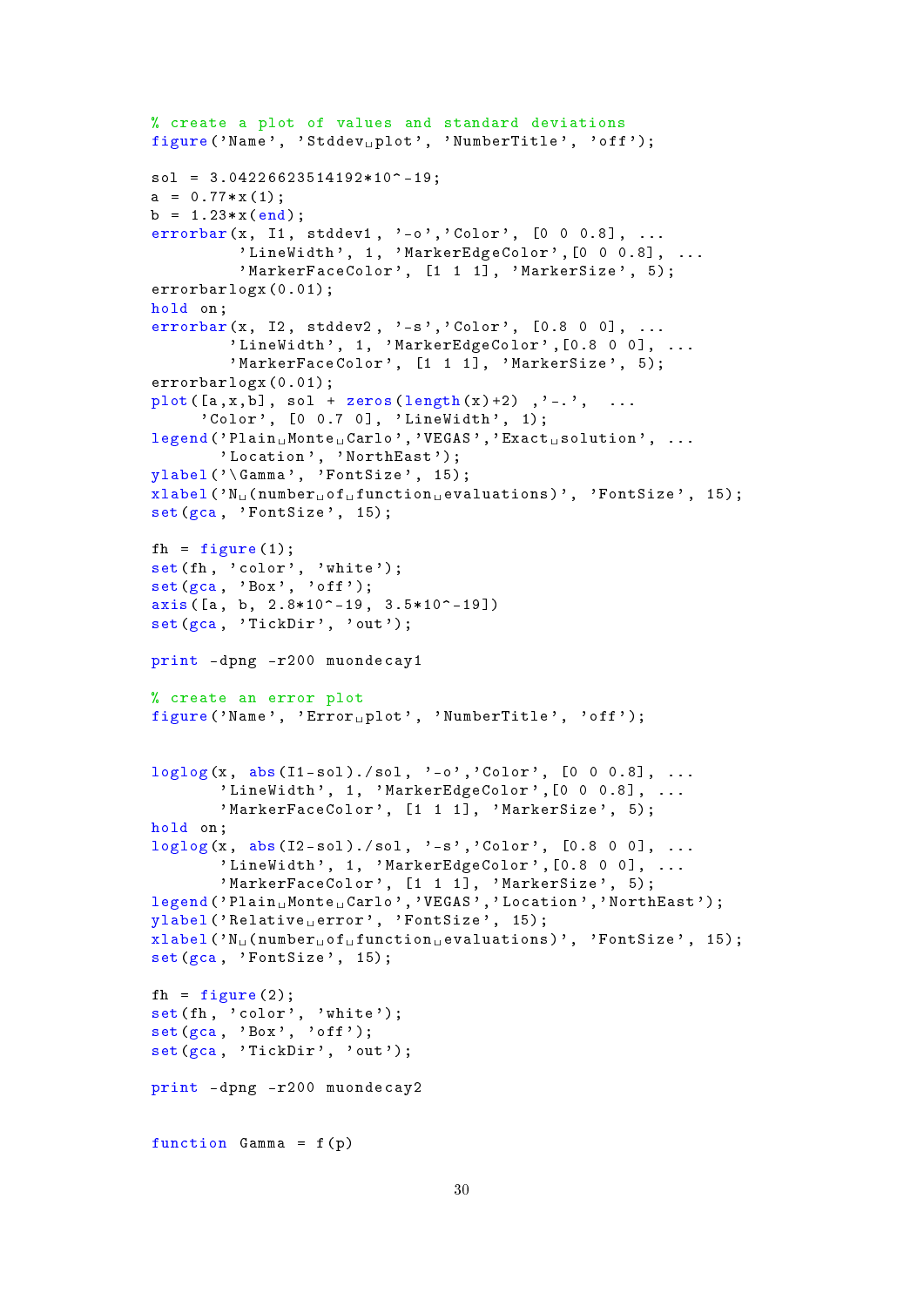```
% computes the value of the integrant at the point
    % p = (E2, E4, \text{theta2}, \text{phi2})^TE2 = p(1);
        E4 = p(4);
         the2 = p(3);
         if(E4 < -E2 + 1/2*mmu)Gamma =0;
             return
         end
         AmplitudeSquared = (g/M_w)^4*(m_mw)<sup>2*</sup>E2*(m_mw -2* E2);
         Gamma = AmplitudeSquared/((4*pi)^24*m_mu)*sin (the2);
    end
end
```
Listing 6: Autoregression

```
function [S, sigma, b0, b1, b2, ...]std_sigma , std_b0 , std_b1 , std_b2 ] = autoregression ()
% Fits an autoregressive model of order 2 by means of Bayes ' theorem
% Output: S, estimate of y \{n+1\}% sigma , mean of the sigma paramteter
% b0 ,b1 ,b2 , mean of the beta_0 , beta_1 , beta_2 parameter
% std_sigma , standard deviation of the sigma parameter
% std_b0 , std_b1 , std_b2 , standard deviation of the
% beta_0 , beta_1 , beta_2 parameter
   % initializes a constant seed to get reproducable results
    RandStream.setDefaultStream (RandStream ('mt19937ar','Seed',0));
   % GDP from Q1 2004 to Q2 2009 in units of 10^13 * $
    name = 'bip';y = [11597.2, 11778.4, 11950.5, 12144.9, 12379.5, 12516.8, 12741.6, \ldots]12915.6 ,13183.5 ,13347.8 ,13452.9 ,13611.5 ,13795.6 ,13997.2 , ...
        14179.9 ,14337.9 ,14373.9 ,14497.8 ,14546.7 ,14347.3 ,14178 , ...
        14151.2] / 10000;
   % f% Remove the %{ %} to get the " artificial " example
    name = 'artificial';y = [0;1];n = 100;for i = 3:ny(i) = 0.2 + 1.1*y(i-1) - 0.1*y(i-2) + 0.03*randn();
    end
   %}
   % Sample
   N = 500000;x = metropolis (N, @likelihood, [0.01; 0.03; 0.03; 0.03], ...
        5000 , 10 , 4);
   % Compute mean and standard deviation of the parameters
    sigma = mean(x(1,:));
   b0 = mean(x(2,:));
```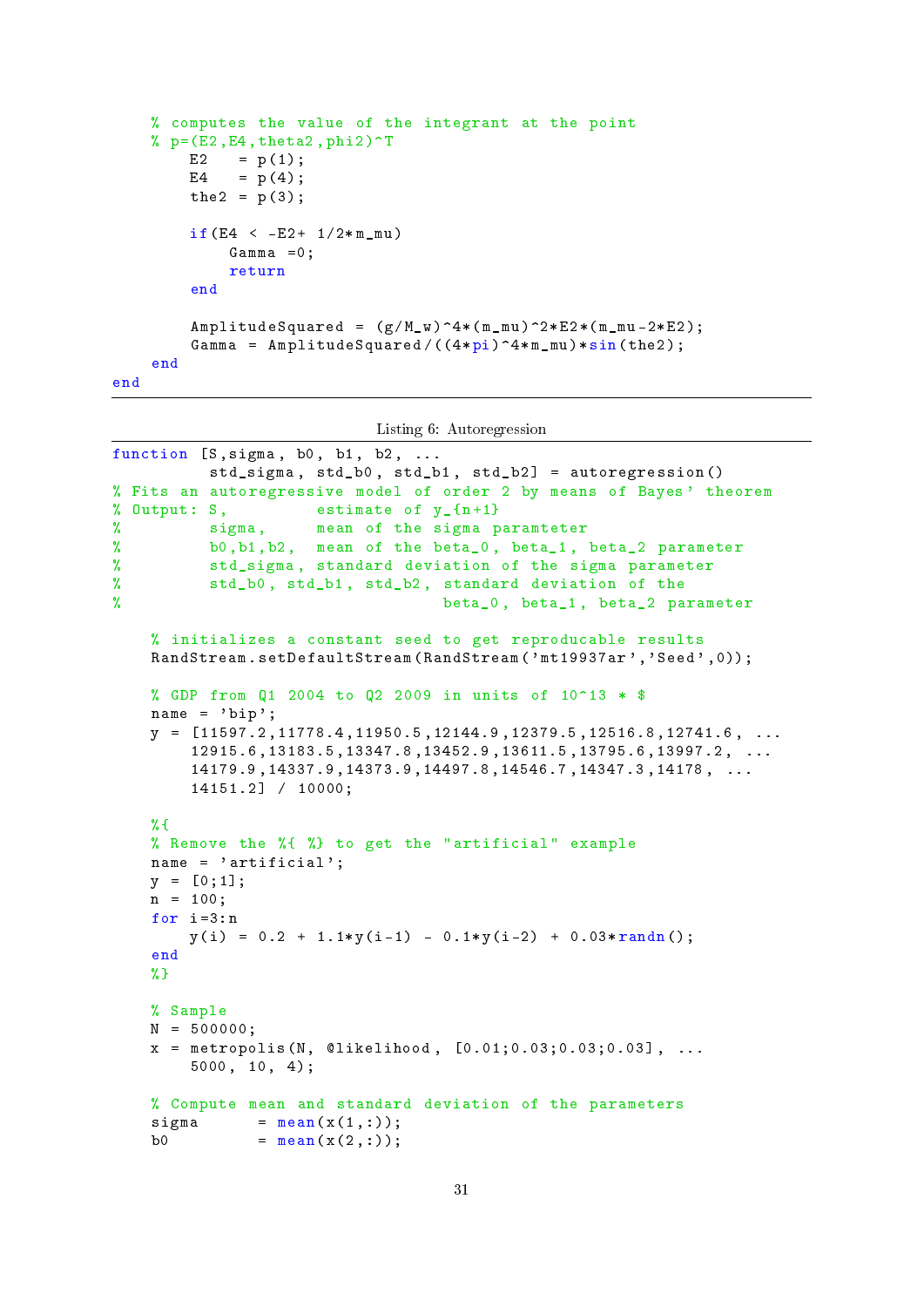```
b1 = mean(x(3,:));
b2 = mean(x(4,:));std\_sigma = std(x(1,:));std_b0 = std(x(2,:));std_b1 = std(x(3,:));std b2 = std(x(4, :));% Estimate y_{n+1}S = 0;
for k = 1 : NS = S + modelfunc(x(2:4, k), y(end), y(end-1));end
S = S/N;% Create histograms
createhist (x(1,:), \cdot) sigma', strcat (name,'_sigma'));
createhist (x(2, :), \cdot) beta_0', strcat (name,'_beta0'));
createhist(x(3,:), 'beta_1', strat(name,'beta1'));createhist (x(4, :), \cdot) beta_2', strcat (name,'_beta2'));
function createhist (x, x1ab, filename)
% Creates the histogram for different vectors
% and labels
    rhist(x', 30);
    xlabel (xlab, 'FontSize', 15);
    ylabel ('Probability', 'FontSize', 15);
    set(gca, 'FontSize', 15);
    h = findobj(gca, 'Type', 'patch');
    set(h(1), 'FaceColor', [0 0 0.8]);fh = figure(1);set(fh, 'color', 'white');set(gca, 'Box', 'off');set(gca, 'TickDir', 'out');
    print(' - dpng', ' - r200', filename);end
function P = 1ikelihood (p1, p2)% Computes the likelihood function
    if p1(1) < 0 || p2(1) < 0P = 0;
        return ;
    end
    yh1 = modelfunc(p1(2:4), y(2:end-1), y(1:end-2));yh2 = modelfunc(p2(2:4), y(2:end-1), y(1:end-2));d1 = abs(yh1 - y(3:end));d2 = abs(yh2 - y(3:end));d1 = normal f(d1, 0, p1(1));d2 = normal f(d2, 0, p2(1));
```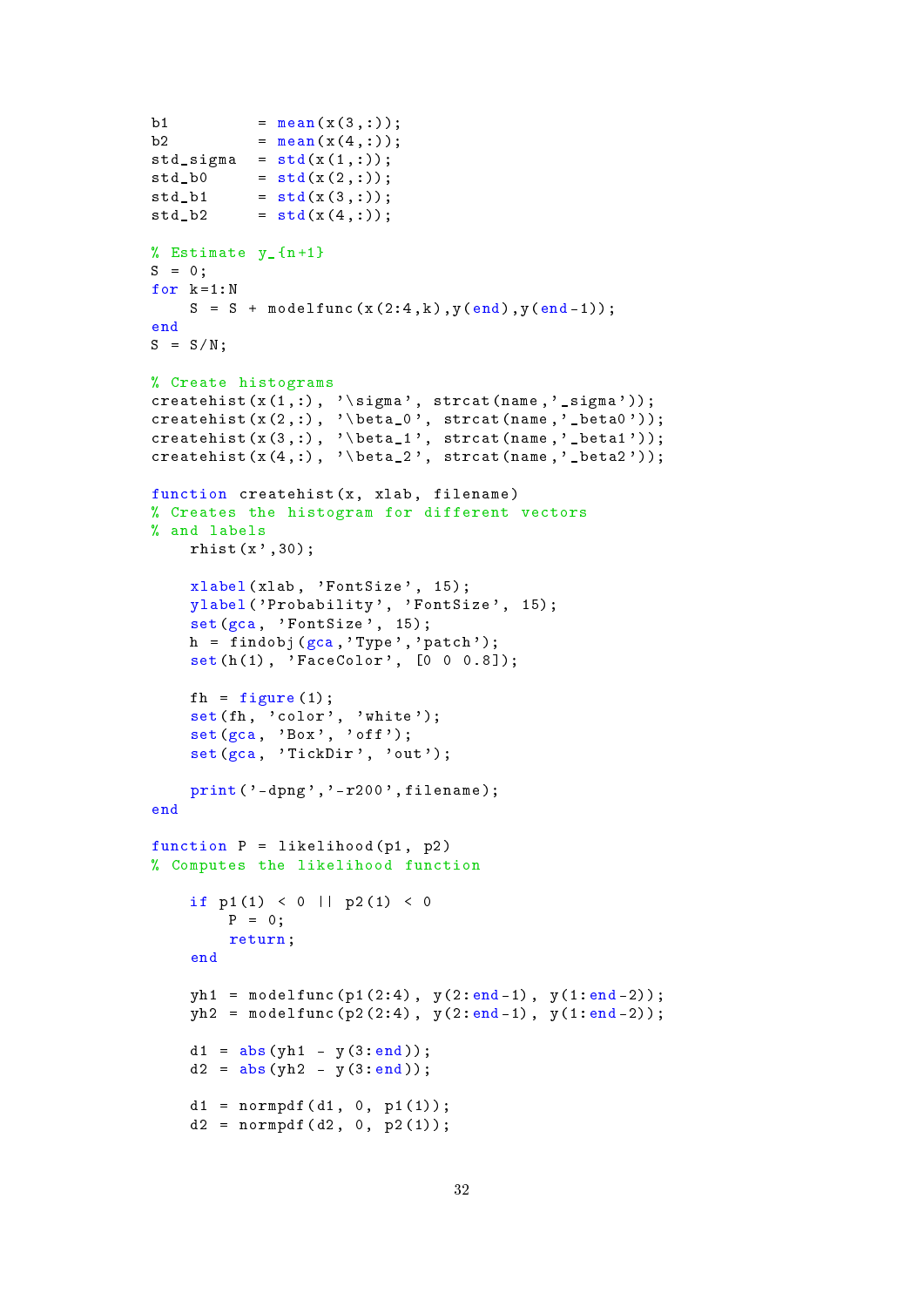```
P = prod(d1 / d2);end
    function z = modelfunc(p, y1, y2)% The model function A(x)z = p(1) + p(2) * y1 + p(3) * y2;end
end
```
Listing 7: Variational quantum Monte Carlo method

```
function [I, stddev] = vqmc()
% estimates the ground state energy of helium by using
% variational quantum Monte carlo methods
    m = 511000;alpha = 1/137;
    a0 = 1/(m*alpha); %bohr radius
    % initializes a constant seed to get reproducable results
    RandStream.setDefaultStream (RandStream ('mt19937ar','Seed',0));
    % compute the integral for Z in the interval [1,2]N = 50000;
    z = 1inspace (1, 2, 20);
    for i = 1: length(z)Z = z(i);[I(i), stddev(i)] = impsampling();end
    % plot the result
    errorbar(z, I, stddev, ' -o', 'Color', [0 0 0.8], ...'LineWidth',1,'MarkerEdgeColor', [0 0 0.8], ...
              'MarkerFaceColor', [1 1 1], 'MarkerSize', 5);
    xlabel('Z', 'FontSize', 15);vlabel('E_T', 'FontSize', 15);set(gca, 'FontSize', 15);
    fh = figure (1);
    \texttt{set}(\texttt{fh}, \overline{\phantom{a}}' \texttt{color}^{\prime}, \phantom{a}'' \texttt{white}'));
    set(gca, 'Box', 'off');
    axis ([0.9 ,2.1 , -81 , -63])
    set(gca, 'TickDir', 'out');
    print - dpng - r200 vqmc
    % compute the integral at the minimum with more precision
    N = 200000;[va1,ind] = min(I);Z = z (ind);
    [I, stddev] = impsampling();
```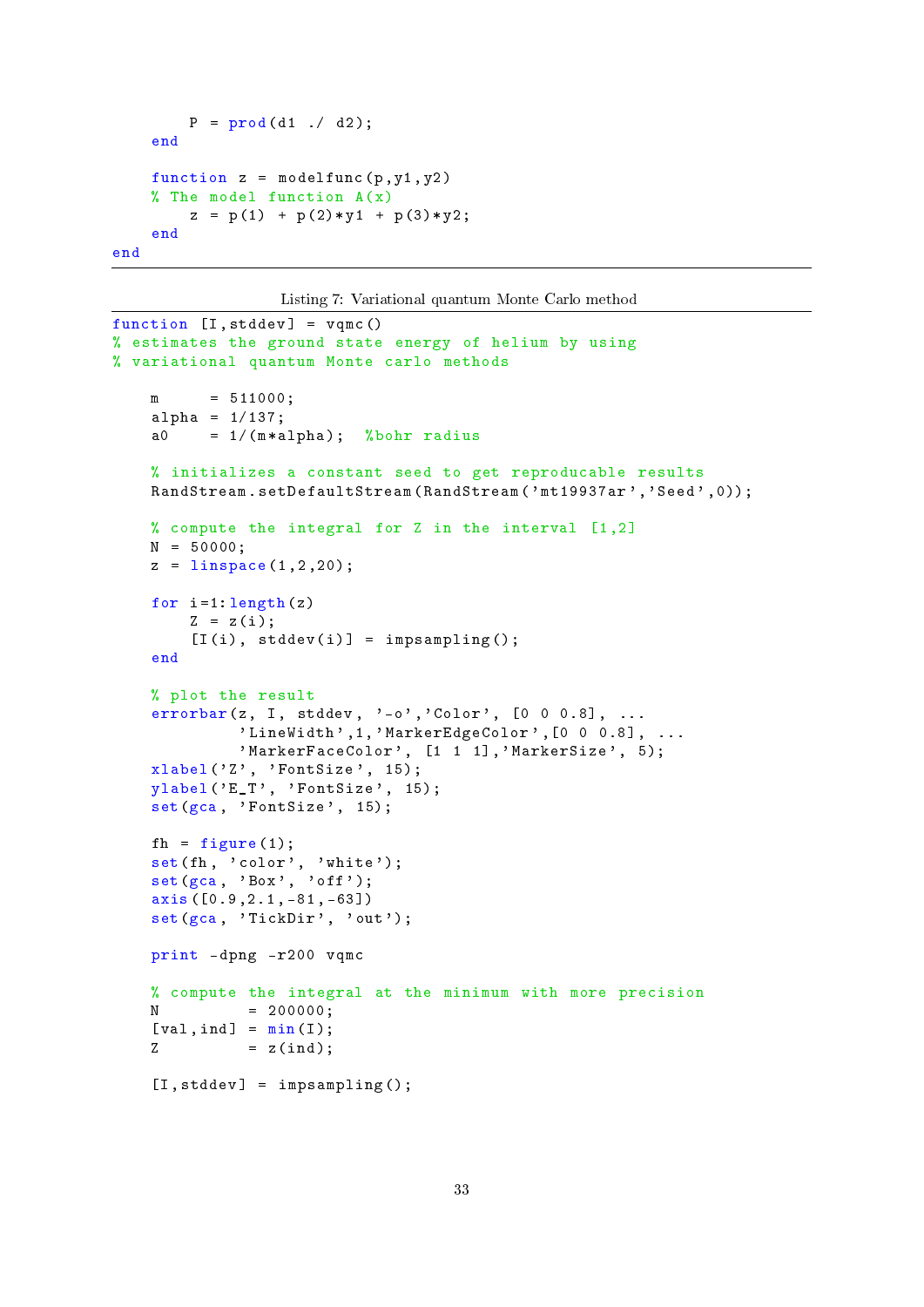```
function [I, stddev] = impsampling()% implements importance sampling by using the Metropolis algorithm
   % Output: I, estimation of the integral
   % stddev , approximation of the standard deviation of I
        x = metropolis (N, QP, a0/(2*Z), 5000, 10, 6);
        S = 0;
        stddev = 0;
        for k = 1 : Nr = x(:,k);y = Hpsi(r)/psi(r);S = S + y;stddev = stddev + y^2;
        end
        I = S/N;stddev = sqrt(stddev/(N*(N-1)) - 1/(N-1)*(I)^2);end
    function y = psi(r)% \psi_T
       r1 = r(1:3);r2 = r(4:6);y = Z^3/(pi * a^03) * exp(-Z * (norm(r1) + norm(r2)) / a^0);end
    function y = dpsi(r, var)% Second derivative of \ psi_T by r_var
        y = Z * r (var)^2/(a0 * norm(r)^3) - Z/(a0 * norm(r)) + ...Z^2* r (var)^2/(norm(r)^2* a0^2);end
    function y = Hpsi(r)% Computes H \ psi_T
       r1 = r(1:3);r2 = r(4:6);Laplacenew = 0;
       for l = 1:3Laplacenew = Laplacenew + dpsi(r1, 1) + dpsi(r2, 1);
       end
       Laplacenew = psi(r) * Laplacenew;Potentials = -\text{alpha} * (2/norm(r1) + 2/norm(r2));Interaction = alpha *1/(\text{norm}(r2-r1));y = -1/(2*m)*(Laplacenew) + Potentials*psi(r) + ...Interaction * psi(r);
    end
    function y = P(r, u)% Computes the fraction that is used in the Metropolis algorithm
        y = abs(psi(r))^2 / abs(psi(u))^2;end
end
```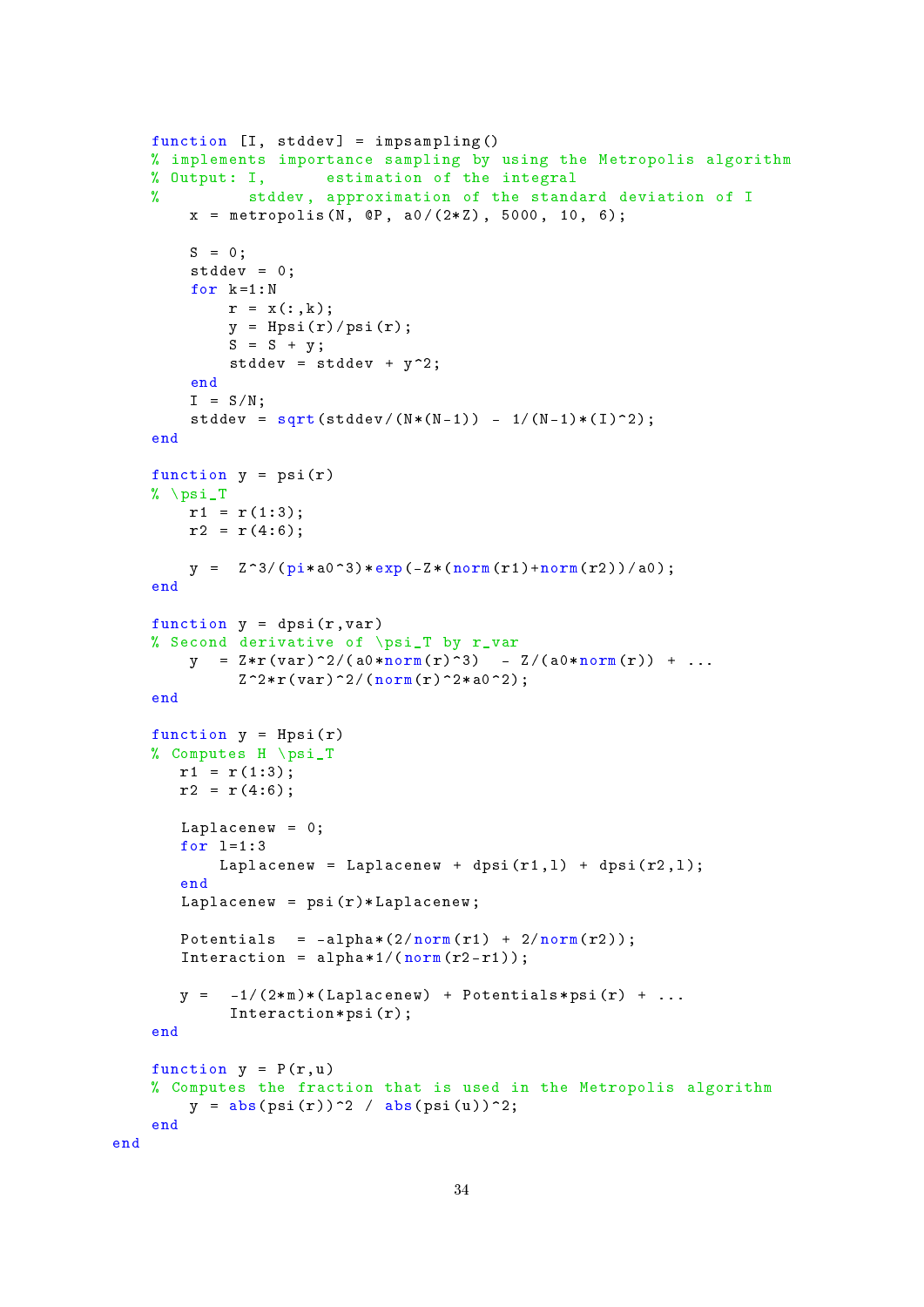```
Listing 8: Muon decay (CPU)
#include <stdio.h>
#include <stdlib.h>
#include <math.h>
#include <limits.h>
#include <time.h>
# define PI 3.14159265358979323846 f
# define G 0.66f
# define M_W 80.4 f
# define M_MU 0.105 f
# define ITERATIONS_PER_THREAD 100
# define NUMBER_OF_THREADS 100
# define NUMBER_OF_BLOCKS 100
# define NUMBER_OF_ITERATIONS 1000
# define D 4
# define N (ITERATIONS PER THREAD * NUMBER OF THREADS * NUMBER OF BLOCKS)
# define N_TOTAL (N*NUMBER_OF_ITERATIONS)
/* Xor - shift random number generator
*/
void randui (unsigned int *a) {
    unsigned int t = a[0] \hat{ } (a[0] \langle (11);
    a [0] = a [1];a [1] = a [2];a [2] = a [3];a [3] = (a [3] \cap (a [3] \rightarrow 19)) \cap (t \cap (t \rightarrow 8));}
void randf (float *y, unsigned int *seed) {
    randui ( seed );
    *y = ((float)*seed)/((float)UINT_MAX);}
void randuniform (float *p, float* V, unsigned int *seed) {
    int k = 0;
    float x;
    for (; k < D; k++) {
         randf (kx, \text{ seed});
         p[k] = V[k] + (V[D+k] - V[k]) * x;}
}
/* Function to be integrated
*/
```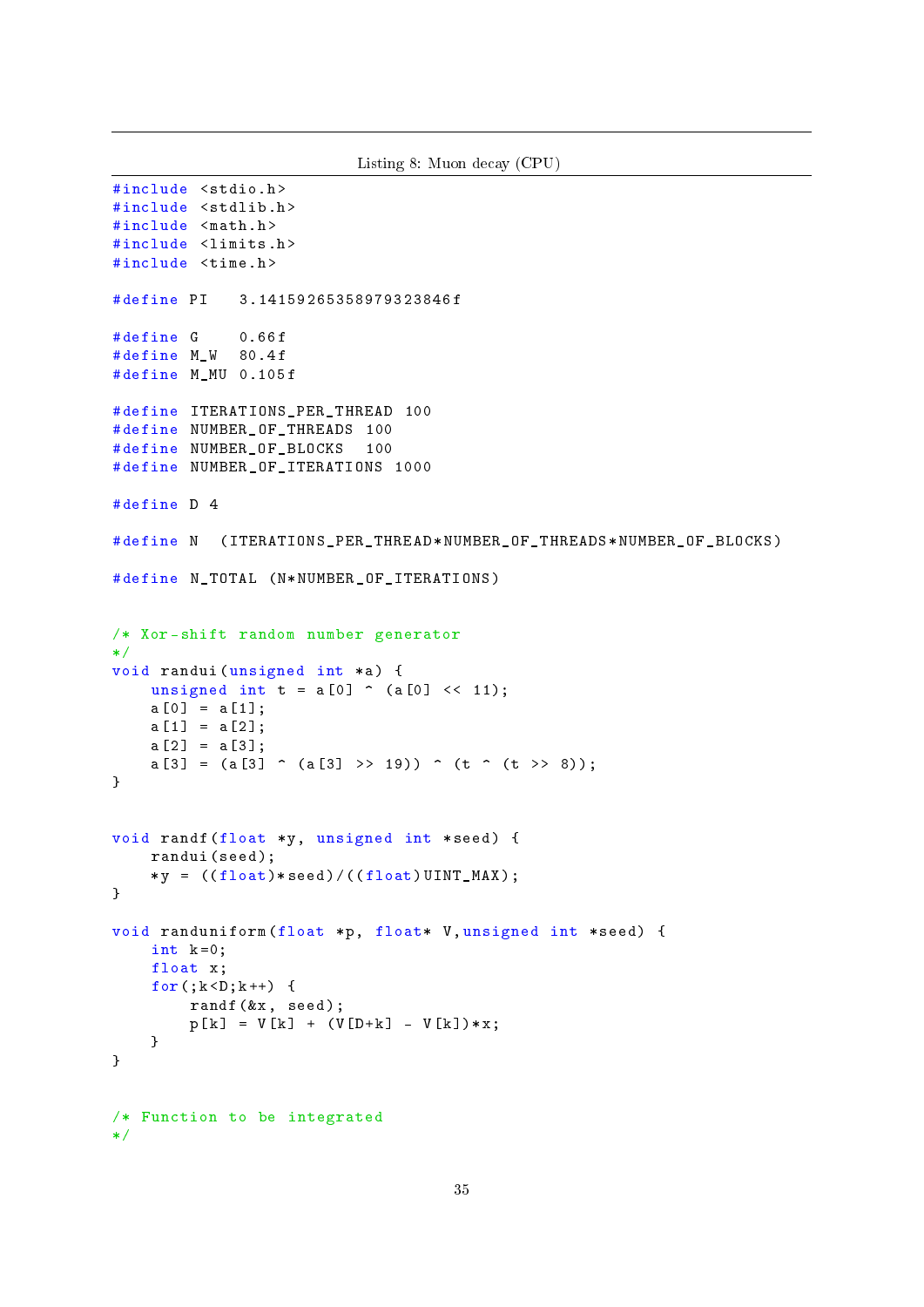```
void f (float *p, float *ret) {
    float E2 = p[0];
    float E4 = p [3];float the 2 = p[2];
    if(E4 < -E2 + M_MU/2.0 f) {
             * \text{ret} = 0;return ;
    }
    *ret = (1.912059445E-14)*E2*(M_MU-2*E2)*sin(the2);}
/* Computes Volume
*/
void volume (float *V, float *vol) {
   int k = 0;
    * vol = 1;
    for (k < D; k++)*vol *= V[D+k]-V[k];
}
/* Computes sum by means of a sum tree
*/
void sum (float *p, int n) {
    \text{while} \quad n > 1) \quad \{for(int j = 0; j < n/10; j++) {
             float I = 0;
             for(int k = 0; k < 10; k++) {
                             I += p[j*10 + k];}
            p [j] = I/10.0f;}
        n = n/10;}
}
/* Main
*/
int main () {
    clock_t start = clock();srand(0);
    unsigned int seed [4];
    seed[0] = rand();
    seed [1] = rand();
    seed [2] = rand();
    seed [3] = rand();
    float y;
    float I = 0;float p[D];
    float vol;
```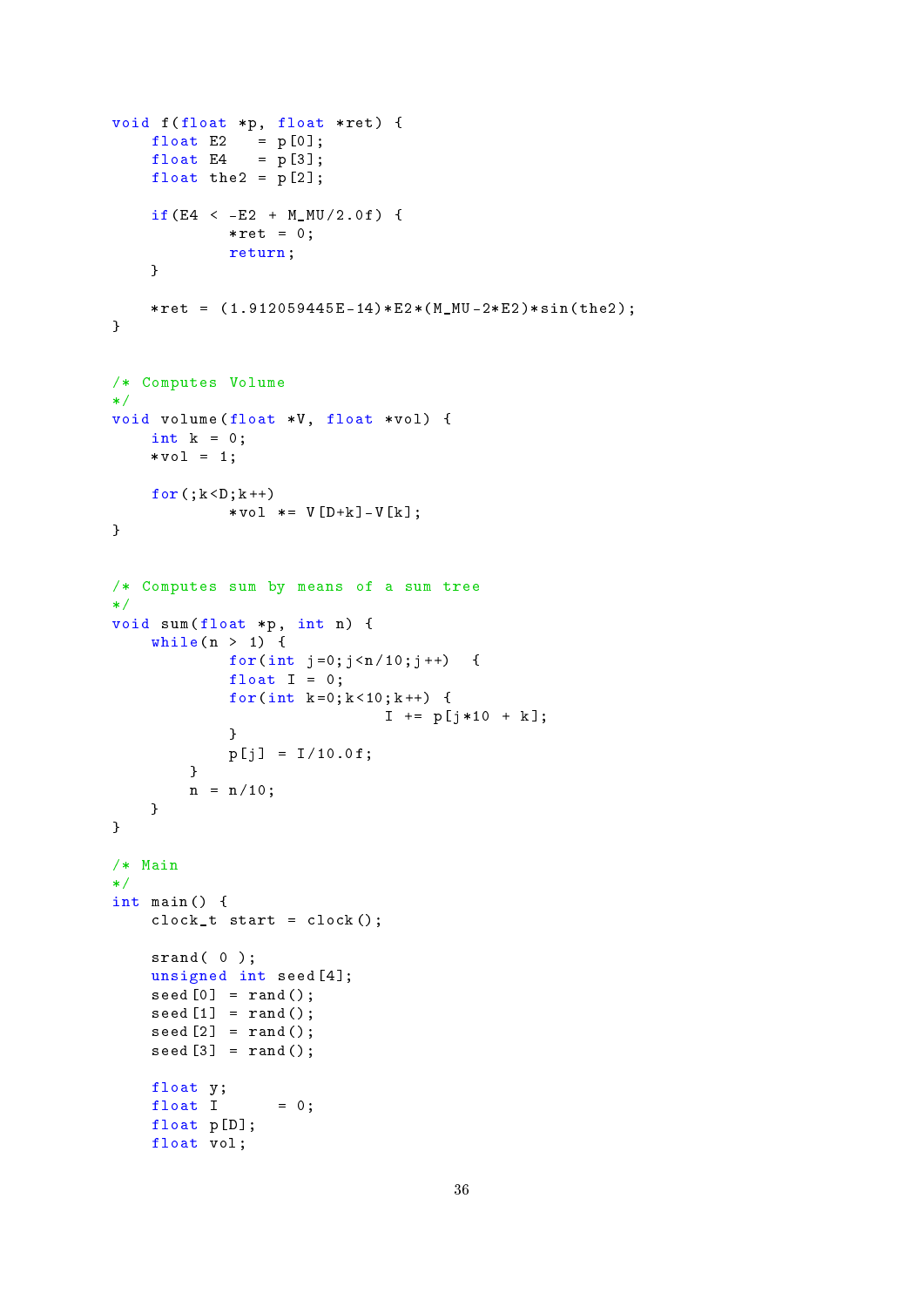```
float V[2*D] = {0,0,0,0, M_MU/2.0f, 2*PI, PI, M_MU/2.0f};float *It = (float*) malloc (sizeof (float)*N);float *Is = (flast*) malloc (sizeof (float)*NUMBER_OF_ITERATIONS);
for(int j=0; j< NUMBER_0F_ITERATIONS; j++) {
    for(int k =0; k < NUMBER_OF_THREADS * NUMBER_OF_BLOCKS ; k ++) {
         It[k] = 0;for(int l = 0; l < I \nTERATIONS PER THEAD; l++) {
              randomiform(p, V, seed);f(p, \; \; \& \; y);It[k] += y;}
         It[k] /= (flost) ITERATIONS PER THREAD;
    }
    sum ( It , NUMBER_OF_THREADS * NUMBER_OF_BLOCKS );
    Is[j] = It[0];}
volume (V, & vol);
sum ( Is , NUMBER_OF_ITERATIONS );
I = vol*Is[0];printf("Computed_u/K_L,samples_{\iota\iota\iota\iota}(n',f\n\iota\iota\iota\iota\iota) , (float) N_TOTAL,
                  ((double) clock() - start) / CLOCKS_PER_SEC);printf ("I: \mathcal{S}E\r \n\pi", I);
printf ("ERROR: \frac{6}{5}fE -19\r\n", (3.04226623514192E -19 - I)*1E19);
printf ("Rel._{\sqcup}Error:_{\sqcup}%.14Lf\r\n",
                 abs (3.04226623514192E-19/((double)I)-1.0) );
free (It);
free ( Is );
return 0;
```

```
Listing 9: Muon decay (GPU)
```

```
#include <stdio.h>
#include <math.h>
#include <limits.h>
#include <cutil inline.h>
#include <time.h>
# define PI 3.14159265358979323846 f
#define G 0.66f
# define M_W 80.4 f
# define M_MU 0.105 f
# define ITERATIONS_PER_THREAD 100
# define NUMBER_OF_THREADS 100
# define NUMBER_OF_BLOCKS 100
# define NUMBER OF ITERATIONS 100000
# define D 4
```
}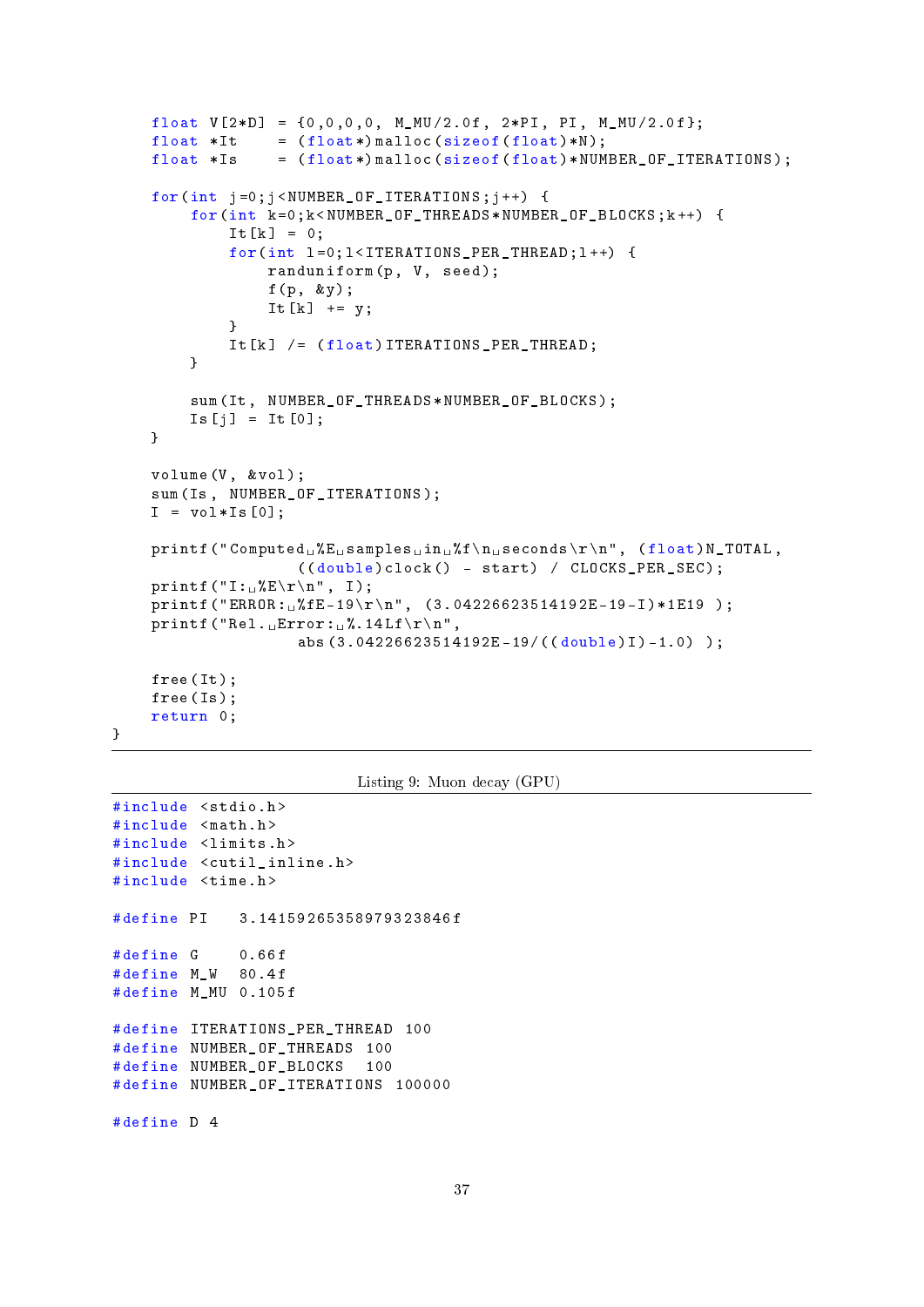```
# define N (ITERATIONS_PER_THREAD * NUMBER_OF_THREADS * NUMBER_OF_BLOCKS)
# define N_TOTAL ( N * NUMBER_OF_ITERATIONS )
# define N_TOTAL_F ((float)N*(float)NUMBER_OF_ITERATIONS)
/* Xor - shift random number generator
*/
__device__ void randui (unsigned int *a) {
    unsigned int t = a[0] \hat{ } (a[0] \langle (11);
    a [0] = a [1];a [1] = a [2];a [2] = a [3];a [3] = (a [3] \cap (a [3] \rightarrow 19)) \cap (t \cap (t \rightarrow 8));}
__device__ void randf (float *y, unsigned int *seed) {
    randui ( seed );
    *y = ((float) seed [3]) / ((float) UINT_MAX);}
__device__ void randuniform ( float *p , float * V , unsigned int * seed ) {
    int k = 0;
    float x;
    for (; k < D; k++) {
        randf (kx, \text{ seed});
        p[k] = V[k] + (V[D+k] - V[k]) * x;}
}
/* Function to be integrated
*/
__device__ void f ( float *p , float * ret ) {
    float E2 = p[0];
    float E4 = p[3];float the 2 = p[2];
    if(E4 \leq -E2 + MMU/2.0 f) {
             * \text{ret} = 0:
             return ;
    }
    * ret = (1.912059445E - 14) * E2 * (M_MU - 2*E2) * _ sinf(the2);}
/* (GPU) Kernel
*/
__global__ void plainmc ( float * d_I , float *V , unsigned int * d_seed ) {
    float y;
    unsigned int seed [4];
    seed[0] = d_seed[4*(NUMBER_0F_THREADS*blockIdx.x+threadIdx.x)];
    seed[1] = d seed [4*(NUMBER_0F_THREADS*blockIdx.x+threadIdx.x)+1];seed [2] = d\_seed [4*(NUMBER_0F_THREADS * blockIdx.x + threadIdx.x) + 2];
```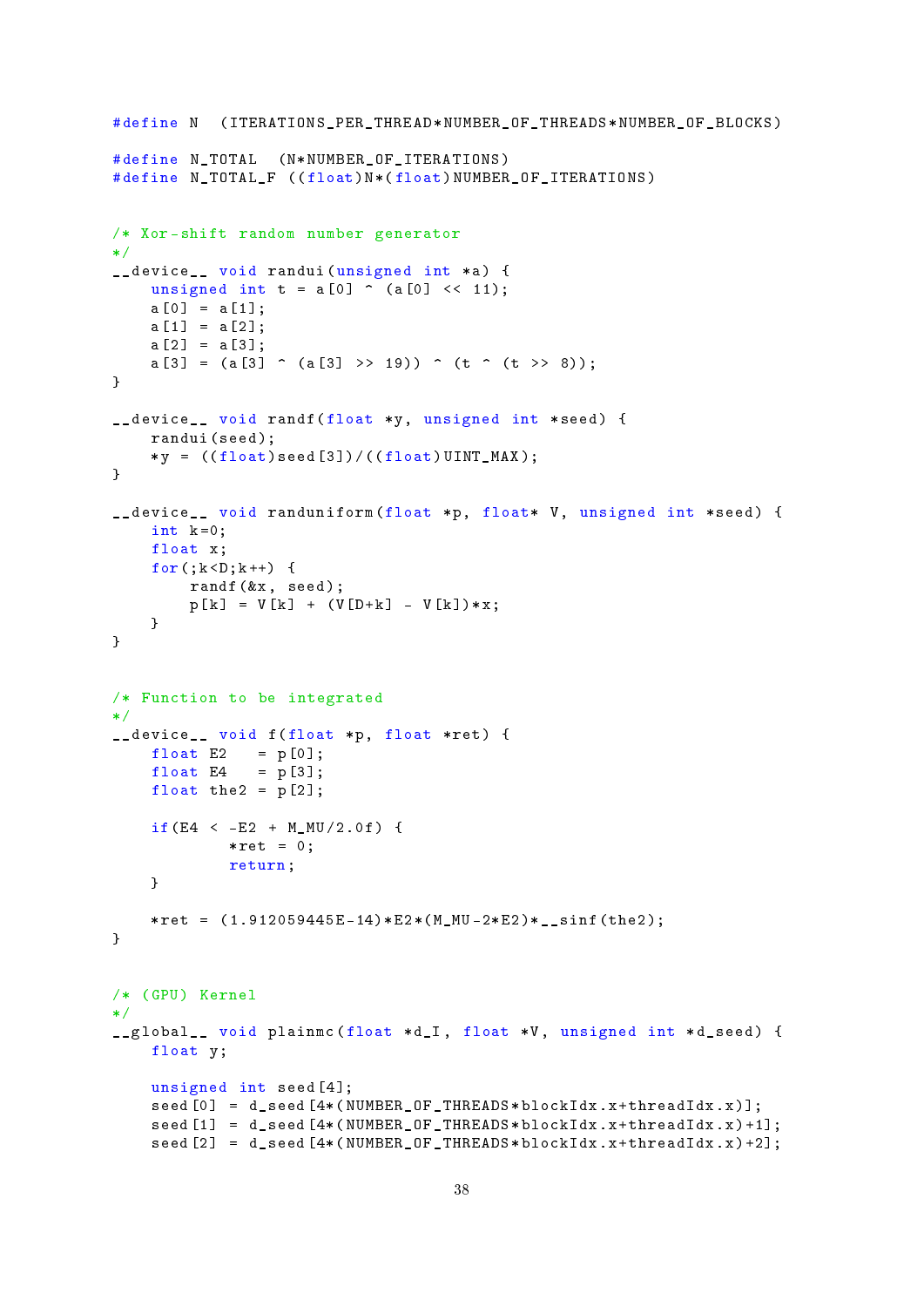```
seed [3] = d seed [4*(NUMBER_0F_THREADS * blockidx.x + threadIdx.x) + 3];float I = 0;float p[D];
    for(int k =0; k < ITERATIONS_PER_THREAD ; k ++) {
         randomiform(p, V, seed);f (p , & y );
         I \qquad \qquad += \quad y;}
    d_I [ NUMBER_OF_THREADS * blockIdx . x + threadIdx . x ]
         = I /(( float ) ITERATIONS_PER_THREAD );
    d<sub>-</sub>seed [4*(NUMBER_0F_THREADS * blockIdx . x + threadIdx . x)] = seed [0];d seed [4*(NUMBER_0F_THREADS * blockIdx . x + threadIdx . x) + 1] = seed [1];d<sub>-</sub>seed [4*(NUMBER_0F_THREADS * blockIdx.x + threadIdx.x) + 2] = seed [2];d seed [4*(NUMBER_0F_THREADS * blockIdx.x + thresholddx.x) +3] = seed [3];}
/* Computes Volume
*/
void volume (float *V, float *vol) {
    int k = 0;
    * vol = 1;
    for (k < D; k++)* vol *= V[D+k] - V[k];}
/* Computes sum by means of a sum tree
*/
void sum (float *p, int n) {
         while (n > 1) {
                  for(int j = 0; j < n/10; j++) {
                            float I = 0;
                            for(int k = 0; k < 10; k++) {
                                     I += p [j * 10 + k];}
                            p [j] = I/10.0f;}
                  n = n / 10;
         }
}
/* Host code
*/
int main ()
{
    clock_t start = clock();/* Declare host and device variables */
```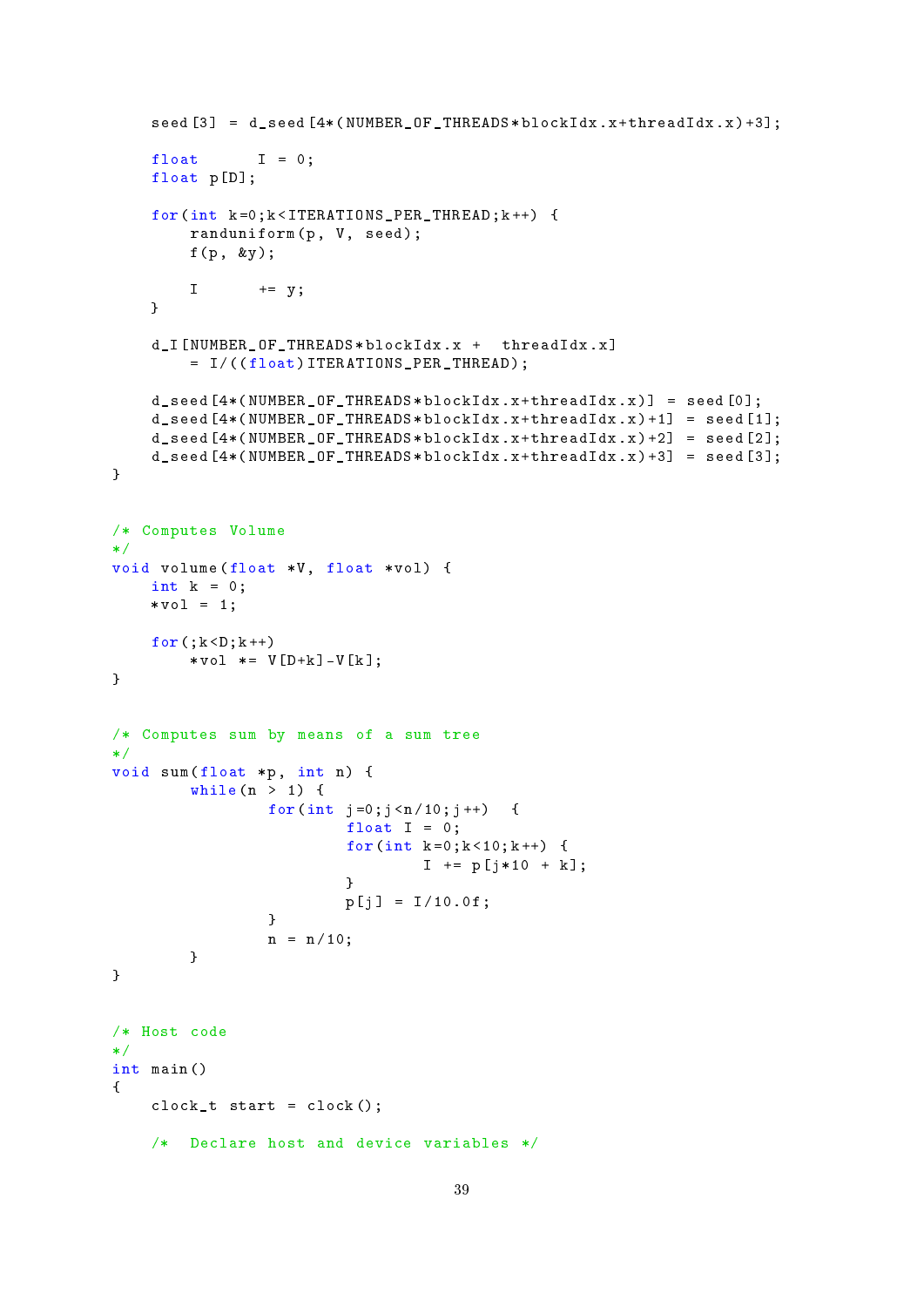```
size_t size = NUMBER_OF_THREADS*NUMBER_OF_BLOCKS * sizeof(float);
size_t ulsize = NUMBER_OF_THREADS * NUMBER_OF_BLOCKS *
                  sizeof (unsigned int) * 4;
float I = 0;
float vol:
float *d I;
float *d V;
unsigned int *d_seed;
float *h_I;
float *Is:
float h_V[2*D] = {0,0,0,0, M_MU/2.0f, 2*PI, PI, M_MU/2.0f};unsigned int h_seed [ NUMBER_OF_THREADS * NUMBER_OF_BLOCKS *4];
h_I = (float*) malloc(size);
Is = (float*) \text{malloc} ( NUMBER\_OF\_ITERATIONS * size of (float));<br>cudaMalloc((void **) &d_I, size);cudaMalloc ((void **)&d I
cudaMalloc ((void **) & d_V, 2* D* sizeof (float));
cudaMalloc ((void **) & d_seed, ulsize);
/* Initialize variables */
srand(0);
for(int j =0; j < NUMBER_OF_THREADS * NUMBER_OF_BLOCKS ; j ++) {
    h seed [4 * j] = (unsigned int) rand ();
    h seed [4 * j + 1] = (unsigned int)rand();
    h seed [4 * j + 2] = (unsigned int) rand();
    h seed [4 * j + 3] = (unsigned int) rand();
}
/* Copy to device (graphic card) */cudaMemcpy (d_V, h_V, 2*D*sizeof (float), cudaMemcpyHostToDevice);
cudaMemcpy ( d_seed , h_seed , ulsize , cudaMemcpyHostToDevice );
/* Computation */
for(int l = 0: l < NUMBER OF ITERATIONS : l + +) {
     plainmc <<< NUMBER OF BLOCKS, NUMBER OF THREADS > > >
     (d_I, d_V, d_seed);cudaMemcpy (h_I, d_I, size, cudaMemcpyDeviceToHost);
     sum ( h_I , NUMBER_OF_THREADS * NUMBER_OF_BLOCKS );
     Is [1] = h_I [0];}
sum ( Is , NUMBER_OF_ITERATIONS );
volume (h_V, & vol);
I = vol*Is[0];/* Output results */
print f("Computed<sub>U</sub>%E<sub>U</sub> samples<sub>U</sub>in<sub>U</sub>%f\n<sub>U</sub>seconds\r\n<math>\n\times</math>N_TOTAL_F, ((float)clock() - start) / CLOCKS_PER_SEC);
printf ("I: _{\sqcup}%E\\r\n", I);
printf ("ERROR:\frac{1}{16} ("ERROR:\frac{1}{16} fE-19 \r\n", (3.04226623514192E-19-I)*1E19 );
printf ("Rel. _ \text{L} Error: _ \text{L}%.14Lf \rightharpoonup r,
```